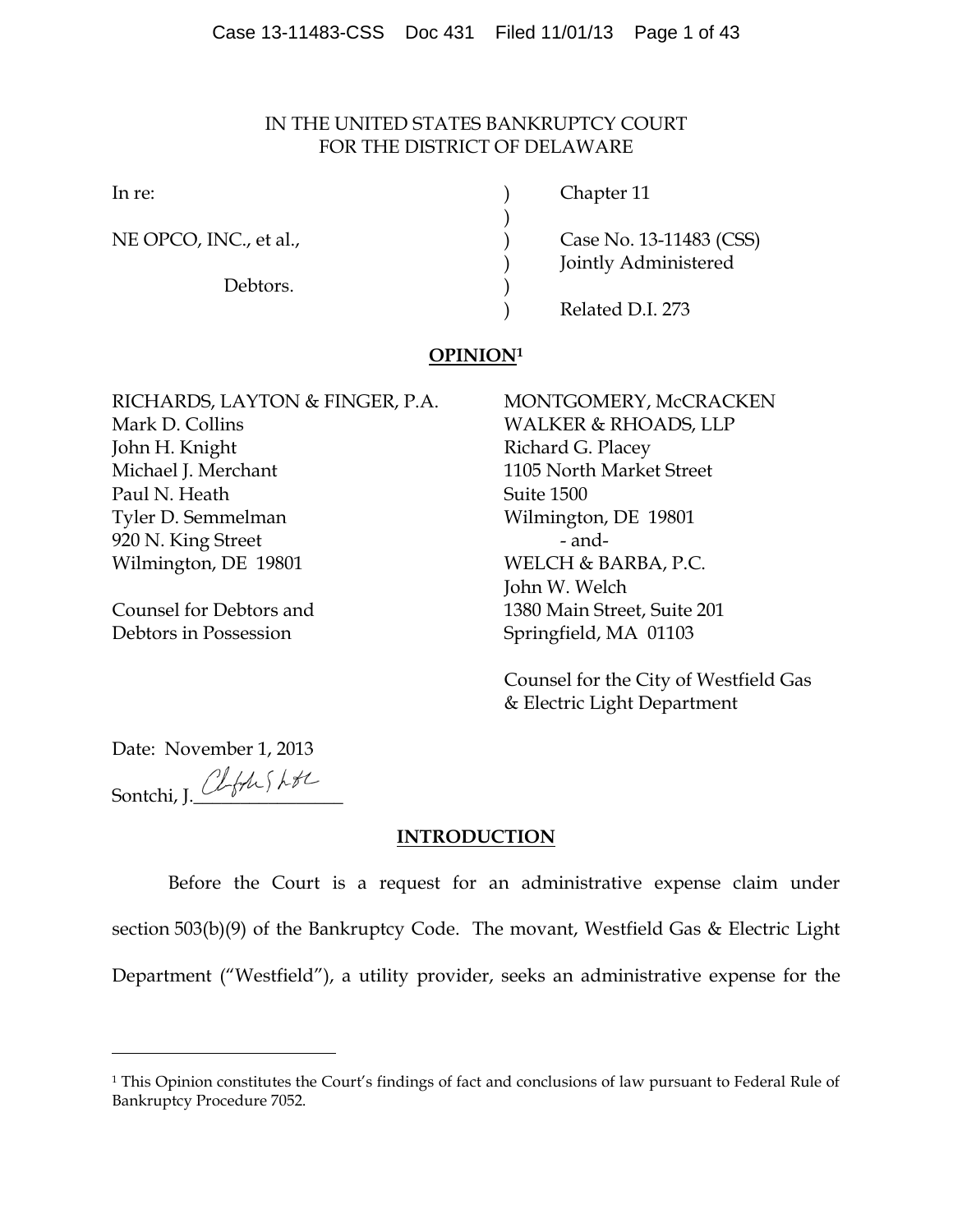### Case 13-11483-CSS Doc 431 Filed 11/01/13 Page 2 of 43

electricity and natural gas it provided to the debtors (the "Debtors") in the 20-days prior to the Debtors' bankruptcy.

Section 503(b)(9) claims are only available to vendors of "goods" and not to service providers. While this Court has previously adopted the definition of goods in the Uniform Commercial Code ("U.C.C."), it has not addressed whether electricity is a good. Indeed, courts are not in agreement on the issue. Here the Court weighs into the debate on whether electricity is considered a good – and finds that it is not.

However, it is undisputed that natural gas is a good. As such, the Court is called upon to determine whether all of the costs associated with the sale and delivery of natural gas are entitled to administrative priority. In making that determination, the Court must apply either (i) the "predominate purpose" test in which the Court looks to the "primary" purpose of the transaction to decide whether the utility provided goods or services – if the primary purpose of the transaction is to provide goods then Westfield would have an administrative priority claim for all of the billed items; and if the primary purpose was to provide services, Westfield would not have an administrative claim; or (ii) the "apportionment" test in which the amount attributable to the goods is provided administrative priority status and the amount attributable to services is not. This Court adopts the apportionment test. As such, the Court will examine each portion of the bill to determine whether the line item was for a good or a service. The Court will then consider whether Westfield has provided sufficient evidence of the value of its claim and whether the Court, in its discretion, should order the immediate payment of the claim.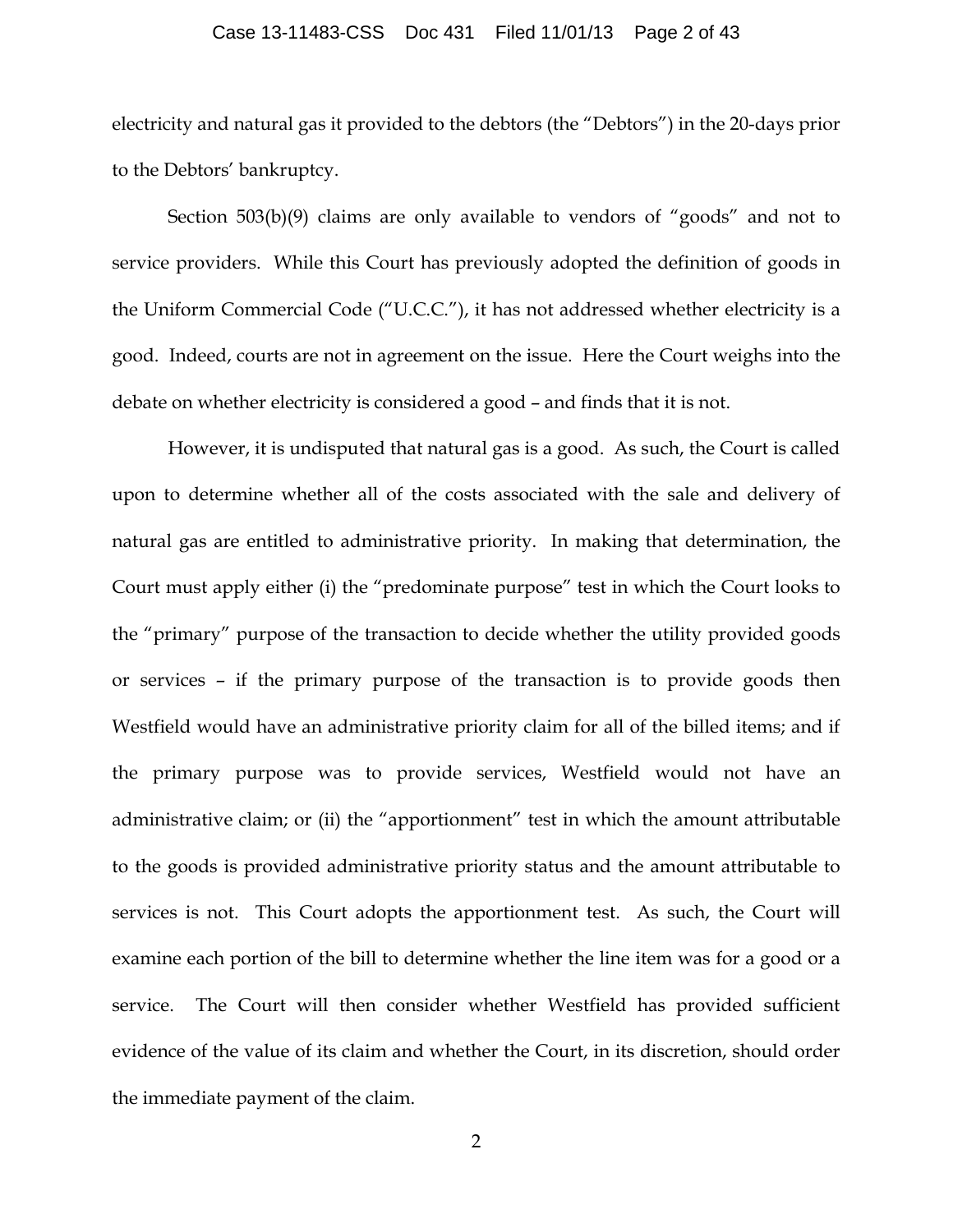At the end of the day, the Court will grant Westfield an administrative expense claim, pursuant to section 503(b)(9), in the amount of \$78.08 for the value of the natural gas (with sufficient detail) supplied to the Debtors in the 20-days prior to the Petition Date. However, the Court will not require immediate payment of the claim.

### **JURISDICTION**

The Court has jurisdiction over the motions pursuant to 28 U.S.C. §§ 157 and 1334. Venue is proper in this District pursuant to 28 U.S.C. §§ 1408 and 1409. This is a "core" proceeding as that term is defined in 28 U.S.C. § 157(b). This Court has the judicial power to enter a final order.

### **BACKROUND**

### **A. Procedural Background**

On June 10, 2013 (the "Petition Date"), each of the Debtors filed a voluntary petition for relief under chapter 11 of the Bankruptcy Code. The Debtors continue to operate their businesses and manage their properties as debtors in possession pursuant to sections 1107(a) and 1108 of the Bankruptcy Code.

On August 21, 2013, the Debtors filed a motion seeking to sell all of the Debtors' assets through three separate asset purchase agreements.<sup>2</sup> On September 12<sup>th</sup>, the Court entered an order approving the sale, which closed on September 16, 2013 (the "Closing

 <sup>2</sup> D.I. 249 *(Debtors Motion Pursuant to Sections 105(a), 363(b), (f), and (m), and 365 of the Bankruptcy Code, Bankruptcy Rules 2002, 6004, and 6006, and Local Rule 6004-1 (I) for Authorization to (A) Sell Substantially All of Their Assets Free and Clear of All Liens, Claims, Encumbrances, and Other Interests and (B) Assume and Assign Contracts and Leases and (II) for Approval of Procedures for Determining Cure Amounts).*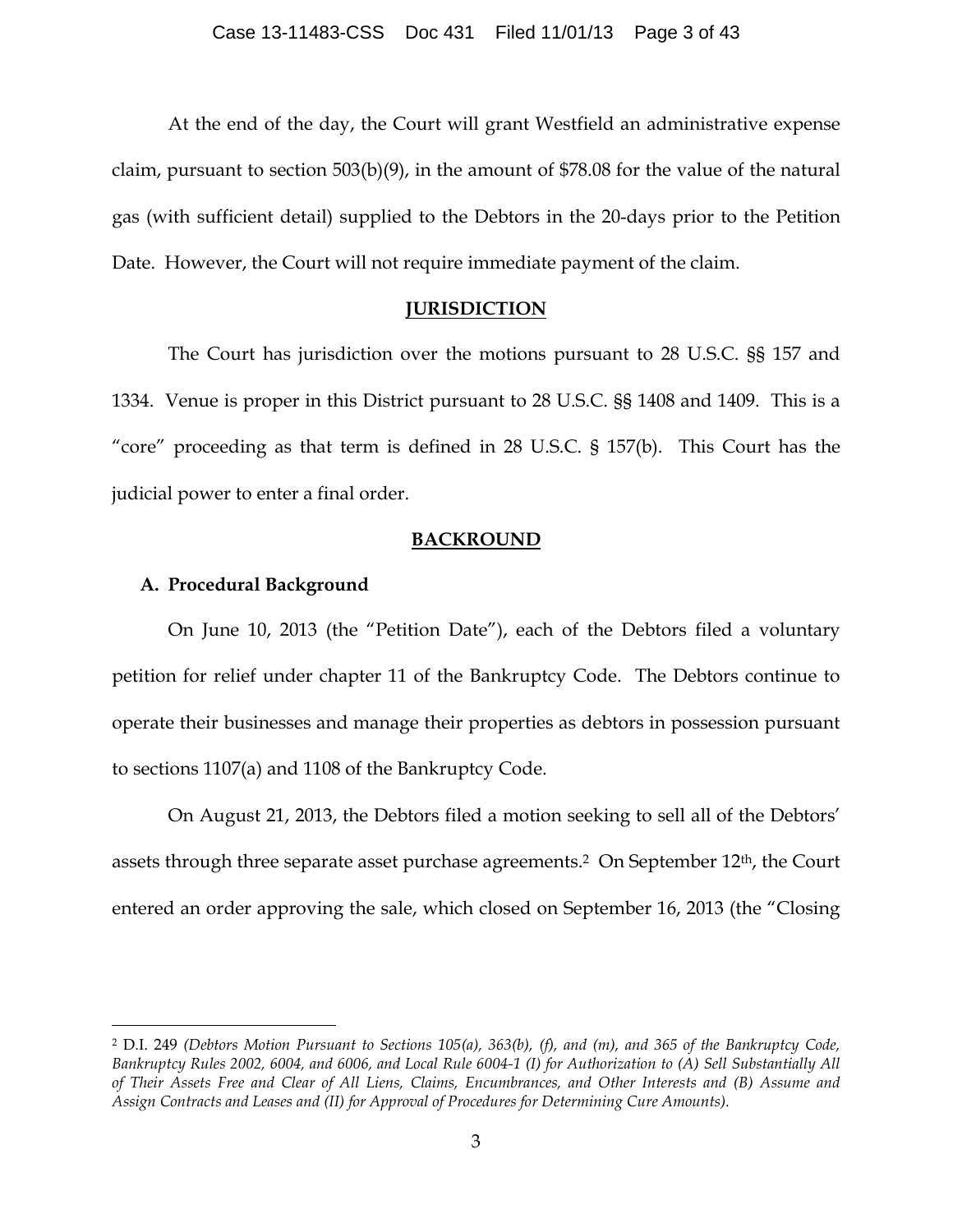Date").<sup>3</sup> As of the Closing Date, the Debtors ceased all operations and their purpose going forward is to liquidate their remaining assets and to distribute funds to their creditors.

In the meantime, on August 28, 2013, Westfield filed the instant motion, seeking allowance and payment of an administrative claim under section 503(b)(9) in the amount of \$93,262.55 for electricity and natural gas supplied to the Debtors.4 The Debtors objected to the motion and Westfield filed a reply. On September 18, 2013, the Court heard oral argument on the motion and took the matter under advisement.5 The issues are now ripe for adjudication.

## **B. Factual Background**

Westfield is a municipal lighting plant created by Massachusetts law.<sup>6</sup> Prior to the Petition Date, Westfield provided natural gas and electricity to residents of the City of Westfield, including the Debtors for its use in the ordinary course of the Debtors' business. Prior to the Petition Date, the Debtors were billed between \$130,000 to \$180,000 per month by Westfield for its electric and natural gas consumption, or over \$1.7 million a year (approximately 3% of Westfield's annual revenues). As of the

 <sup>3</sup> D.I. 353 (*Findings of Fact, Conclusions of Law and Order Authorizing (A) The Sale of Substantially All of the Debtor's Assets Free and Clear of All Liens, Claims, Encumbrances and Other Interests, (B) The Debtor's Entry Into and Performance of its Obligations Under the Asset Purchase Agreements, (C) The Debtor's Assumption and Assignment of Certain Executory Contracts and Unexpired Leases and (D) Related Relief*).

<sup>4</sup> D.I. 273 (*Motion of the City of Westfield Gas & Electric Light Department for Allowance and Payment of its Administrative Expense Claim Pursuant to 11 U.S.C. §503(b)(9)).*

<sup>5</sup> *See* D.I. 371 (Transcript of hearing on September 18, 2013).

<sup>6</sup> *See* Mass. Gen. Laws Ann. ch. 164, § 34 (West).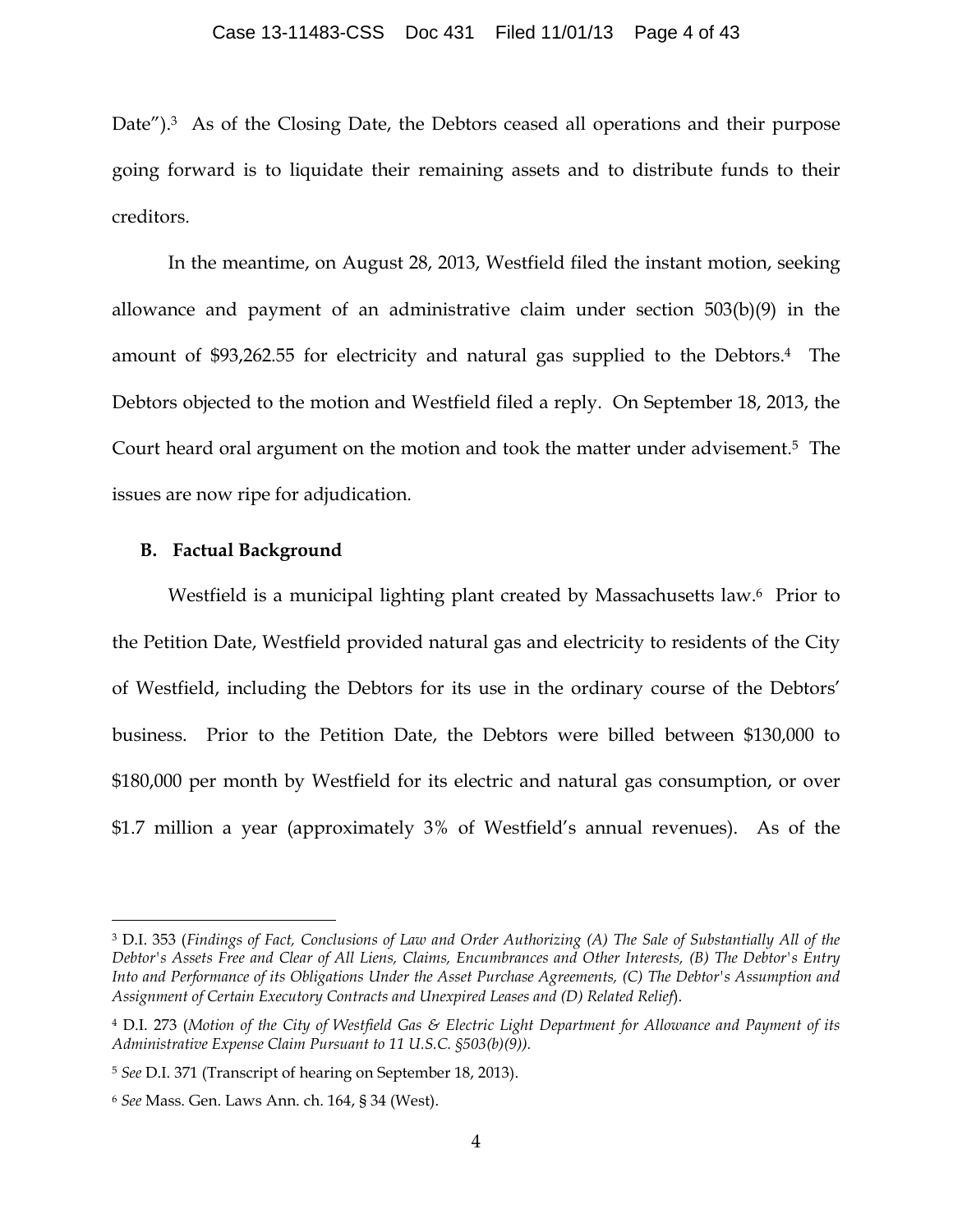Petition Date, Westfield claims that the Debtors owed \$346,146.85 for seventy-four (74) days of unpaid services.7

| <b>Service Period</b>  | <b>Invoice Date</b> | <b>Amount Due</b> |
|------------------------|---------------------|-------------------|
| 3/28/2013 to 4/29/2013 | 5/8/2013            | \$137,921.36      |
| 4/29/2013 to 5/28/2013 | 6/7/2013            | \$127,181.22      |
| 5/28/2013 to 6/10/2013 | 6/17/2013           | \$81,044.27       |
|                        | Total               | \$346,146.85      |

In the 20-day period prior to the Petition Date (May 22, 2013 to June 10, 2013), Westfield alleges that it supplied 631,483 KWH of electric and 591 CCF of natural gas to the Debtors. The total charges in the 20-day period are alleged to be \$93,262.55. In support of its Motion, Westfield submitted the Banas Declaration.<sup>8</sup> Westfield's billing cycle for the Debtors does not correspond with the section 503(b)(9) 20-day window. As such, Westfield cobbled together its claim from two separate billings. First, Westfield asserts, through the Banas Declaration, that the electric and natural gas charges for the period between May 22, 2013 and May 28, 2013 are as follows:

## Electric

KWH: Peak 111,586; Off Peak 57,000

Charges

| Supply Charge                | \$6,755.24  |
|------------------------------|-------------|
| Peak Transmission            | \$2,305.37  |
| Peak Distribution            | \$2,250.69  |
| <b>Off Peak Distribution</b> | \$538.65    |
| <b>Total Charges</b>         | \$11,849.95 |

 <sup>7</sup> *See* D.I. 273 (*Declaration in Support of the Motion of the City of Westfield Gas & Electric Light Department for Allowance and Payment of its Administrative Expense Claims Pursuant to 11 U.S.C. § 503(b)(9)* (hereinafter the "Banas Declaration") at  $\P$  4.)

<sup>8</sup> *Id*.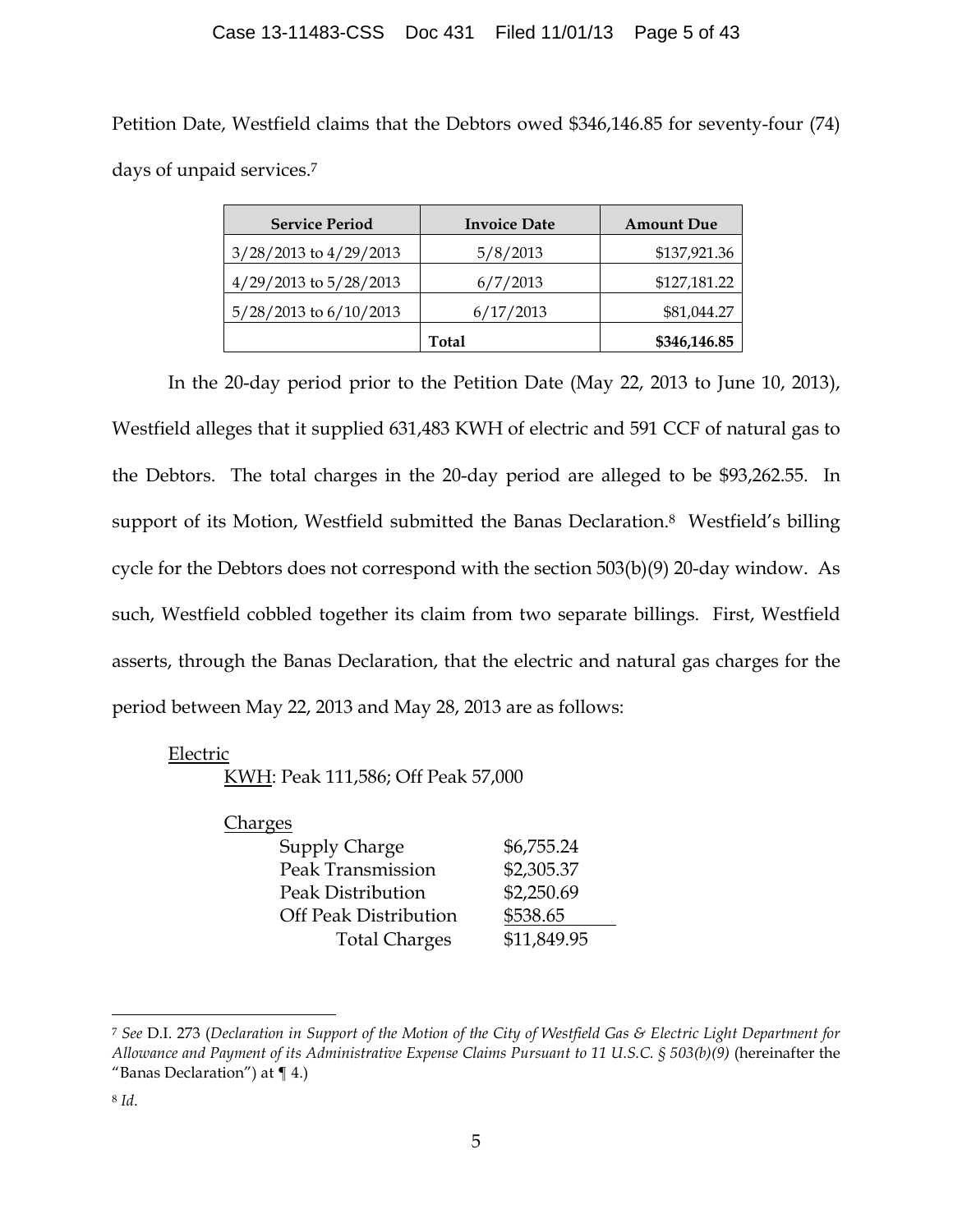# Natural Gas

 $\overline{a}$ 

# CCF: 463

| \$282.43 |
|----------|
| \$125.52 |
| \$116.91 |
| \$524.86 |
|          |

Although, these amounts may be included in the bill attached to the Banas Declaration as Exhibit B, there is no further explanation or calculation for how these amounts were derived. Second, Westfield submitted the bill for May 28, 2013 to June 10, 2013, attached to the Banas Declaration as Exhibit C; this bill contains meter readings and quantities consumed during this period. As no additional information concerning these charges was provided, the Court looked to Westfield's website for additional information. Westfield describes its charges as follows:

# **Electric Rate Definitions**

| <b>Charges</b>             | Description <sup>9</sup>                                                                                                                                                                        |
|----------------------------|-------------------------------------------------------------------------------------------------------------------------------------------------------------------------------------------------|
| <b>Customer Charge</b>     | The Customer Charge is a monthly fixed charge which applies to all<br>customers. It is designed to recover costs related to metering, meter<br>reading, billing and other administrative costs. |
| <b>Transmission Charge</b> | The Transmission Charge is a variable charge that recovers the cost<br>to transport electricity from remote generating facilities where it is<br>produced, to the WG&E service territory.       |
| Distribution Charge        | The Distribution Charge is a variable charge that recovers the cost<br>of delivering electric power over WG&E's local distribution systems<br>to the customer's location.                       |

<sup>&</sup>lt;sup>9</sup> See www.citywestfield.org; www.wgeld.org/index/aspx?nid=126 (bold emphasis supplied; italic emphasis added). Although only some of these charges are listed in the May 22, 2013 to May 28, 2013 summary of charges (noted *supra*), all of these categories are included in the bill attached to the Banas Declaration as Exhibit C.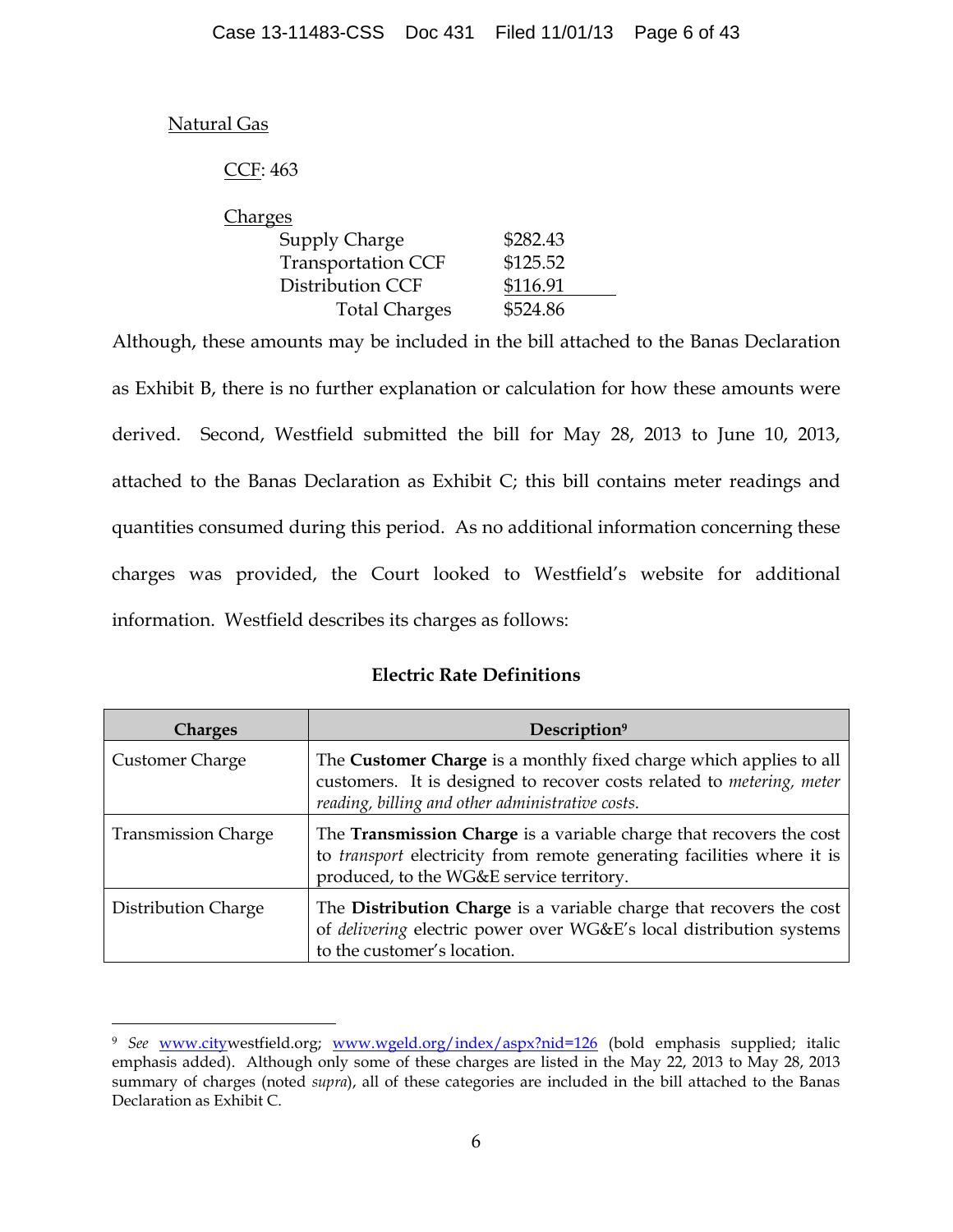| Demand Charge                 | The Demand Charge is a variable charge that recovers a portion of<br>the cost of WG&E's local infrastructure that is needed to meet the<br>customer's peak electricity needs. |
|-------------------------------|-------------------------------------------------------------------------------------------------------------------------------------------------------------------------------|
| <b>Electric Supply Charge</b> | The Electric Supply Charge is a variable charge that recovers the cost<br>of electricity purchased for our customers.                                                         |

# **Natural Gas Rate Definitions**

| <b>Charges</b>               | Description <sup>10</sup>                                                            |  |  |
|------------------------------|--------------------------------------------------------------------------------------|--|--|
| Customer Charge              | The Customer Charge is a monthly fixed charge which applies to all                   |  |  |
|                              | customers. It is designed to recover costs related to <i>metering</i> , <i>meter</i> |  |  |
|                              | reading, billing and other administrative costs.                                     |  |  |
| <b>Transportation Charge</b> | The Transportation Charge is a variable Charge that recovers the                     |  |  |
|                              | cost of delivering natural gas over WG&E's local distribution system                 |  |  |
|                              | to the customer location.                                                            |  |  |
| Distribution Charge          | The <b>Distribution Charge</b> is a variable charge that recovers                    |  |  |
|                              | environmental response costs incurred due to changing regulatory                     |  |  |
|                              | requirements and adjustments necessitated<br>unforeseen<br>by                        |  |  |
|                              | occurrences such as unreasonable weather.                                            |  |  |
| Gas Supply Charge            | The Gas Supply Charge is a variable charge that recovers the cost of                 |  |  |
|                              | natural gas purchased for our customers.                                             |  |  |

In general, the Debtors do not dispute that Westfield delivered electricity and natural gas to the Debtors in the ordinary course of the business within the 20-day period. The initial dispute centers on whether electricity and natural gas are goods. The details of the billings is relevant to the Court's application of the apportionment test.

# **LEGAL DISCUSSION**

Facing the Court are essentially three issues: (i) whether electricity and natural gas are "goods" under section 503(b)(9); (ii) are the details of the bills adequate under the apportionment test to establish the amount of any allowed section 503(b)(9) claim; and (iii) should the Court require immediate payment of any section 503(b)(9) claim.

 $\overline{a}$ 

<sup>&</sup>lt;sup>10</sup> See www.citywestfield.org; www.wgeld.org/index/aspx?nid=126 (bold emphasis supplied; italic emphasis added). Although only some of these charges are listed in the May 22, 2013 to May 28, 2013 summary of charges (noted *supra*), all of these categories are included in the bill attached to the Banas Declaration as Exhibit C.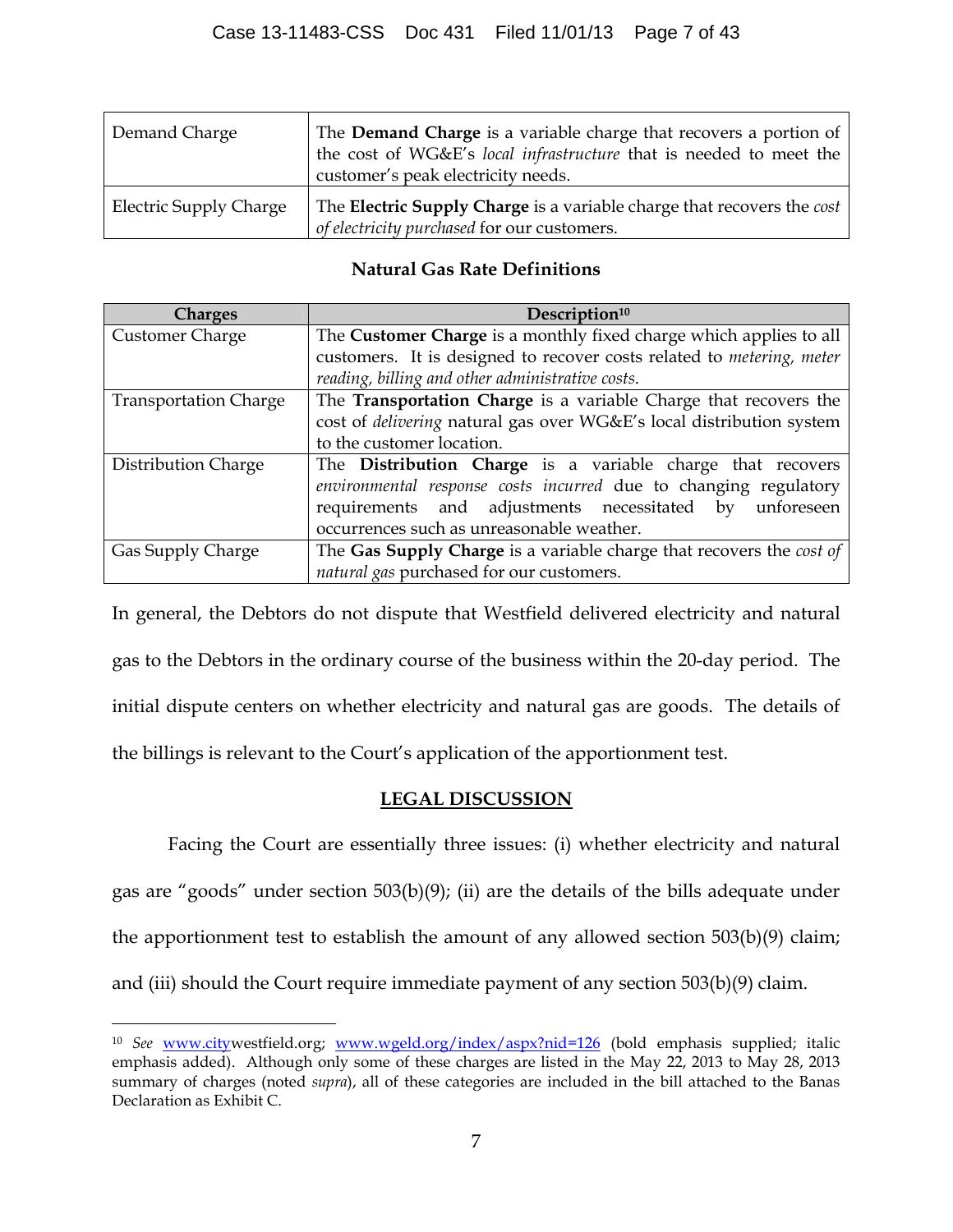# **A. Section 503(b)(9)**

Section 503 of the Bankruptcy Code provides:

(b) After notice and a hearing, there shall be allowed administrative expenses, other than claims allowed under section 502(f) of this title, including . . .

(9) the value of any goods received by the debtor within 20 days before the date of commencement of a case under this title in which the goods have been sold to the debtor in the ordinary course of such debtor's business.11

"The language of the statute provides for the allowance of an administrative claim provided the claimant establishes: (1) the vendor sold "goods" to the debtor; (2) the goods were received by the debtor within twenty days prior to filing; and (3) the goods were sold to the debtor in the ordinary course of business."12

An administrative priority claim under section 503(b)(9) is limited to the provision of goods.13 The Bankruptcy Code, however, does not define the term. This Court previously resolved this ambiguity by adopting for section 503(b)(9) purposes the

definition of "goods" set forth in Article 2 of the U.C.C.,<sup>14</sup> which states:

"Goods" means all things (including specially manufactured goods) which are movable at the time of identification to the contract for sale other than the money in which the price is to be paid, investment securities (chapter 8 of this title) and things in action. "Goods" also includes the unborn young of animals and growing crops and other

 <sup>11</sup> 11 U.S.C. § 503(b)(9).

<sup>12</sup> *In re Goody's Family Clothing Inc.*, 401 B.R. 131, 133 (Bankr. D. Del. 2009) (citations omitted).

<sup>13</sup> *Id.* at 135. "([A] claim for an administrative expense under § 503(b)(9) cannot be a claim for services provided.").

<sup>14</sup> U.C.C. § 2–101 (short title of Article 2 is "Sales"); § 2–102 (scope of Article 2 covers "transactions in goods").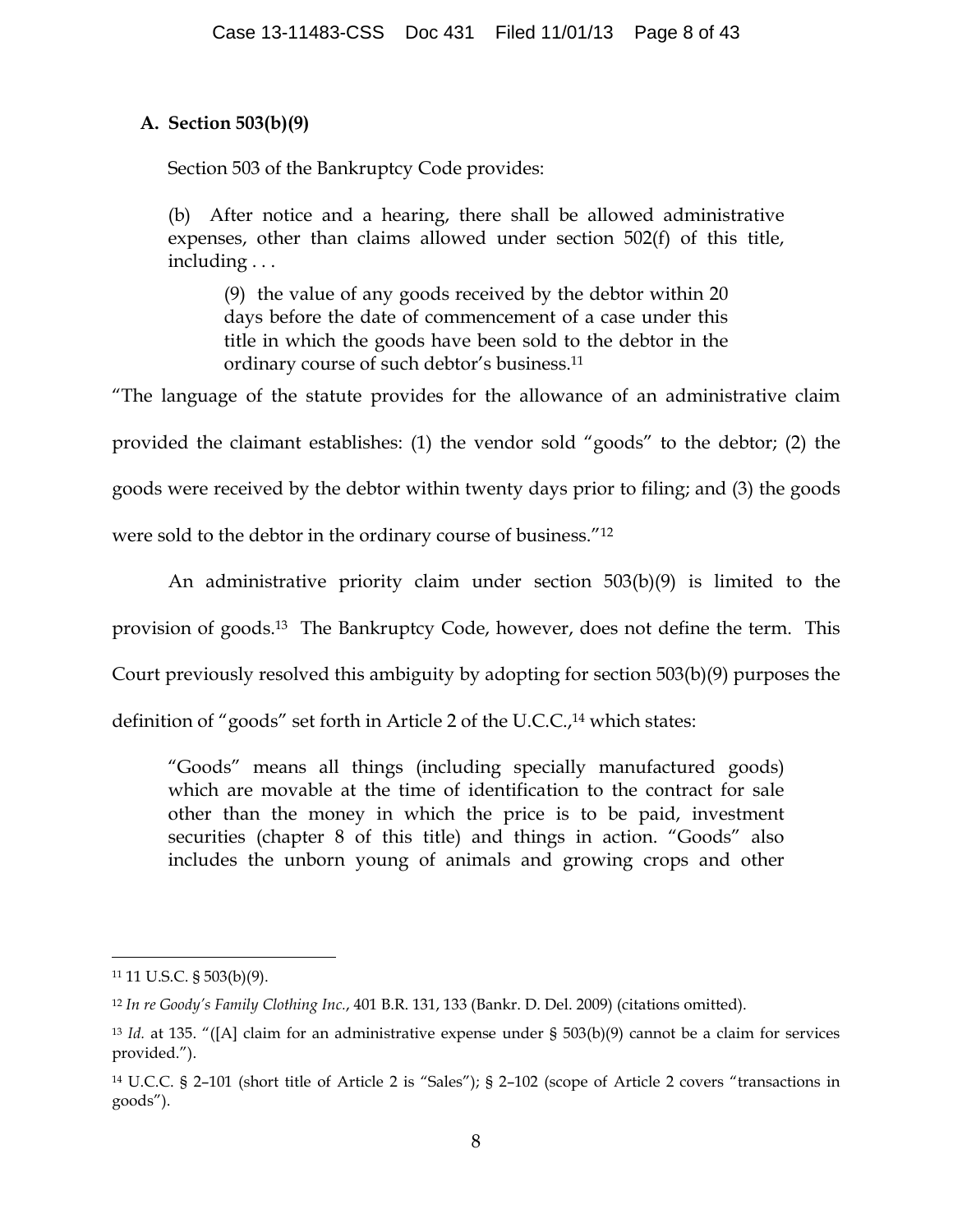identified things attached to realty as described in the section on goods to be severed from realty  $(S\ 47-2-107).15$ 

As claimant, Westfield, bears the burden of establishing that its claim qualifies for administrative priority status.16

In this case, the Debtors have argued that the electricity provided by Westfield does not constitute a good within the meaning of section 503(b)(9) and, therefore, that portion of Westfield's claim is not entitled to administrative priority status. The Court agrees. There does not appear to be a dispute concerning whether natural gas is a good – it is specifically enumerated as such under the U.C.C.

### **B. Is Electricity a "Good"?**

There is a split among courts regarding whether electricity is a good under section 503(b)(9) and/or section 2-105 of the U.C.C. As such, this Court will summarize the key cases on both sides of the issue.

## *1. Courts holding that electricity is a good*

In order for electricity to be a good under the U.C.C. and, thus, section 503(b)(9), it must be a "thing," which is "moveable at the time of identification to the contract for sale."17 The bankruptcy court in the case of *In re Erving Industries, Inc.*<sup>18</sup> began its analysis of whether electricity is a good by providing a rudimentary explanation of

 <sup>15</sup> U.C.C. § 2-105(1); *Goody's Family Clothing*, 401 B.R. at 134. *See also* 4 Collier on Bankruptcy ¶ 503.16[1] (15th ed. rev. 2008) ("Goods is not defined in the Code and so the definition used in Article 2 of the Uniform Commercial Code is likely to be used").

<sup>16</sup> *Goody's Family Clothing*, 401 B.R. at 136 (citations omitted); *In re Insilco Technologies, Inc.*, 309 B.R. 111, 114 (Bankr. D. Del. 2004) (citations omitted); *In re Unidigital, Inc.*, 262 B.R. 283, 288 (Bankr. D. Del. 2001) (citations omitted).

<sup>17</sup> U.C.C. § 2-105(1).

<sup>18</sup> *In re Erving Indus., Inc.*, 432 B.R. 354 (Bankr. D. Mass. 2010).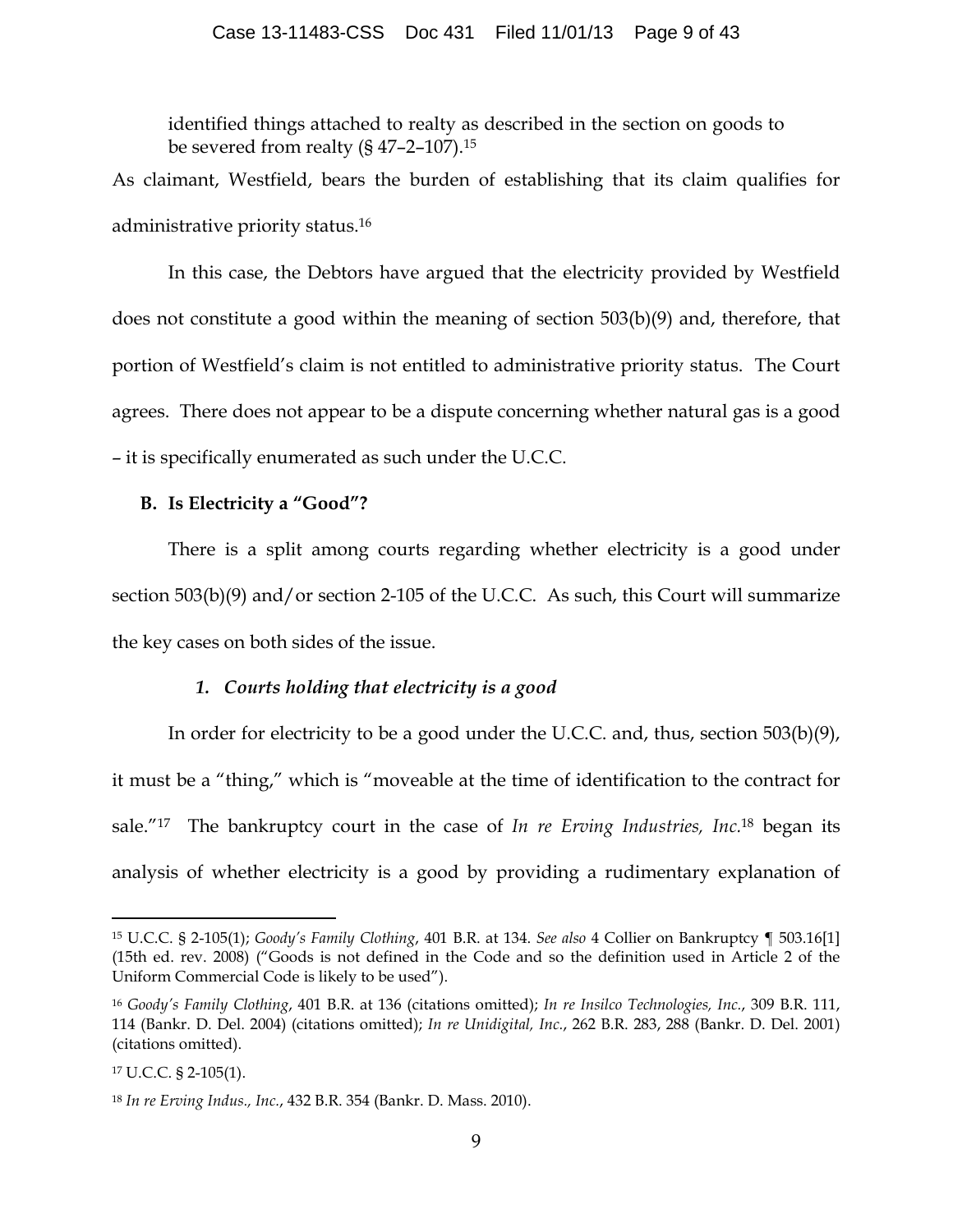electricity focused on the "basic processes of electrical energy generation and its

mechanics."19

We begin with the most basic concept, the idea that "all things are made of atoms—little particles that move around in perpetual motion." These atoms, in turn, are comprised of "a nucleus that has a positive electrical charge . . . together with a number of electrons, all having the same negative charge and mass, which move at distances from the nucleus." Electrons moving around the nucleus on the outermost plane (or "shell") can be knocked out of orbit and move from one atom to another, taking their charge with them. It is the energy produced by this movement of electrons from atom to atom that we call "electricity."

Power plants use these basic principles to create electricity by applying a force to push electrons out of their orbits and cause them to "flow" from atom to atom. For example, the force of a spinning electromagnetic rotor will move electrons out of orbit in a nearby copper wire. This creates the electricity and electrical currents that move through various transmission and distribution lines and are ultimately diverted to homes and business where the electricity is put to use.<sup>20</sup>

The court then discussed the movement of electricity:

"An electric current is a group of charges moving in the same direction through a wire or other conductor. Voltage is the difference in electric potential that causes the charges to flow through the wire . . . and is measured in volts (V) or, in the case of power lines, in thousands of volts or kilovolts (kV). Current is the rate at which the charges flow through the wire . . . and is measured in amperes. The quantity of power (in watts) that a conducting wire transmits is thus the product of its voltage and its current. Power systems are designed to hold the voltage relatively constant but to meet fluctuating demand by allowing the current to rise and fall."21

 <sup>19</sup> *Id*. at 367.

<sup>20</sup> *Id.* at 367 (citations and footnotes omitted).

<sup>21</sup> *Id.* (quoting *San Diego Gas & Elec. Co. v. Superior Court*, 920 P.2d 669, 674-75 (1996)).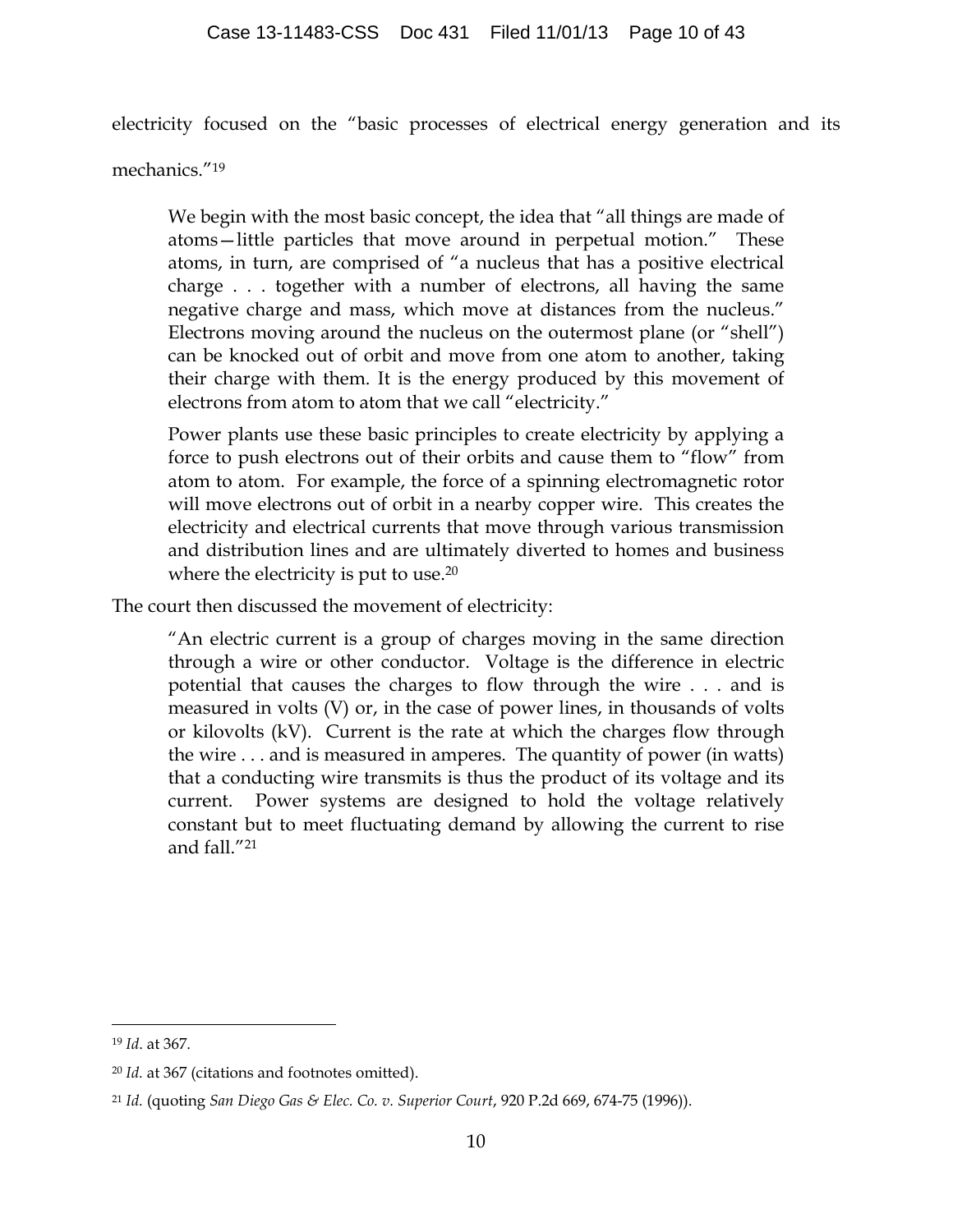#### Case 13-11483-CSS Doc 431 Filed 11/01/13 Page 11 of 43

Finally, the court noted that electric current moves through a network of transmission and distribution systems before reaching the customer<sup>22</sup> where it is measured by a meter as it is utilized or consumed.23

Having set the ground work, the *Erving Industries* court began its application of the governing standard by asserting electricity is a "thing."

[A]lthough . . . [electricity's] ultimate nature may be mystifying to most, electricity is tangible and does possess physical properties. It is not simply an "idea" akin to intellectual property. Although perhaps lacking in corporeal shape and not easily observed, electricity really is some thing, something that can be felt (although we are loathe to) and something that can be created, measured and stored.24

The court then argued that electricity is "moveable" as it travels through transmission lines from its creation at the power plant, windmill, solar panel, etc. to the ultimate user. Moreover, electricity is "identifiable" as it is measured on a meter when it is delivered to the customer. The more perplexing question, however, is whether electricity is moveable *at the time* it is identified to the contract, i.e., when it passes through the meter? The *Erving Industries* court said "yes" because "electricity does not reach a customer's meter and simultaneous cease to exist. Instead, it passes through the meter.<sup>"25</sup> The court went on to conclude that "logic dictates" that some period of time, however imperceptible, must pass between the measurement of the electricity at the meter and the use of it at the vacuum cleaner. Thus, since electricity is identifiable prior to its consumption, it meets the definition of a good.

 <sup>22</sup> *Id.* at 369.

<sup>23</sup> *Id.* at 370.

<sup>24</sup> *Id.* at 369.

<sup>25</sup> *Id*. at 370.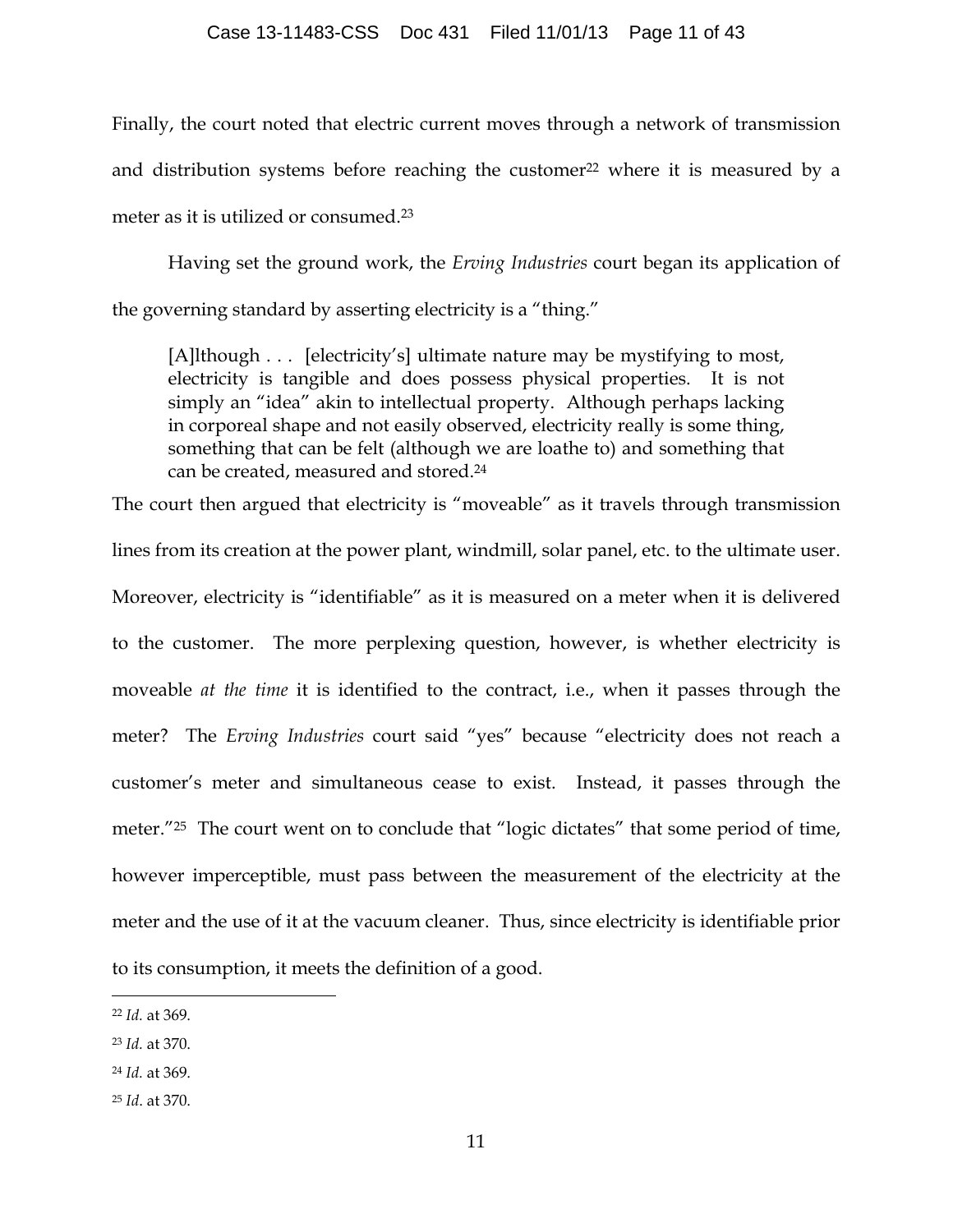#### Case 13-11483-CSS Doc 431 Filed 11/01/13 Page 12 of 43

The *Erving Industries* court went on to address a related issue, i.e., are goods under section 503(b)(9) limited to those that can be stockpiled and, as such, reclaimed under section  $546(c)$  of the Bankruptcy Code.<sup>26</sup> Section  $546(c)$  provides that a trustee's power to avoid liens or transfers is subject to a seller's right to reclaim goods. The section further provides that if a seller chooses not to reclaim its goods it can assert its rights under section 503(b)(9). Thus, the debtor in *Erving Industries* argued that goods must be reclaimable under 546(c) to qualify for administrative expense treatment under section 503(b)(9). The court rejected the argument as being contrary to the plain meaning of the statute. Section 546(c) does not limit the scope of section 503(b)(9). Rather, it clarifies that section 503(b)(9) is available for, among others, creditors with reclamation rights.

In *GFI Wisconsin, Inc. v. Reedsburg Utility Com'n*, <sup>27</sup> the district court held on appeal that electricity is a good under section 503(b)(9). By agreement of the parties, the factual record before the bankruptcy court below (and, thus, the district court on appeal) was very limited. Included in that record was an affidavit submitted by the debtor that took issue with the *Erving Industries* court's conclusion that "logic dictates" that some period of time, however imperceptible, must pass between the measurement of the electricity at the meter and its use.28

 <sup>26</sup> *Id*. at 372-73.

<sup>27</sup> *GFI Wisconsin, Inc. v. Reedsburg Util. Comm'n*, 440 B.R. 791 (W.D. Wis. 2010).

<sup>&</sup>lt;sup>28</sup> The affidavit was submitted in concert with debtor's reply brief. Although the bankruptcy court noted that there were issues with the affidavit, including whether the affiant qualified as an expert, the bankruptcy court denied the utility's motion to strike and considered the affidavit on its merits. *Id*. at 798.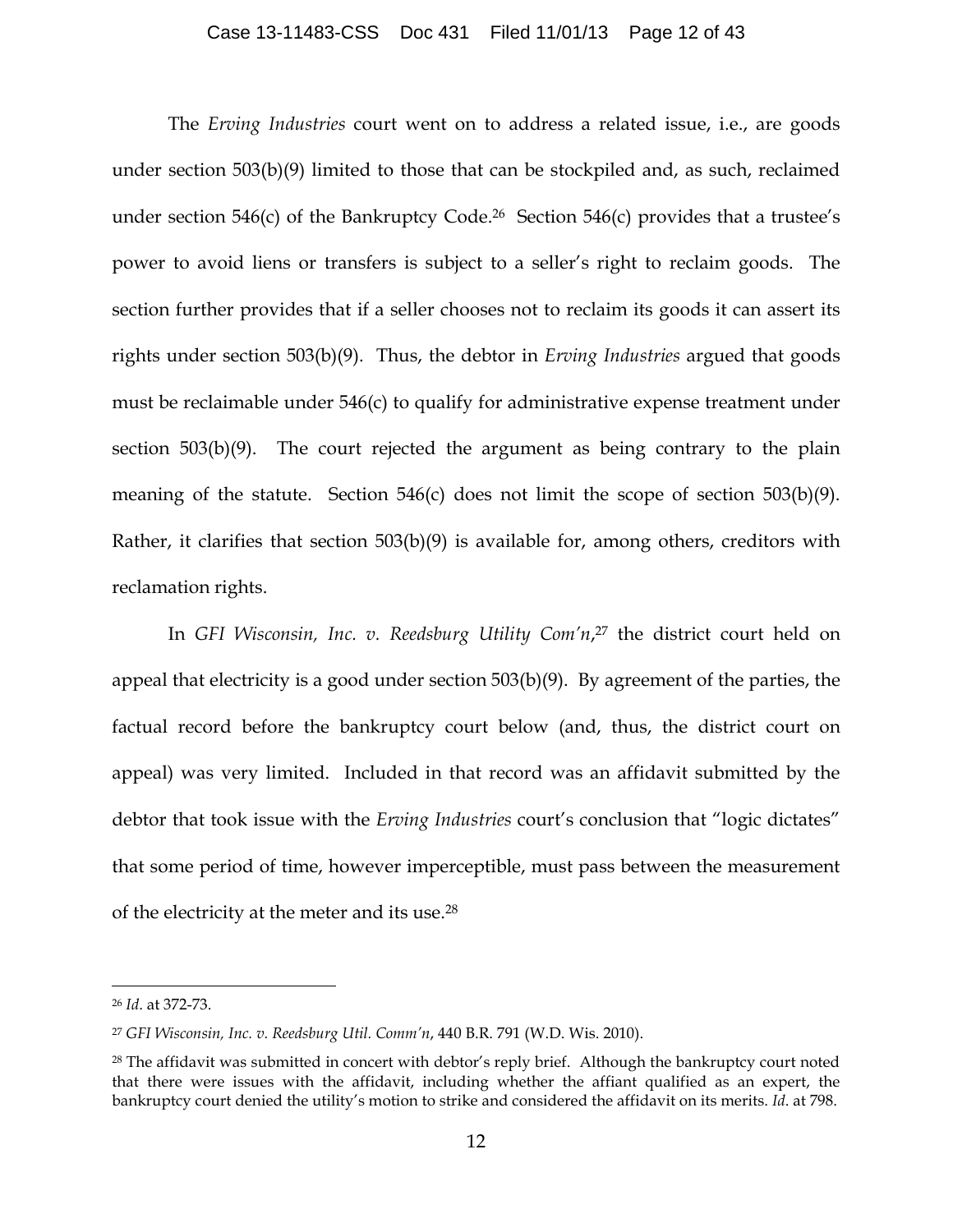[N]o movement of electrons will occur until the customer's load is connected and a circuit is completed. When the load is connected, the electrons begin to flow and create electric energy, and simultaneously, the electric energy is 'consumed.' With no customer load, no electrons move and no electric current is measured. In addition, the movement of electricity (electric energy current) is virtually instantaneous from one end of the conductor to the other end ... Therefore, when it is consumed, it is simultaneously measured. Movement does not take place after measurement by the meter. The court's conclusion [in *Erving Industries*] that electricity 'passes through' the meter and continues to the customer for use thereafter does not match the actual physics. Electric energy is not like natural gas or water where those materials physically pass through the meter and then to the consumptive use ... The electric energy is not 'movable' after metering; it does not 'move' to some other final consumptive use after metering. Instead, the consumptive use is simultaneous with the metering.<sup>29</sup>

Notwithstanding that the sole evidence before the court on the issue appeared to support a finding that electricity is not a good, the bankruptcy court ruled otherwise. It "found that the electricity at issue was movable when it entered the meter and moved from the power source to the meter to appellant's facilities. Because the electricity was moving, even if the movement was so fast as to be 'nonexistent,' it qualified as a good."30 The bankruptcy court further stated "that under the [U.C.C.], water and natural gas are considered movable goods, and 'there is no principled distinction to be made between natural gas, water, or electricity.'"31

The district court affirmed the bankruptcy court's decision, albeit on slightly different grounds. The district court started by taking a step back from a complex inquiry into the physical nature of electricity, which "requires an understanding of the

 <sup>29</sup> *Id.* at 795-96.

<sup>30</sup> *Id*. at 796.

<sup>31</sup> *Id*. at 799.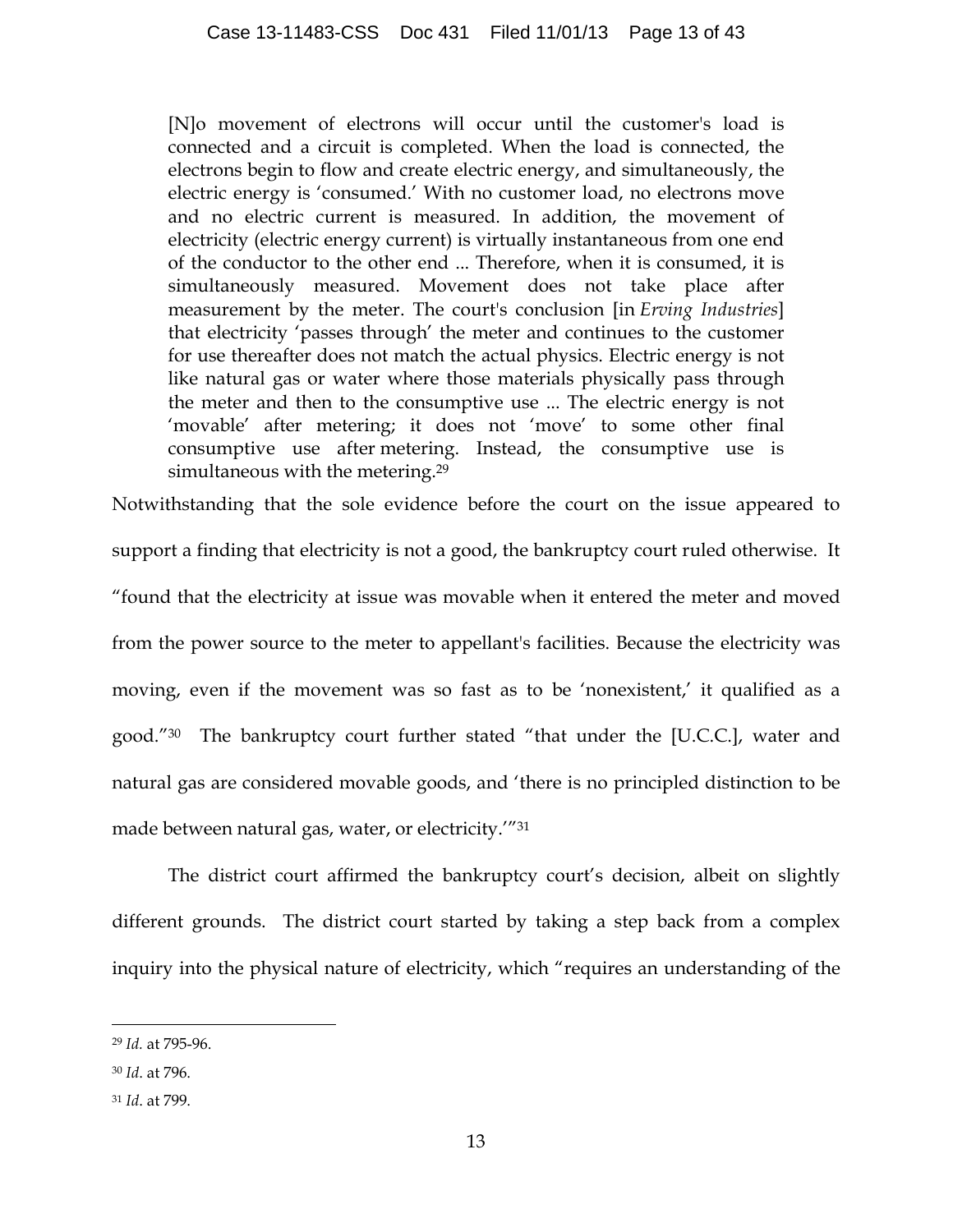nature of electrons and a grasp of quantum physics and special relativity."32 Rather, the

district court held:

For the purpose of determining administrative priority under the Bankruptcy Code, the meaning of "goods" under the [U.C.C.] should not depend on quantum physics, how fast electrons are moving at a particular time or even where a debtor's meter is located on an electrical circuit. Rather, determining whether a particular thing qualifies as a good and deserves administrative priority should be a straightforward assessment, taking into consideration the nature and common understanding of the thing, but also considering its similarities to goods that fall undisputedly under the [U.C.C.] and would receive administrative priority under [section] 503(b)(9). 33

The proper inquiry the court held is the consideration of "the general movability of electricity, common perceptions of electricity and the exchange of electricity as a commodity in the marketplace."34 The court further noted that, despite the lengthy description of the nature of electricity, the *Erving Industries* court ultimately based its ruling on logic rather than scientific principle.35

The court concluded that "electricity is movable, tangible and consumable, that it has physical properties, that it is bought and sold in the marketplace and thus, that it qualifies as a good for purposes of the [U.C.C.] and the Bankruptcy Code. . . . [E]lectricity begins flowing through power lines when a circuit is formed and continues moving at least until it is metered. The metering satisfies the identification requirement

32 *Id.*

<sup>35</sup> *Id.*

<sup>33</sup> *Id.* at 799-80.

<sup>34</sup> *Id.* at 800.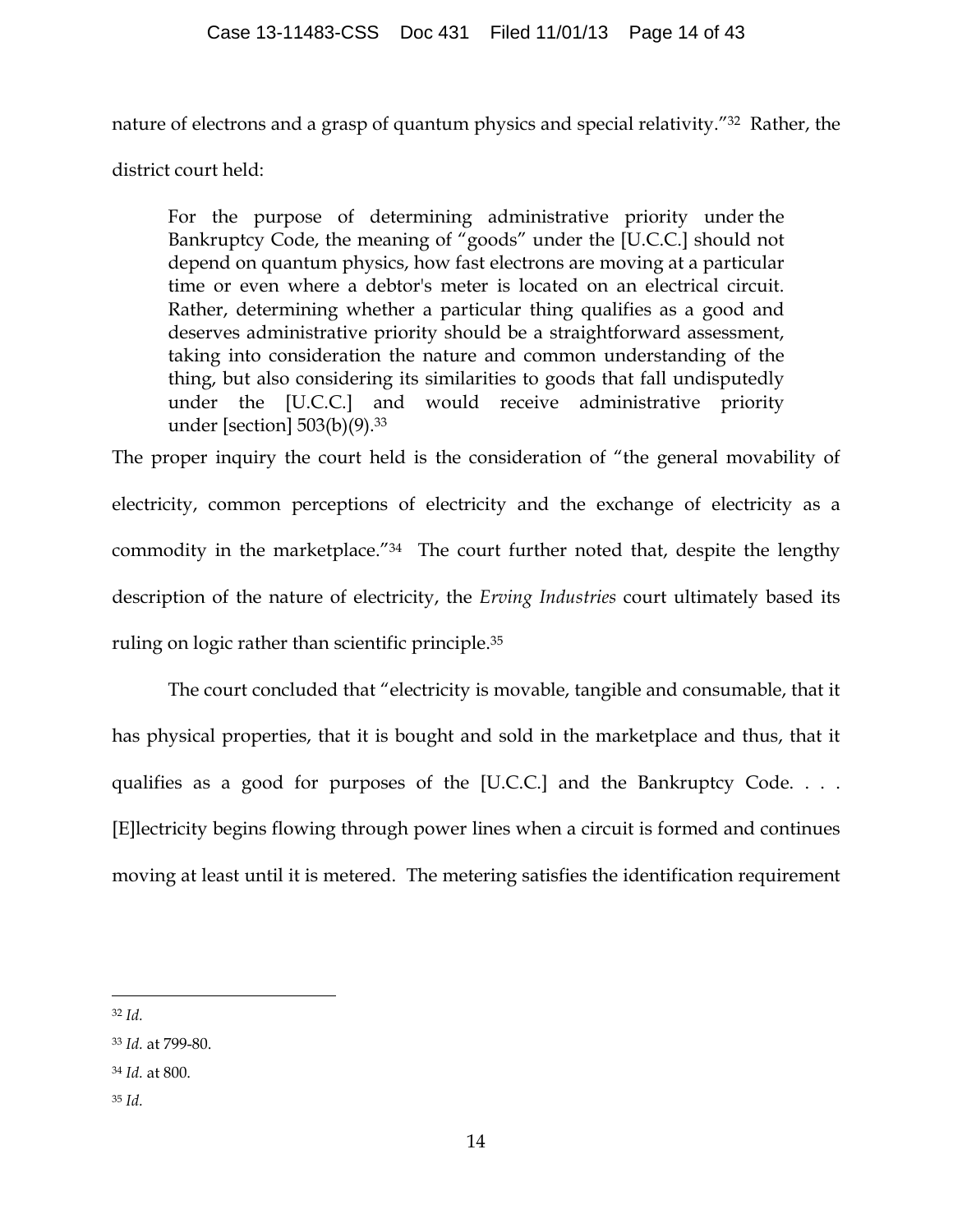### Case 13-11483-CSS Doc 431 Filed 11/01/13 Page 15 of 43

of the [U.C.C.] and the movement is sufficient to satisfy the movability requirement, even if it reaches the speed of light."36

The *GFI Wisconsin* court also addressed two related issues. First, the debtor argued that section 366 of the Bankruptcy Code, which is entitled "Utility service" and provides for the provision of "utility services" after a debtor has filed for bankruptcy, leads to the conclusion that "an interpretation of 'goods' under [section] 503(b)(9) that includes utility services would be inconsistent with the use of the word 'services' in [section] 366."37 The district court rejected this argument, finding that

"[j]ust because a seller of goods may also be a utility that is entitled to the protection of [section] 366 for the sale of utility services post-petition to a debtor does not mean it is prohibited from allowance of a [section] 503(b)(9) administrative expense claim to the extent that it has sold goods to the debtor that qualify under [section]  $503(b)(9)$ . Section  $503(b)(9)$ addresses the sale of goods pre-petition and [section] 366 addresses the provision of utility services postpetition. The sections are not mutually exclusive. A utility provider may provide both goods and services within the meaning of each section. In sum, the rights afforded by [section] 503(b)(9) to a seller of goods are not dependent either explicitly or implicitly upon the availability of other remedies under the Code for the seller."38

Second, the *GFI Wisconsin* court, like the court in *Erving Industries*, rejected the

argument that the goods must be reclaimable under 546(c) to qualify for administrative

expense treatment under section  $503(b)(9).^{39}$  The court held that while "[s]ection

503(b)(9) gives a creditor the opportunity to receive payment for goods delivered within

the 20–day period before the bankruptcy filing . . . it does not allow a creditor to claim a

 <sup>36</sup> *Id.* at 800-01 (citation omitted).

<sup>37</sup> *Id.* at 801.

<sup>38</sup> *Id.* (citations omitted).

<sup>39</sup> *Id.* at 801-02.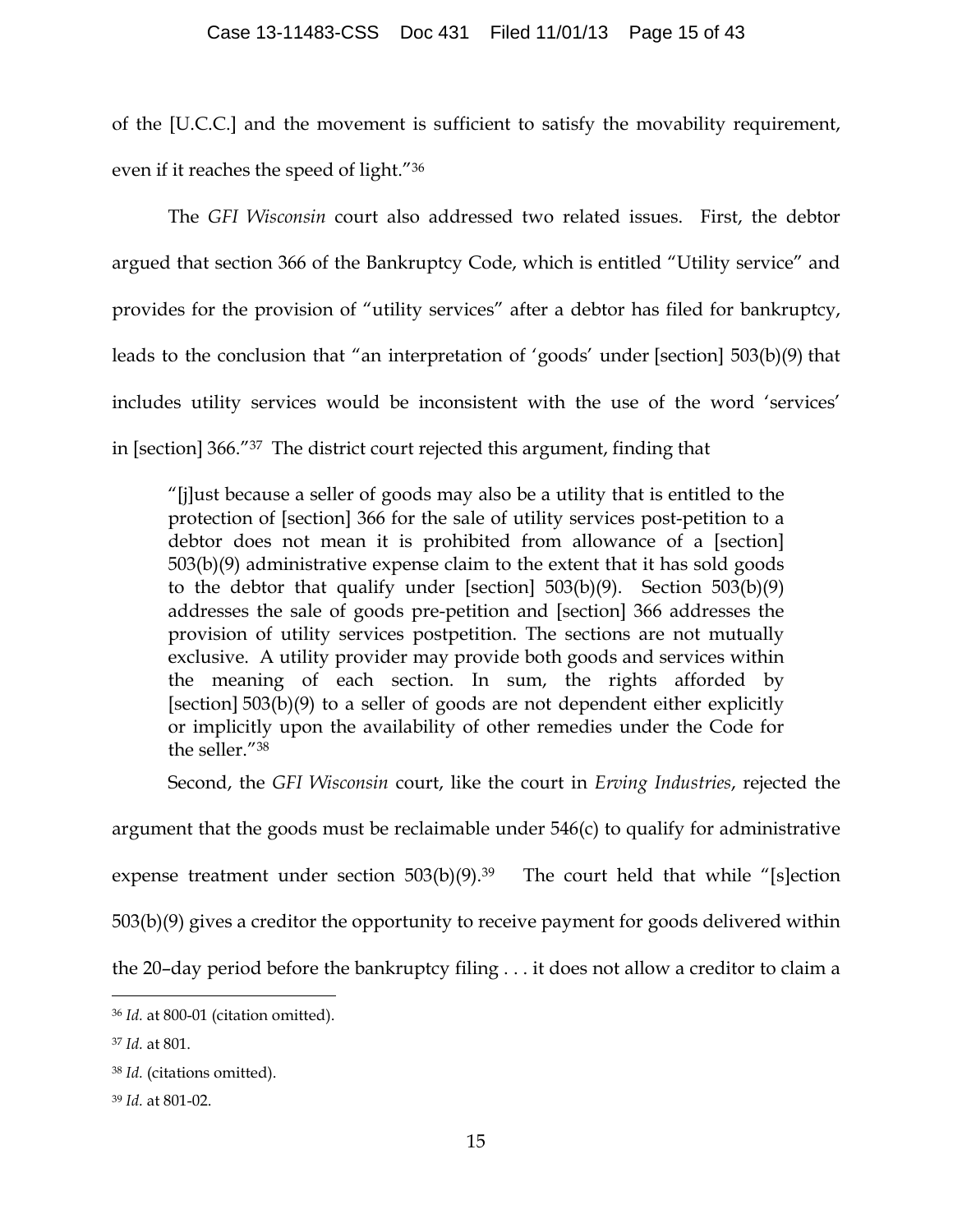### Case 13-11483-CSS Doc 431 Filed 11/01/13 Page 16 of 43

lien or otherwise repossess those delivered goods. In other words, it is not a reclamation claim."40

In sum, the *GFI Wisconsin* court, "taking into consideration the physical properties of electricity as noted by appellant's expert and the bankruptcy court, including the fact that electricity is movable, and the parties' agreement under which the energy usage and consumption were determined by meter readings, [concluded] that electricity is a good under the [U.C.C.] definition and also under the Bankruptcy Code."41

Recently, in the case of *In re Great Atlantic & Pacific Tea Co., Inc.*, <sup>42</sup> the district court for the Southern District of New York recognized the split in authority in the determination of whether electricity is a good.

Despite consensus on using the [U.C.C.] definition, however, the applicability of  $[s]$ ection  $503(b)(9)$  to the sale of electricity is an open question. Although the majority of cases hold that electricity is a good under [U.C.C.] Section 2–105(1), a strong minority—led by decisions of the New York Court of Appeals, the Second Circuit, and this Court disagrees. In the [s]ection 503(b)(9) context, courts are in essence evenly split on whether electricity is a good—a conflict driven in part by the divergent underlying [U.C.C.] case law.43

The district court, however, did not decide the issue. Rather, it remanded the matter for

an evidentiary hearing because the bankruptcy court's conclusions that electricity

"'disappears into use at th[e] moment' it reaches the meter and is 'simply a stream of

 <sup>40</sup> *Id.* at 802.

<sup>41</sup> *Id. See also In re S. Montana Elec. Generation & Transmission Co-op., Inc.*, 11-62031-11, 2013 WL 85162 (Bankr. D. Mont. Jan. 8, 2013) (adopting the holding in *GFI Wisconsin*).

<sup>42</sup> *In re Great Atl. & Pac. Tea Co., Inc.*, 12-CV-7629 CS, 2013 WL 5212141 (S.D.N.Y. Sept. 16, 2013).

<sup>43</sup> *Id.* at \*2.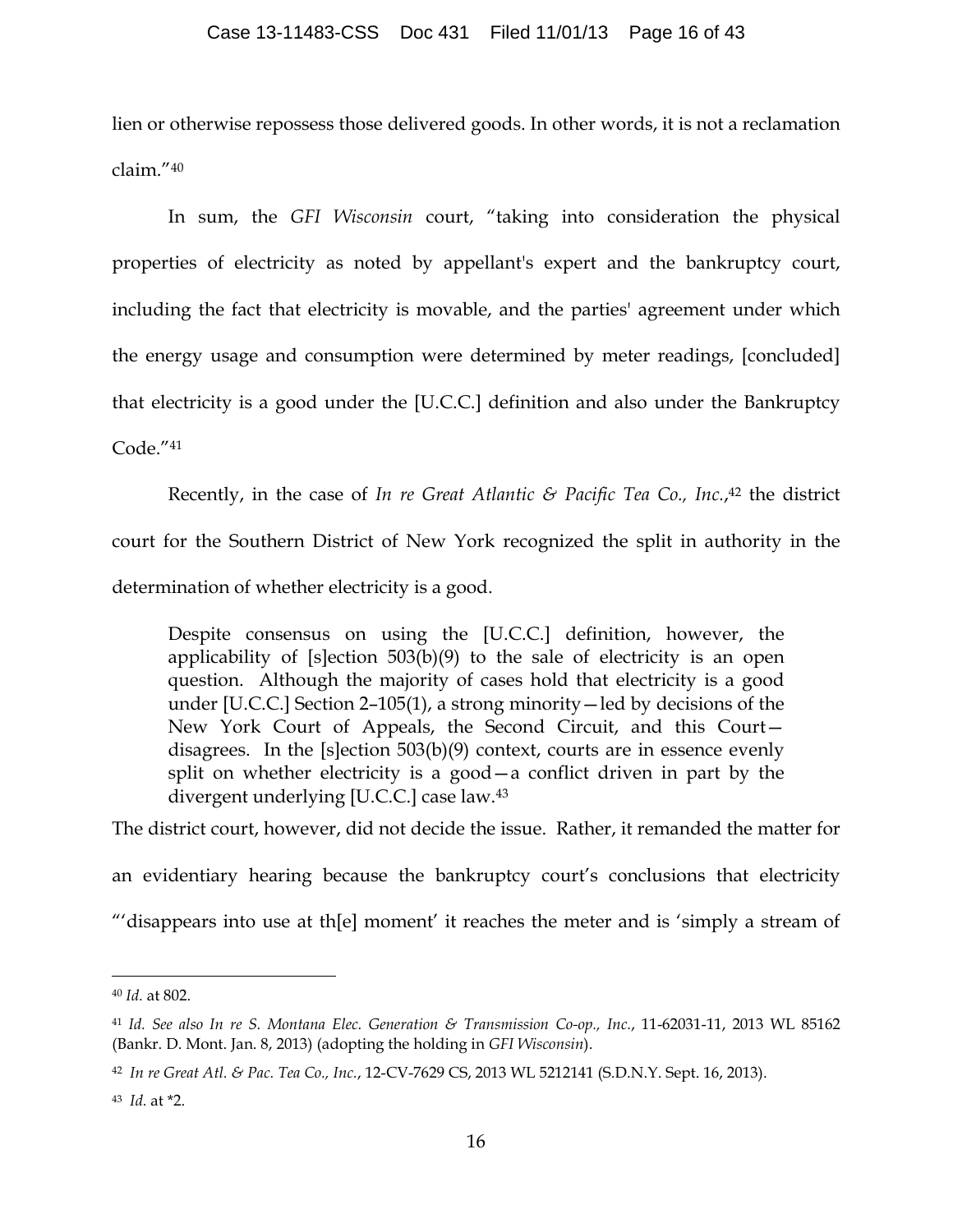electrical energy . . . identified . . . at the point of delivery,' [were] insufficient" for appellate review.44 That said, the court made two observations.

First, if—as Hudson argues and as the *Erving [Industries]* case held electricity passes through the meter at the customer's location and is at that moment identified and thereafter consumed, it seems to me that it would meet the [U.C.C.'s] definition of a good, for the reasons set forth by the *Erving [Industries*] Court. The record below does not allow me to conclude that electricity works that way, but it also does not allow me to conclude that it does not. Thus, further factual development is necessary.

The *Great Atlantic & Pacific Tea Co.* court indicated that it agreed with the *Erving* 

*Industries* court's holding that the determinative factor is whether the electricity is metered and consumed at the same time or, as logic dictates, there is a delay between identification and consumption. If the record on remand would support a finding that electricity is identified at the meter and *thereafter consumed*, the court stated that it would almost certainly find electricity to be a good.

The court went on to state that, if all else fails, it might look to the parties' business relationship to determine whether the electricity in the case before the court is a good.

Second, while the physics of electricity may be constant, the instant case demonstrates that the economic or business arrangements for its delivery are not. Electricity can be provided by integrated utilities that generate, sell, deliver and service, or by entities like Hudson, which in today's deregulated market makes money simply by buying electricity from

 <sup>44</sup> *Id.* at \*7 ("Because the factual record on which the Bankruptcy Court relied in making determinations about the nature of electricity consisted only of counsel's assertions—which were not corroborated by sworn testimony or evidence and were disputed—its conclusions that electricity "disappears into use at th[e] moment" it reaches the meter and is "simply a stream of electrical energy ... identified ... at the point of delivery" are insufficient for me to agree upon *de novo* or clearly erroneous review. I simply need to know more about the delivery of electricity in this case to determine whether the electricity supplied by Hudson meets the [U.C.C.] definition of goods either at the generator's meter, at the customer's, or within the grid. Thus, I vacate the Bankruptcy Court's denial of Hudson's [s]ection 503(b)(9) claim and remand to the Bankruptcy Court to conduct an evidentiary hearing.") (internal citations omitted).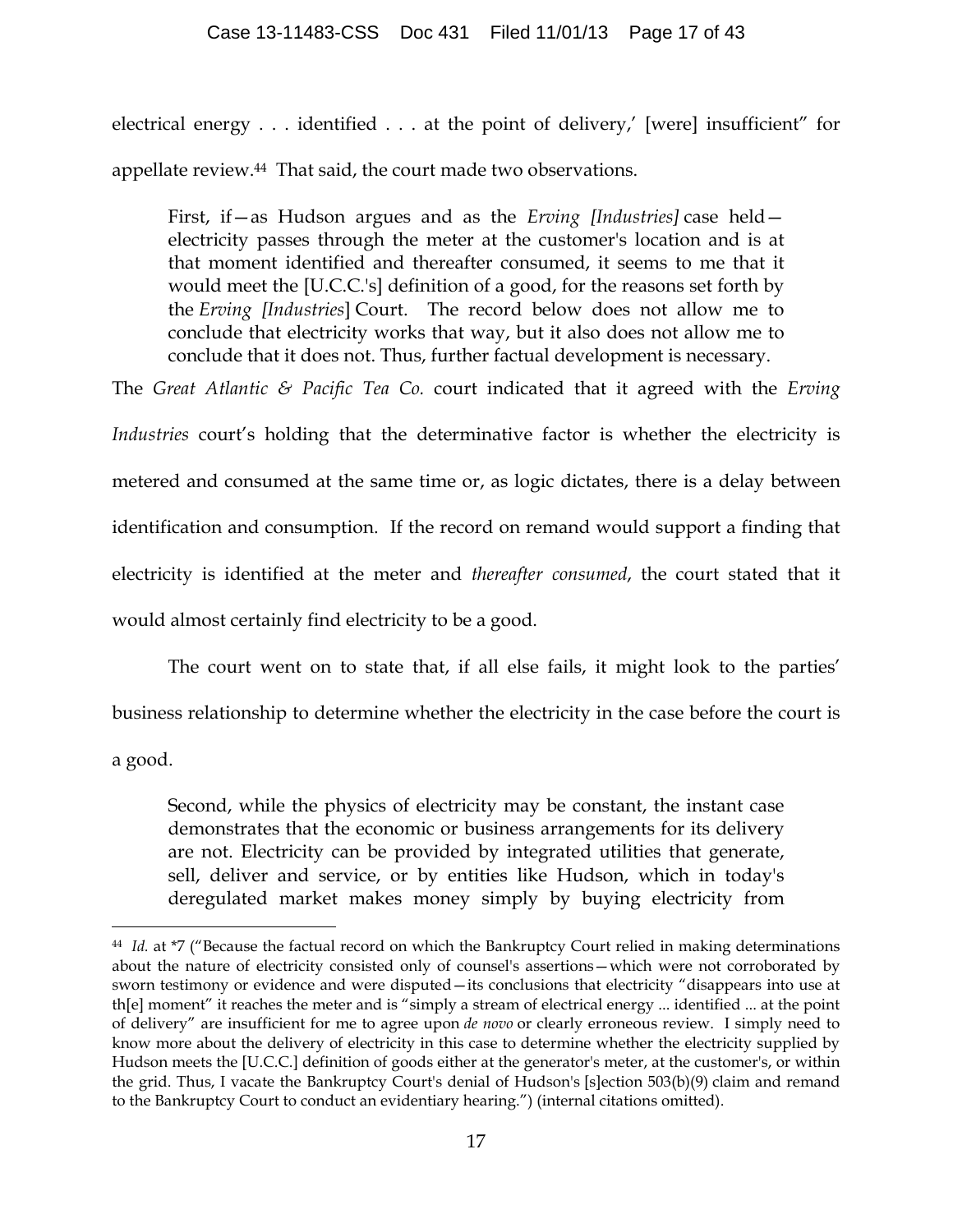generators at a lower price than that at which it sells to customers but is otherwise "hands-off," or by entities that are somewhere in between. Each may have different arrangements with others in the supply chain from generator to consumer. If Hudson's theory that electricity is always identified at the customer's meter does not hold up, individualized assessment of these arrangements may be necessary to determine whether the electricity sold in a given case is a "good."

Thus, the court indicated that if the nature of electricity is not sufficiently uniform to support a rule applicable in all cases, it might look to the facts and circumstances of each case to decide whether electricity is a good.

# *2. Courts holding that electricity is not a good*

Recently, in the case of *In re PMC Marketing Corp.*,<sup>45</sup> the bankruptcy court for the District of Puerto Rico held that in order to determine whether electricity constitutes a good under section 503(b)(9) the court "must carry out an inquiry into the unique facts of each case and thus this analysis cannot be determined without taking into consideration the totality of circumstances of all the relevant facts."46 The focus of the *PMC Marketing Corp.* court's inquiry was not whether electricity is, in and of itself, a good. Rather, the court considered the relationship between the provider of electricity, Puerto Rico Electric Power Authority (PREPA), and its customer, the debtor. That relationship was governed under section 366 of the Bankruptcy Code.

"[Section 366] gives debtors protection from a cut-off of service by a utility because of the filing of a bankruptcy case. This section is intended to cover utilities that have some special position with respect to the debtor, such as an electric company, gas supplier, or telephone company that is a

 <sup>45</sup> *In re PMC Mktg. Corp.*, 09-02048, 2013 WL 4735736 (Bankr. D.P.R. Sept. 4, 2013).

<sup>46</sup> *Id.* at \*5. *See also In re Samaritan Alliance, LLC*, 07-50735, 2008 WL 2520107, \*4 (Bankr. E.D. Ky. June 20, 2008) (holding that "the court agrees  $\dots$  that section 503(b)(9) is not applicable here and that the electricity provided is more properly characterized as a 'service.'").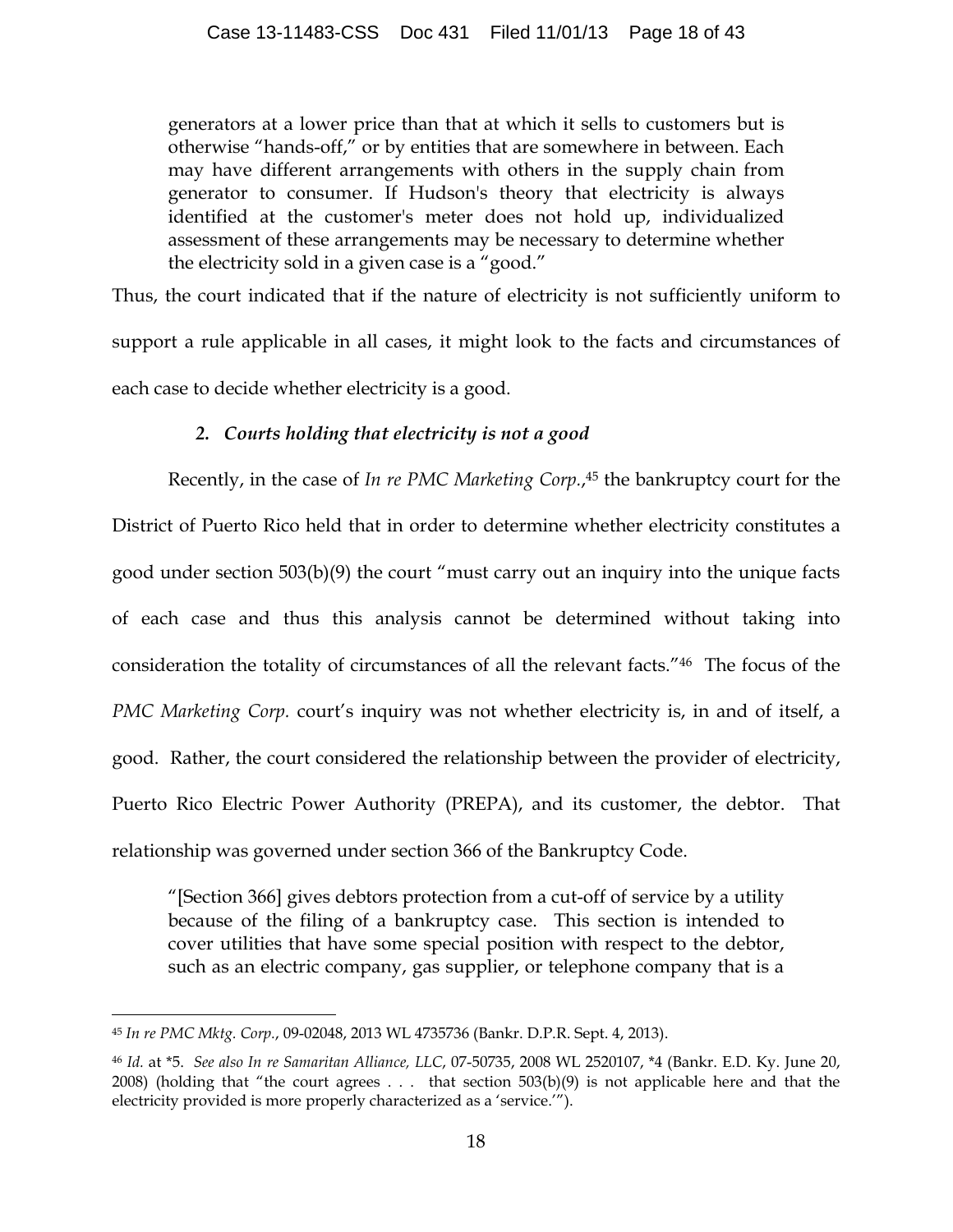monopoly in the area so that the debtor cannot easily obtain comparable service from another utility."<sup>47</sup>

The court concluded that PREPA is a utility provider because: "(1) it is subject to governmental regulation as are traditional utilities; (2) PREPA does fit the ordinary definition of a utility as it does enjoy a 'special relationship' with the Debtor (PREPA is the sole provider of electricity in Puerto Rico) and it does have a monopoly; and (3) PREPA is a government owned corporation of Puerto Rico."48 Applying section 366, the *PMC Marketing* court concluded that PREPA was providing "utility service" rather than a good under the U.C.C. and section  $503(b)(9)$ .<sup>49</sup> As such, PREPA was not entitled to an administrative priority claim.50

In the case of *In re Pilgrim's Pride Corp.*, <sup>51</sup> the Texas bankruptcy court held that electricity was not a good. The court ultimately relied on the plain meaning of the U.C.C. and the Bankruptcy Code; but, it started its analysis by rejecting three arguments made by the local utility cooperative, which the court defined as the "Electricity Provider," in favor of considering electricity to be a good.

First, the Electricity Provider asserted that electricity is a good because the United States Supreme Court has ruled that "electric energy thus produced,

 <sup>47</sup> *Id.* at \*6 (*quoting* H.R.Rep. No. 95–595, at 350 (1977), as reprinted in 1978 U.S.C.C.A.N. 5963, 6306; S.Rep. No. 95–989, at 60 (1978), as reprinted in 1978 U.S.C.C.A.N. 5787, 5846).

<sup>48</sup> *Id*.

<sup>49</sup> *Id.*

<sup>50</sup> *Id.*

<sup>51</sup> *In re Pilgrim's Pride Corp.*, 421 B.R. 231 (Bankr. N.D. Tex. 2009).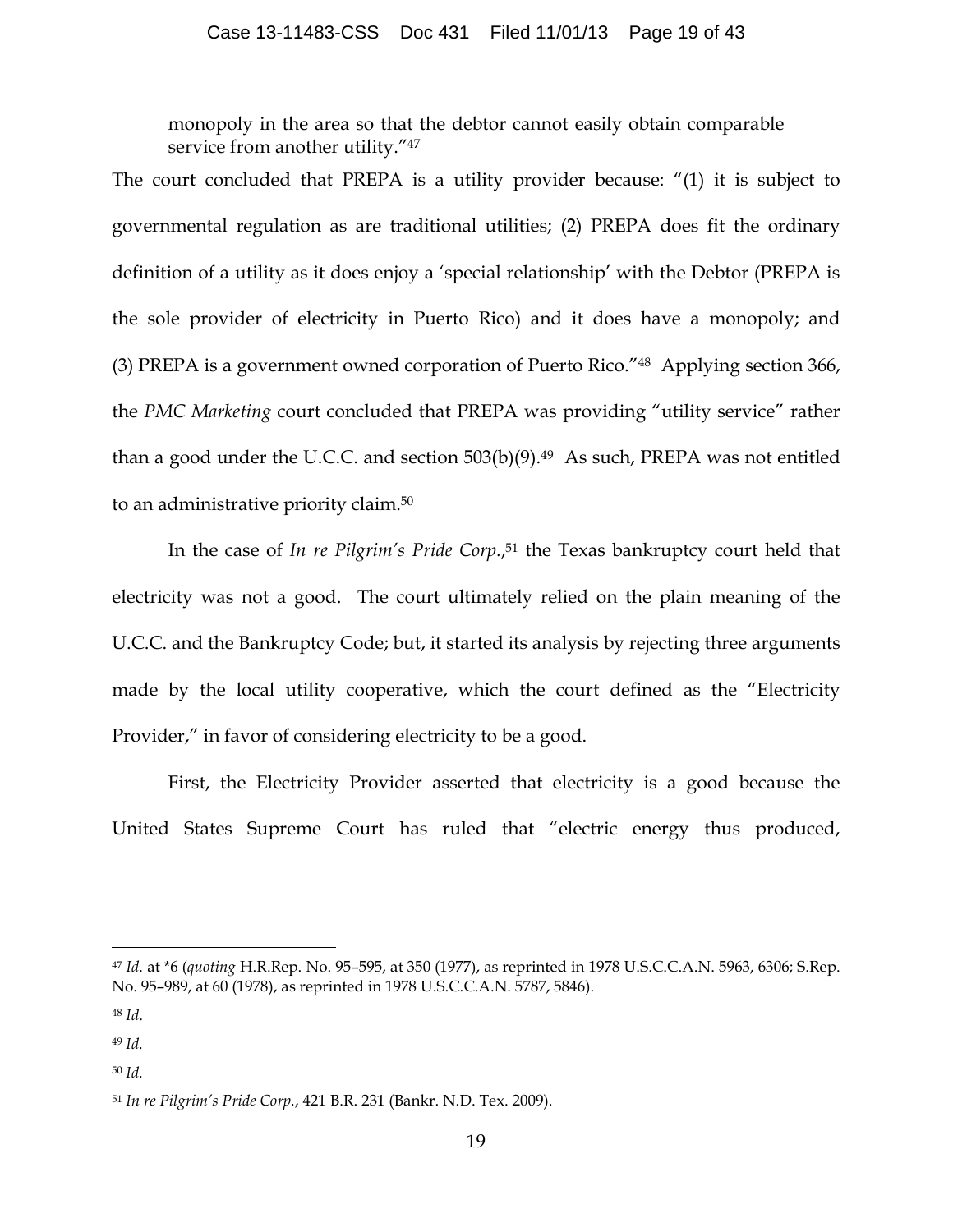### Case 13-11483-CSS Doc 431 Filed 11/01/13 Page 20 of 43

constitute[s] property."52 The court rejected the argument on the basis that everything that is property is not a good. "For example, one can have property rights in trademarks, patents, and copyrights, but no one would argue that intellectual property falls under the [U.C.C.] definition of 'goods.'"53

Second, the Electricity Provider cited to a number of cases finding electricity to be a "product," which Black's Law Dictionary defines as "something that is distributed commercially for use or consumption."54 As above, the court rejected the argument because there are "many things that are distributed commercially for use or consumption that would not qualify as "goods" under the UCC."55 The court cited to the example of a television program that is broadcast commercially and consumed through viewing as not constituting a good. "The television show itself has no identifiable form; it is merely intellectual property. It can only be "moved" physically if it is encoded in a digital or analog form. The mere fact that something is a product does not mean that it falls within the term "goods" under the [U.C.C.] or Code [section]  $503(b)(9)$ ."<sup>56</sup>

Third, the Electricity Provider cited to a number of cases finding that electricity is a good. The court describes the holdings of those cases to be based on the conclusion that "*once it passes the customer's meter*, it can be measured and is in the stream of

 <sup>52</sup> *Id.* at 238 (quoting *Ashwander v. Tennessee Valley Authority,* 297 U.S. 288, 330, 56 S.Ct. 466, 80 L.Ed. 688 (1936)).

<sup>53</sup> *Id.*

<sup>54</sup> *Id*. at 238-39.

<sup>55</sup> *Id*.

<sup>56</sup> *Id*. at 239.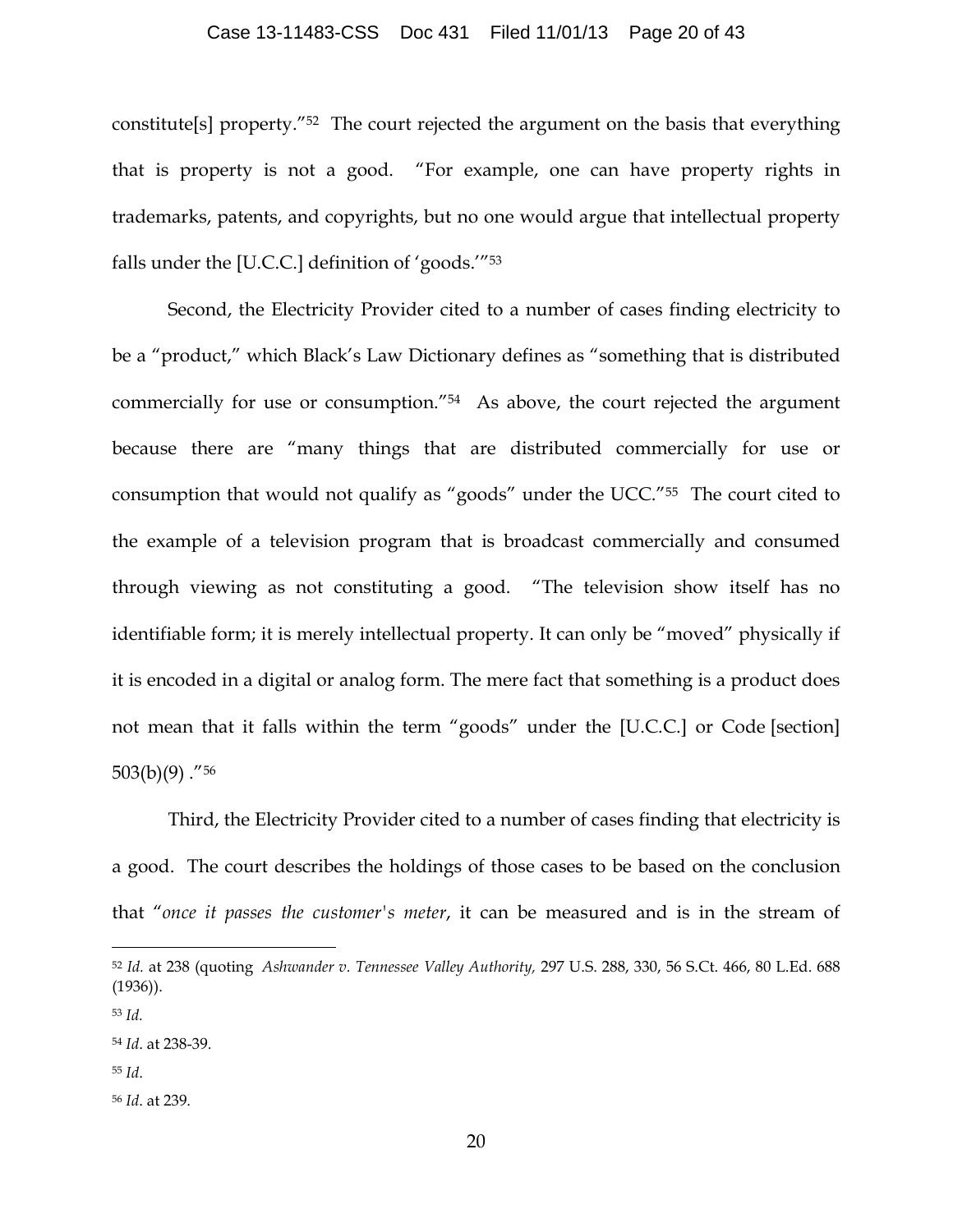commerce."57 The court rejected the argument, holding that the fact electricity is metered does not, in and of itself, make it a good.

It then turned to an analysis of the plain meaning of section 2-105(1) of the U.C.C.

[Section 2–105] does not suggest that the provision's drafters had intended that "goods" would include things which cannot be packaged and handled. The reference to "specially manufactured goods" implies a reading too narrow to cover electricity, as does the specific inclusion in the definition of unborn animals and crops—things that, like manufactured goods, clearly occupy space and can be moved about; that [section] 2– 105 excludes specifically from the definition of "goods" money and investment securities—items that have extension and can be picked up and moved—but not most intangibles, despite the fact that intangibles are generally not considered goods, further persuades the court that the [U.C.C.'s] authors did not intend things like electricity, radio waves, or piped music to be within the scope of section 2–105.58

The court further noted that a number of other courts have ruled that electricity is a good.59 Finally, the court held that narrowly defining good so as not to include electricity for purposes of section 503(b)(9) is consistent with public policy under the Bankruptcy Code that "provisions of the Code granting claims priority are to be narrowly construed."60 Thus, the *Pilgrim's Pride* court ruled that electricity is not a good.61

<sup>59</sup> *Id*.

 <sup>57</sup> *Id*. (emphasis added).

<sup>58</sup> *Pilgrim's Pride*, 421 B.R. at 239.

<sup>60</sup> *Id*. at 240. *See also In re Unidigital, Inc.*, 262 B.R. 283, 288 (Bankr. D. Del. 2001) ("Priority claims affect two important bankruptcy concerns: minimizing administrative costs during Chapter 11 to preserve the debtor's scarce resources and thus encourage rehabilitation, and obtaining maximum and equitable distribution of estate assets to creditors.") (internal citations omitted); *In re Smurfit-Stone Container Corp.*, 425 B.R. 735, 740 (Bankr. D. Del. 2010); and *In re DBSI, Inc.*, 407 B.R. 159, 165 (Bankr. D. Del. 2009).

<sup>61</sup> A number of other state and federal courts have concluded that electricity is not a good. *See United States v. Con. Edison Co.*, 590 F. Supp. 266, 269 (S.D.N.Y.1984) (Under New York law, electricity does not fall under the heading of goods); *New Balance Ath. Shoe v. Boston Edison Co.*, 95-5321-E, 1996 WL 406673 (Mass. Super. Ct. Mar. 26, 1996) (holding that "this court finds that electricity is not a 'good' as defined in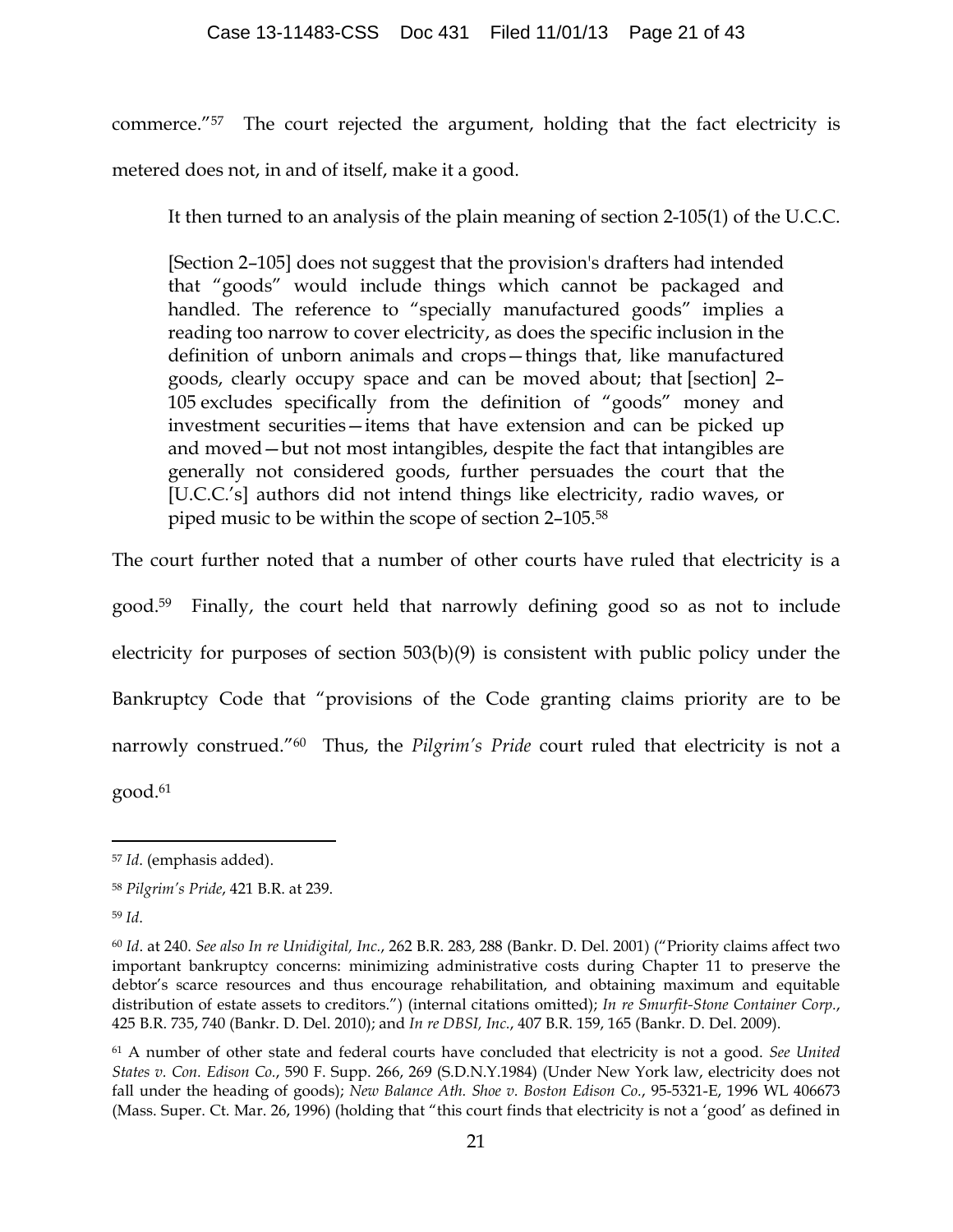## *3. This Court's Analysis*

Where does this leave the Court? As discussed at length above, several courts have addressed the question of whether electricity is a good and they have reached disparate conclusions. Indeed, they have considered disparate factors. More specifically, each court has considered one or more of the following:

a. Is electricity moveable at the time it is identified by passing through the meter or is it consumed simultaneously with identification?

b. Is electricity "comparable" with other things that are goods under the

U.C.C.?

 $\overline{a}$ 

c. Does section 546(c) governing reclamation of goods control whether electricity is a good or a service?

d. Does section 366 of the Bankruptcy Code governing "utility services"

control whether electricity is a good or a service?

e. Should the nature of the parties' relationship, e.g., is the claimant acting as

a "public utility," determine whether electricity is a good or a service?

the Uniform Commercial Code."); *Rural Elec. Convenience Co-op. Co. v. Soyland Power Co-op., Inc.*, 606 N.E.2d 1269, 1275-76 (1992) ("We do not deem section 2–210 of the Code to be applicable to the present case, because the sale of electricity, which is the subject of the 1963 contract, is not a sale to the ultimate consumer even if the voltage has been reduced by a transformer before it enters RECC's lines and even though it goes through a meter as RECC receives it."); *Farina v. Niagara Mohawk Power Corp.*, 438 N.Y.S.2d 645 (N.Y.App.Div.3d Dep't 1981); *Williams v. Detroit Edison Co.*, 234 N.W.2d 702 (Mich. Ct. App. 1975); *Buckeye Union Fire Ins. Co. v. Detroit Edison Co.*, 196 N.W.2d 316, 317 (Mich. Ct. App. 1972); and *Cincinnati Gas & Elec. Co. v. Goebel*, 502 N.E.2d 713 (Ohio Mun. 1986).

There are no written opinions on this topic within the Third Circuit. There is, however, a transcript ruling from 2011 in which Judge Walsh "considered" this issue. *In re NEC Holdings Corp.*, 10-11890, D.I. 1205 (Transcript of hearing on Mar. 30, 2011). Judge Walsh stated, without analysis, that he was "prepared to hold that electricity is a good;" however, he then continued the hearing as to the amount of the administrative priority claim because the utility had not "proven the value of the goods supplied within the twenty-day period." *Id.* at 28:9-10. As such, the ruling was *dicta*. Moreover, Judge Walsh's comments were made on the record at a hearing and, by definition, are not precedential.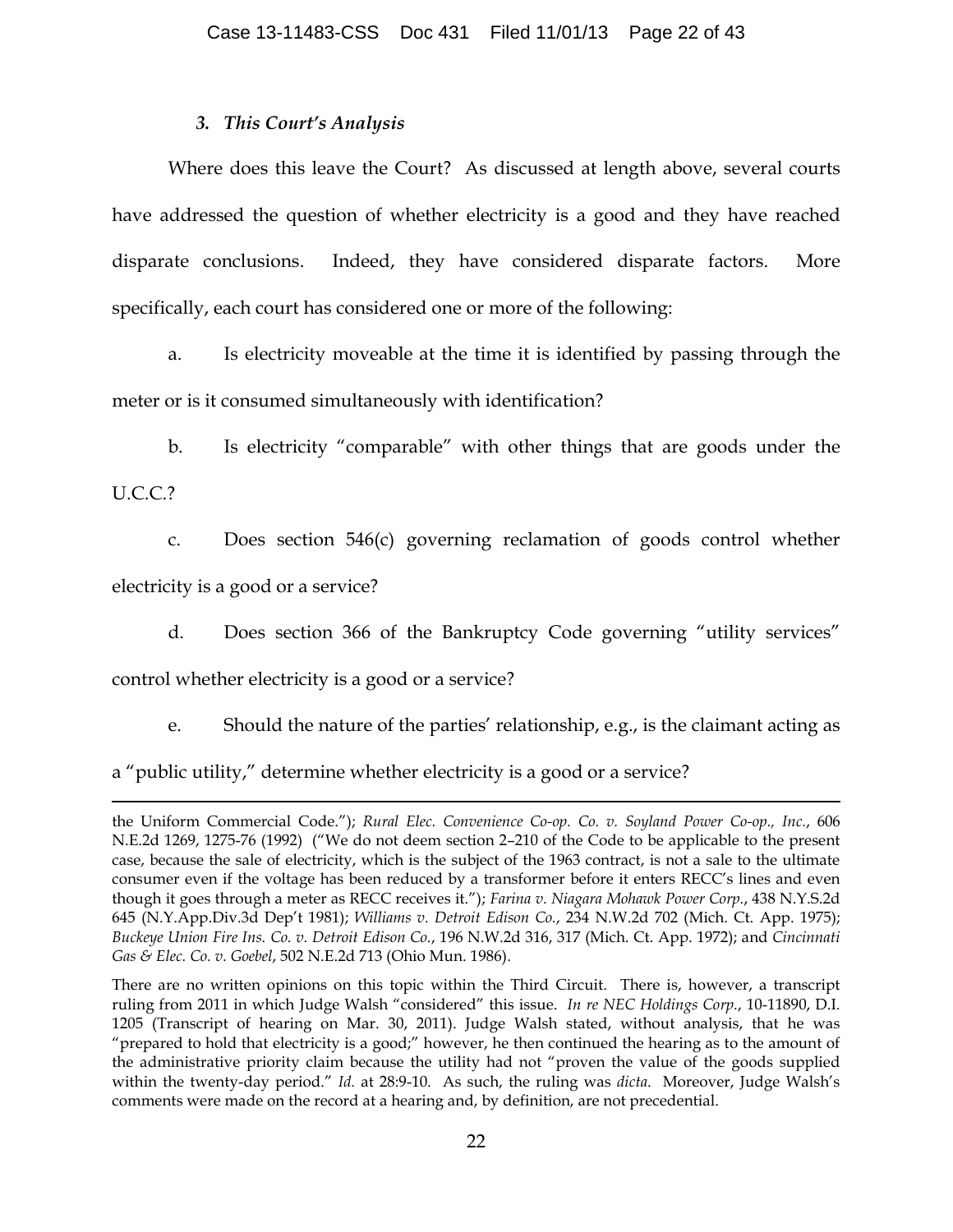f. Should section 503(b)(9) be strictly construed because it provides an otherwise unsecured creditor with an administrative expense claim and, if so, to what extent?

# *a. Is electricity moveable at the time it is identified by passing through the meter or is it consumed simultaneously with identification?*

The *Erving Industries* court started its analysis with the text of the U.C.C. – goods means all things, which are movable at the time of identification to the contract for sale.<sup>62</sup> The court then went through the definition item by item applying its understanding of the scientific principles of electricity. The court found that "electricity really is some thing, something that can be felt (although we are loathe to) and something that can be created, measured and stored;" it is "moveable" as it travels through transmission lines from its creation to the ultimate user; and it is "identifiable" as it is measured on a meter when it is delivered to the customer. It then attempted to tackle the thorny question of whether electricity is moveable *at the time it is identified to the contract*, i.e., when it passes through the meter.

The court based its conclusion that electricity is a good on the fact that electricity is not identified on the meter and consumed by the customer simultaneously. "Logic dictates" that some period of time, however imperceptible, must pass between the measurement of the electricity at the meter and its use. Thus, the court held, it is that infinitesimal period of time between identification and use that makes electricity a good.

 <sup>62</sup> U.C.C. § 2-105(1).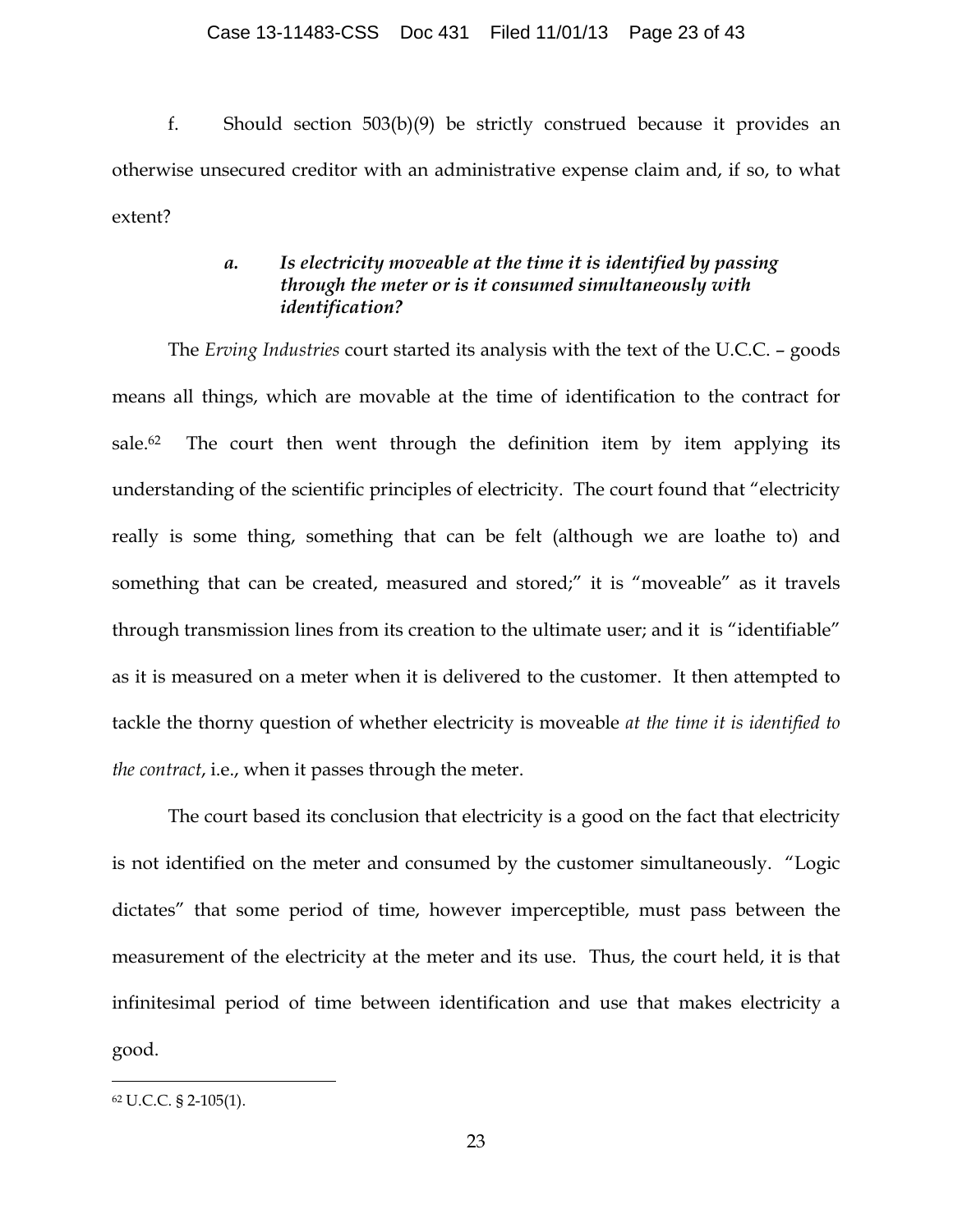## Case 13-11483-CSS Doc 431 Filed 11/01/13 Page 24 of 43

The *GFI Wisconsin* and the *Great Atlantic & Pacific Tea Co.* courts both agreed with the *Erving Industries* court's approach. In *GFI Wisconsin*, the court held that "[t]he metering [of electricity] satisfies the identification requirement of the [U.C.C.] and the movement is sufficient to satisfy the movability requirement, *even if it reaches the speed of light*."63 Similarly, the *Great Atlantic & Pacific Tea Co.* court remanded the case to the bankruptcy court for development of a more complete record but also stated that if that record on remand established that "electricity passes through the meter at the customer's location and is at that moment identified and thereafter consumed, it seems to me that it would meet the [U.C.C.'s] definition of a good, for the reasons set forth by the *Erving* [*Industries* court]."64

There are two problems with these cases. First, it is not necessarily true that there is a period, infinitesimal or not, between identification and use.<sup>65</sup> Second, and more importantly, it is simply the wrong approach.

We start with the proposition that every element of the definition of a good matters, including that it must be movable at the time of identification. The inclusion of movability as an element in the definition of a good goes back to the inception of the term almost 1,000 years ago. 66 The distinction between a good and service is readily

 <sup>63</sup> *GFI Wisconsin*, *supra* at 800-01 (citation omitted, emphasis added).

<sup>64</sup> *Great Atlantic & Pacific Tea Co.*, *supra* at \*7.

<sup>65</sup> *GFI Wisconsin*, *supra* at 795-96.

<sup>66</sup> The understanding that "goods" are "property or possessions; esp. movable property" originated in Old English, i.e., prior to 1149. I OXFORD SHORTER ENGLISH DICTIONARY 1132 (6<sup>TH</sup> ed. 2007). And, its more specific reference to "saleable commodities; merchandise, wares" dates to Middle English, i.e., 1150–1349. *Id. See also* BLACK'S LAW DICTIONARY 762 (9TH ed. 2009) (indicating origination of term goods as "bef. 12c").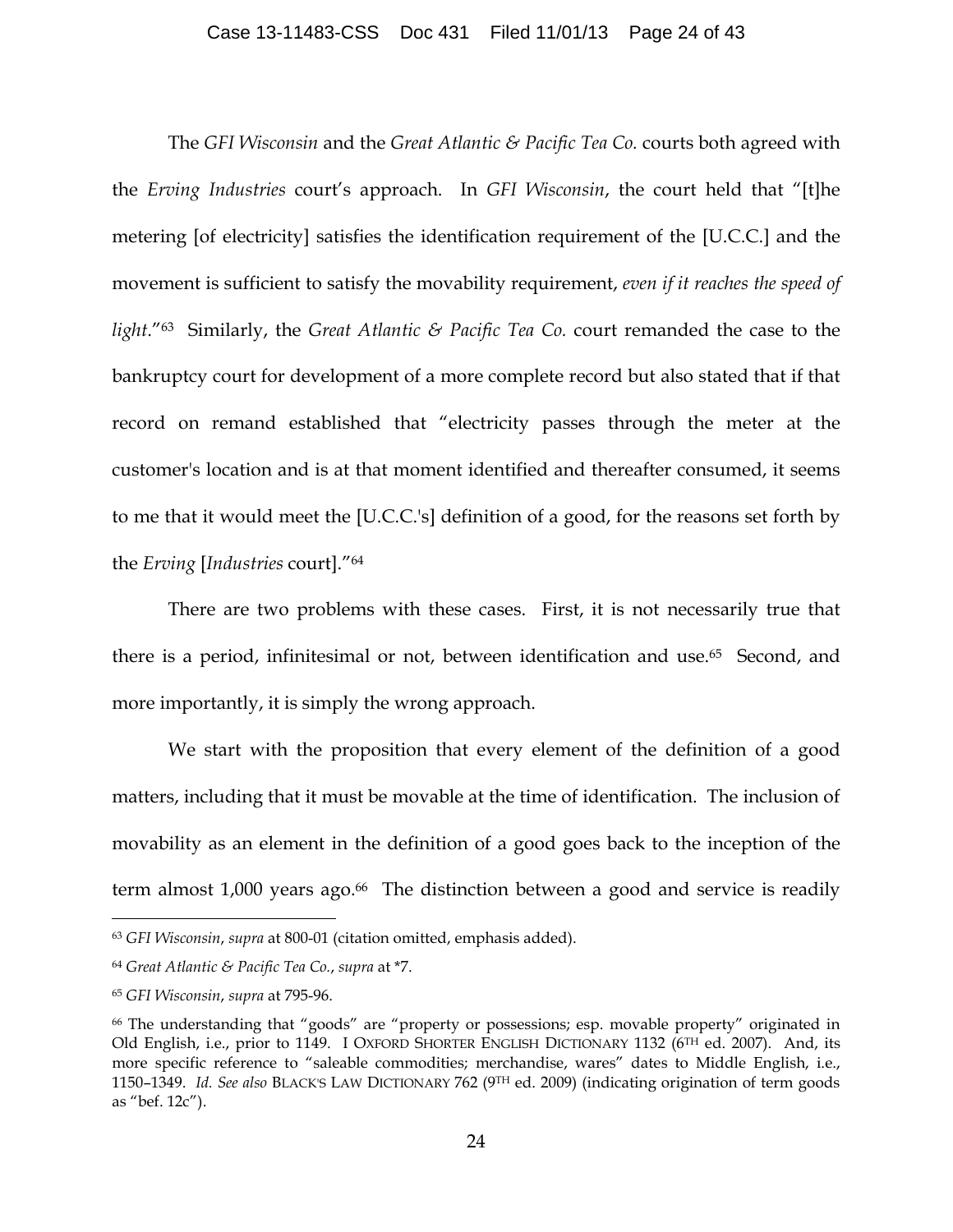#### Case 13-11483-CSS Doc 431 Filed 11/01/13 Page 25 of 43

illustrated. A service is not movable property but, rather, it is performed and consumed simultaneously. If I wash your car I am providing a service. The act of washing the car cannot be identified, packaged and sold. Also, it cannot be saved or resold.67 The car, however, is a good. The car is moveable, readily identifiable and can be bought and sold. Both exist but the service exists only in the moment while the car continues to exist over time. If I promise to sell you a car and wash it prior to delivery I will be providing you with both a good (the car) and a service (washing the car).

Thus, in order for electricity to be a good, there must be a period between when electricity is identifiable and consumed. But, in order to do justice to the term as it has developed over 1,000 years, *the period between identification and consumption must* be *meaningful*. This is not the case with electricity.

The speed at which electricity travels is actually the speed of the electromagnetic wave, not the movement of electrons. This measurement is known as the velocity of propagation, wave propagation speed or velocity factor ("VF"). It is the speed at which a wave front (of an acoustic signal, for example, or an electromagnetic signal, a radio signal, a light pulse in a fiber channel or a change of the electrical voltage on a copper wire) passes through the medium of transmission, relative to the speed of light. In a vacuum, electricity travels at the speed of light and so the VF is 1.0 or 100%. In electrical cables, the velocity factor mainly depends on the insulating material. For

 $67$  The act of washing the car is separate from a contract where I promise to wash your car. The first is a service where the latter is a contract for services. The contract is something, although not a good, the rights under which may (depending on the terms of the contract) be bought and sold.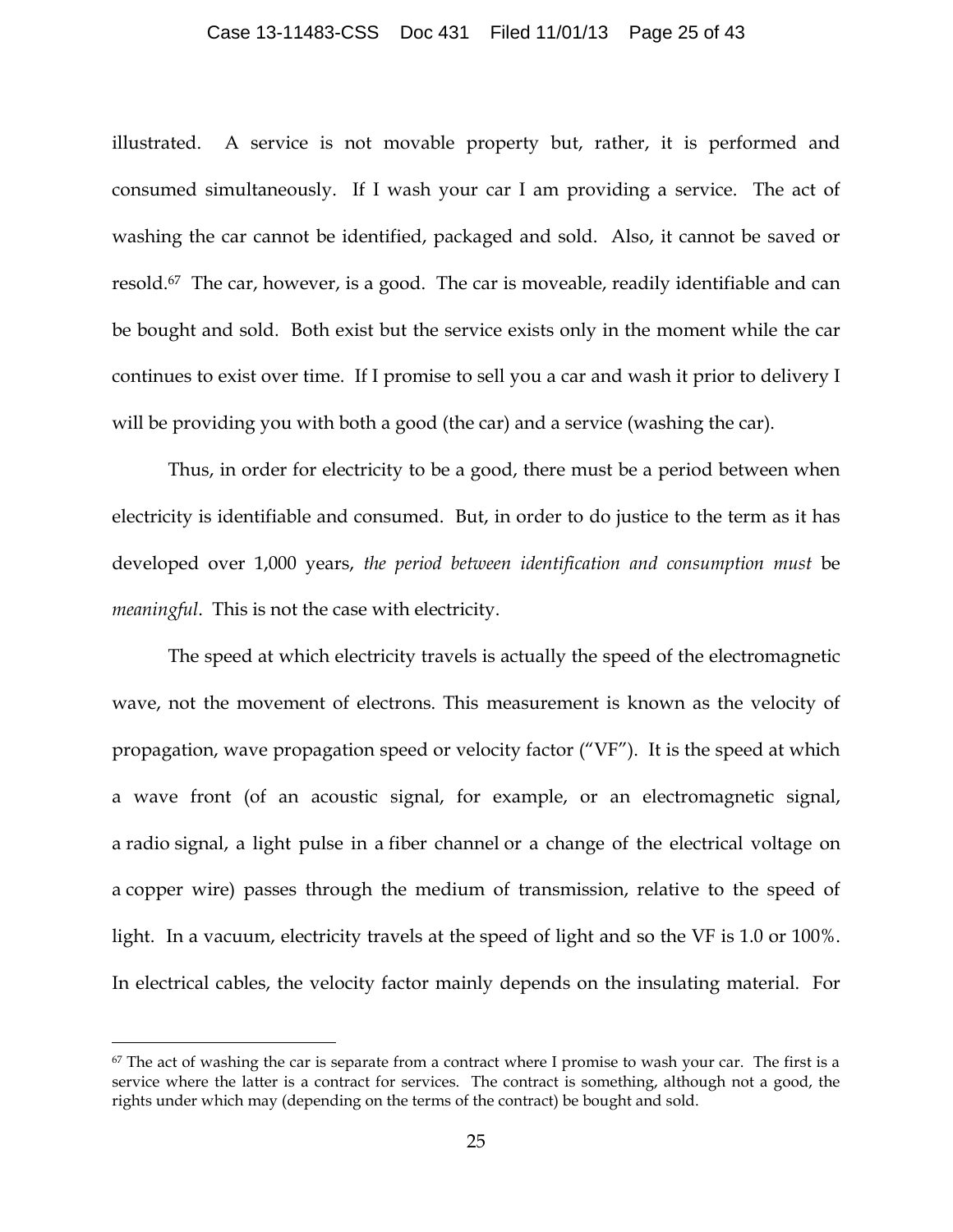#### Case 13-11483-CSS Doc 431 Filed 11/01/13 Page 26 of 43

example, in an unshielded copper conductor, the VF ranges between 95% to 97%, while in a typical coaxial cable it is about 67%.68

The speed of light is 299,792.458 kilometers per second or approximately 186,000 miles per second. Assuming electricity is travelling through coaxial cable at two-thirds, or 67% the speed of light, the electricity will travel one kilometer in 4.978 microseconds or, put more starkly, 0.000004978 seconds.<sup>69</sup> A difference of approximately 1/60<sup>th</sup> of  $1/60$ <sup>th</sup> of  $1/60$ <sup>th</sup> of a second<sup>70</sup> between identification and consumption renders the separation between the two meaningless. Electricity cannot be shoehorned into the definition of a good based on such an infinitesimal delay. Thus, under the plain meaning of section 503(b)(9) of the Bankruptcy Code, electricity is not moveable at identification and, thus, is not a good because there is not a meaningful delay between identification and consumption.

Having decided the issue on the plain meaning of the statute, the Court need not proceed further. Nonetheless, the Court considers below the other approaches that courts have identified as relevant to determining whether electricity is a good. All of these factors are either neutral or support the Court's holding that electricity is not a good.

 <sup>68</sup> PETER MARKOS & COSTAS SOUKOULIS, WAVE PROPAGATION: FROM ELECTRONS TO PHOTONIC CRYSTALS AND LEFT-HANDED MATERIALS (2008).

<sup>69</sup> At that speed, electricity will travel 1 mile in 8.024 microseconds or 0.000008024 seconds.

<sup>70</sup> This is a "fifth" and equals 4.63 microseconds.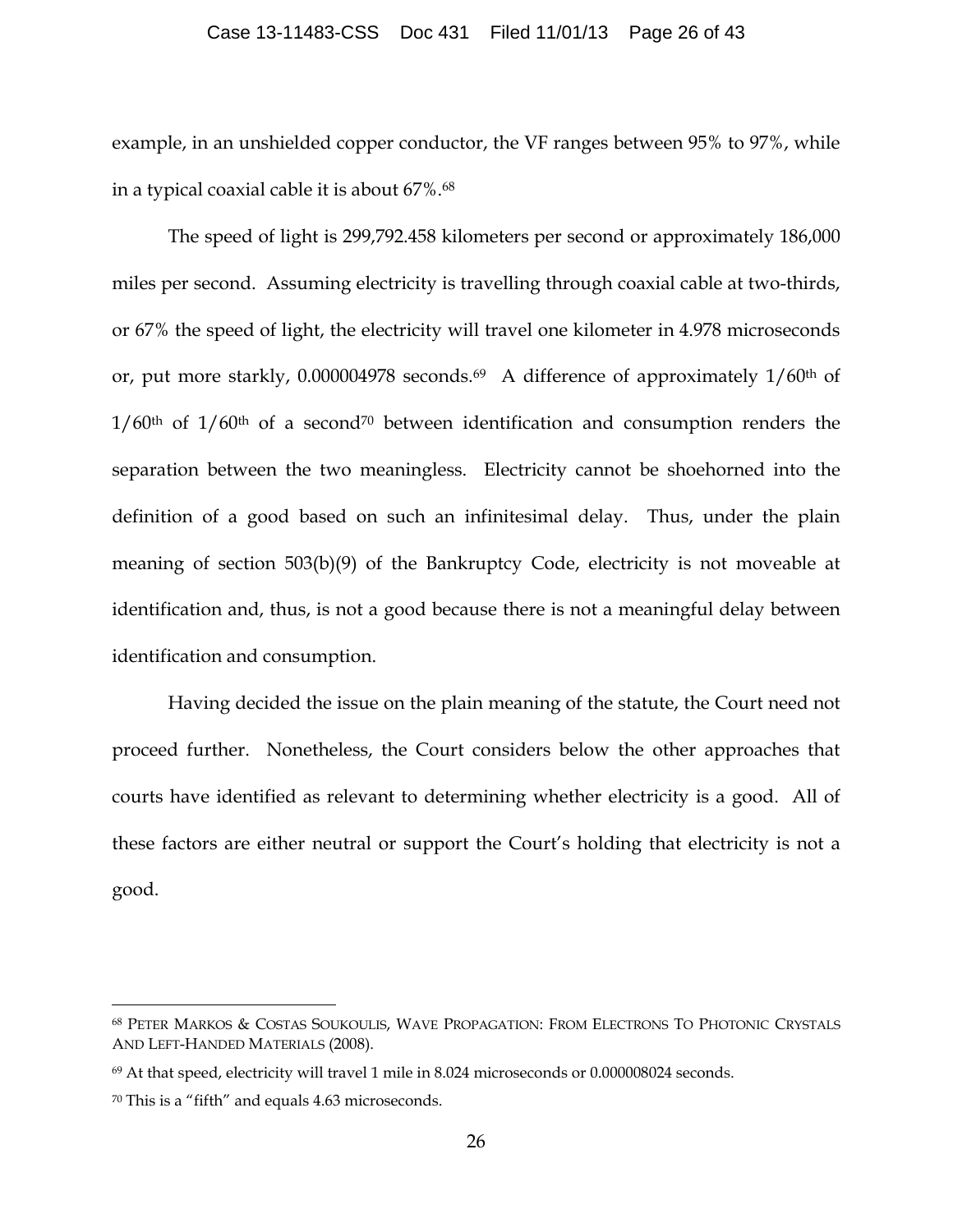## *b. Is electricity "comparable" with other things that are goods under the U.C.C.?*

Several courts have decided whether electricity is a good based, in part, on its comparability to other things that are goods under the U.C.C. For example, the *GFI Wisconsin* court held that "determining whether a particular thing qualifies as a good and deserves administrative priority should be a straightforward assessment, taking into consideration the nature and common understanding of the thing, but also considering its similarities to goods that fall undisputedly under the [U.C.C.] and would receive administrative priority under [section] 503(b)(9)."71 In addition, the court stated "that under the [U.C.C.], water and natural gas are considered movable goods, and 'there is no principled distinction to be made between natural gas, water, or electricity.'"72

This Court disagrees with the *GFI Wisconsin* court – electricity is different from water and natural gas for purposes of whether it is a good under section 503(b)(9). For a start, both are clearly goods under the plain meaning of the U.C.C. As for water, section 2-107 of the U.C.C. provides that a "contract for the sale of minerals or the like (including oil and gas) or a structure or its materials to be removed from realty is a contract for the sale of goods within this Article." <sup>73</sup>Black's Law Dictionary defines

 <sup>71</sup> *GFI Wisconsin, supra* at 800.

<sup>72</sup> *Id*. at 799.

<sup>73</sup> Section 2-107(1) of the UCC states:

A contract for the sale of minerals or the like (including oil and gas) or a structure or its materials to be removed from realty is a contract for the sale of goods within this Article if they are to be severed by the seller but until severance a purported present sale thereof which is not effective as a transfer of an interest in land is effective only as a contract to sell.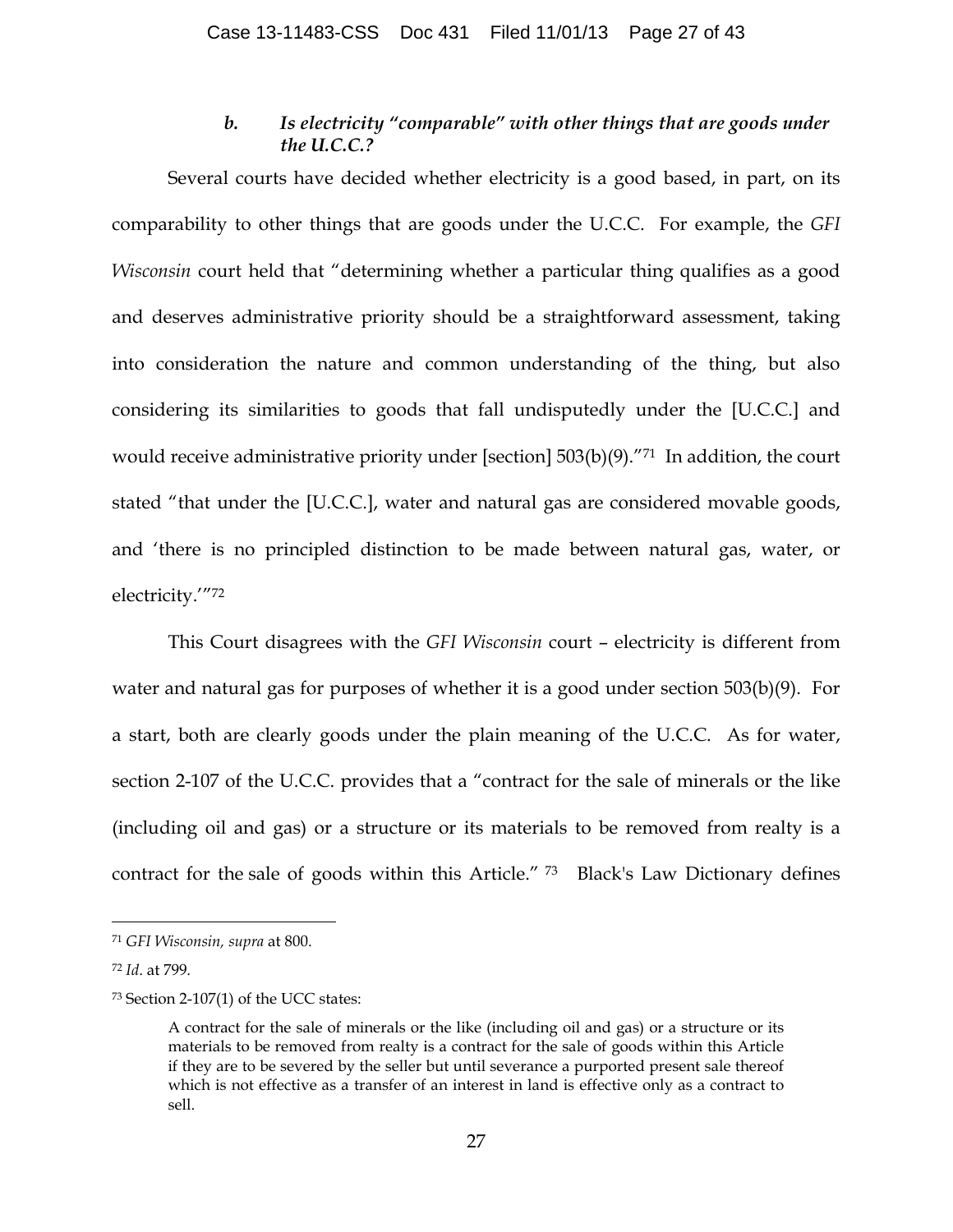#### Case 13-11483-CSS Doc 431 Filed 11/01/13 Page 28 of 43

"mineral" as "any natural inorganic matter that has a definite chemical composition and specific physical properties that give it value...."74 Water is a natural inorganic substance with a definite chemical composition and, as the basis for all life on the planet, has value. As for natural gas, it is specifically included in the definition of goods in section 2-107 of the U.C.C. once it has been removed from realty, i.e., pumped from the ground.

But the differences between electricity, on the one hand, and water and natural gas, on the other, is not limited to the definitions in the U.C.C. Unlike electricity, both water and natural gas can be identified well before consumption. Water that passes through a meter may be stored either in a tank or in the pipes for an indefinite period of time. Indeed, that water could be bled from the tanks and pipes, transferred to another location and used or sold. Theoretically, it could even be returned to the water company. The same is true of natural gas. Natural gas can be stored in a tank for an indefinite period before being transported, used, sold or returned to the gas company.

This is simply not the case with electricity. While electricity can be stored in a number of ways, its storage is fundamentally different from storage of water or natural gas. Most commonly, storage of electricity involves using the electric current to charge a battery.

Batteries generally are divided into two categories-primary or voltaic batteries, and secondary or storage batteries. Each type converts chemical energy which had been stored in the battery when it was charged into electrical energy. During this process, known as "discharge," chemical reactions occur within the battery which release electrons on the negative

 <sup>74</sup> BLACK'S LAW DICTIONARY, *supra* at 1084.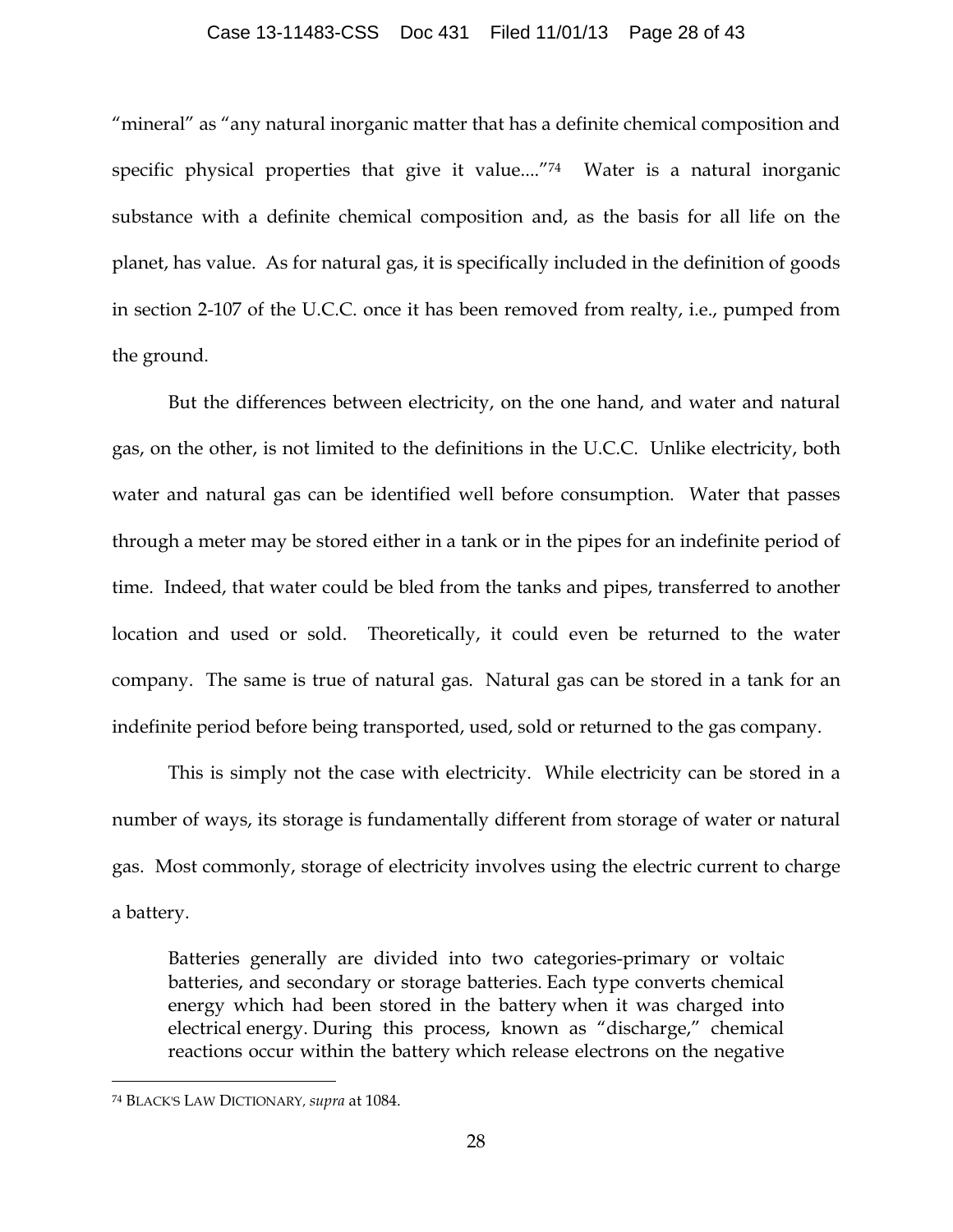electrode. A primary battery is simply discarded after the reactants are exhausted. A secondary or storage battery, on the other hand, converts chemical energy into electrical energy by reactions that are essentially reversible; the battery may be recharged by passing a current through it in the opposite direction to that of its discharge.75

While water and natural gas stored in a tank are still water and natural gas, electricity stored in a battery is no longer electricity. It has become potential energy stored in materials or chemicals that will produce electricity when they react with each other. While the battery itself is a good, the electricity used to charge it and that will flow from it is not.

# *c. Does section 546(c) governing reclamation of goods control whether electricity is a good or a service?*

While the Court looks to the U.C.C. to define goods under section 503(b)(9), it cannot ignore the fact that there is an ongoing bankruptcy where other provisions of the Bankruptcy Code may influence or control the Court's conclusion. The first of these is section 546(c) of the Bankruptcy Code governing the reclamation of goods. The question is whether goods under section 503(b)(9) are limited to those that can be stockpiled and, as such, reclaimed under section 546(c) of the Bankruptcy Code. If so, by definition, electricity is a service not a good because it cannot be reclaimed under section  $546(c)$ .

The *Erving Industries* and *GFI Wisconsin* courts both rejected the argument that the goods must be reclaimable under 546(c) to qualify for administrative expense treatment under section 503(b)(9). In *Erving Industries*, the court argued that section 546(c) does not limit the scope of section 503(b)(9). Rather, it clarifies that section

 <sup>75</sup> *General Battery Corp. v. Gould, Inc.*, 535 F. Supp. 731, 735 (D. Del. 1982).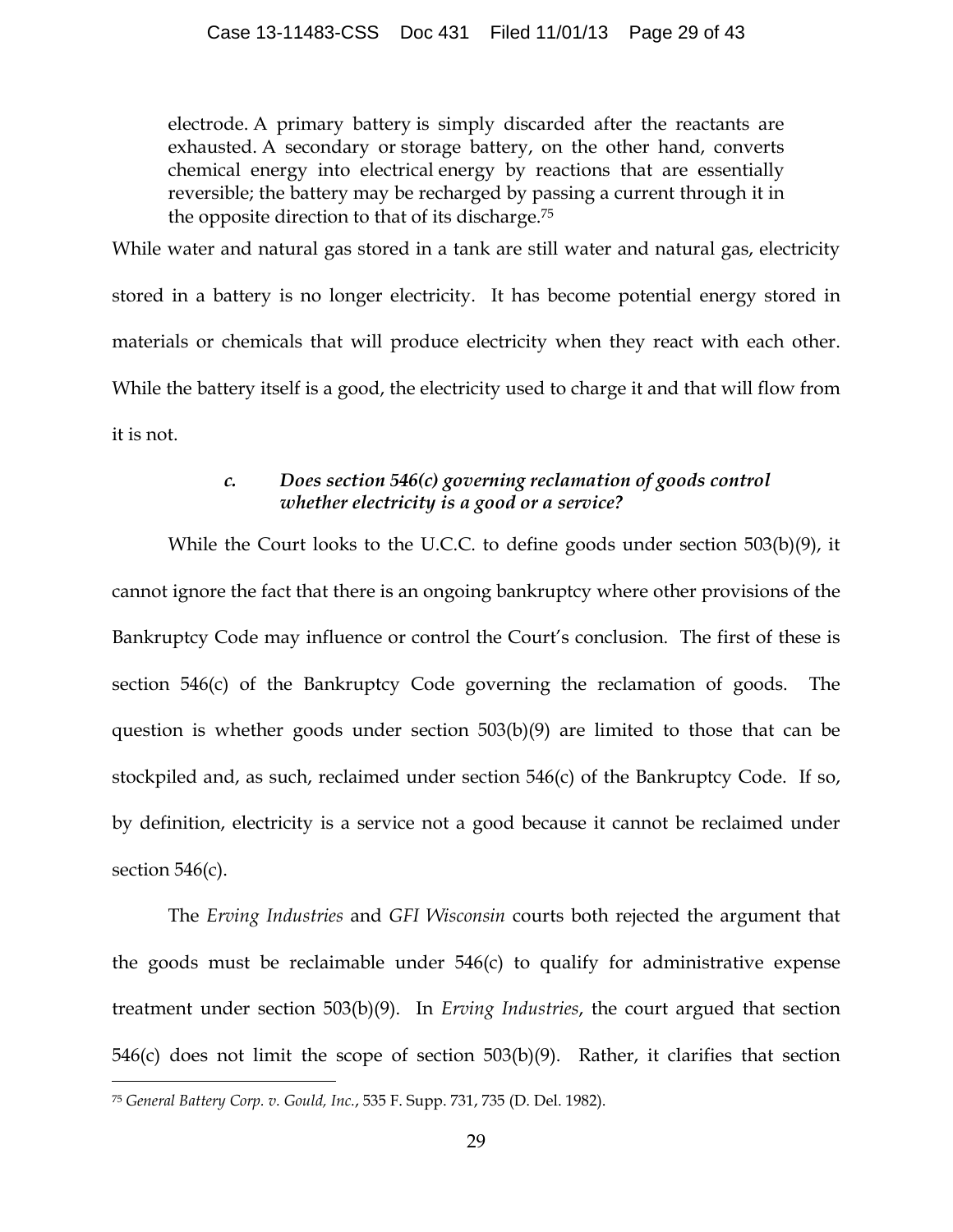#### Case 13-11483-CSS Doc 431 Filed 11/01/13 Page 30 of 43

503(b)(9) is available for, *among others*, creditors with reclamation rights. The *GFI Wisconsin* court held that while "[s]ection 503(b)(9) gives a creditor the opportunity to receive payment for goods delivered within the 20–day period before the bankruptcy filing . . . it does not allow a creditor to claim a lien or otherwise repossess those delivered goods. In other words, it is not a reclamation claim."76

Sections 503(b)(9) and 546(c) have a special kinship. Congress amended section 546(c) and added section 503(b)(9) to the Bankruptcy Code as part of section 1227 of the Bankruptcy Abuse Prevention and Consumer Protection Act of 2005, entitled "Reclamation," which would seem to support that the sections should be treated in concert.77 Moreover, "[t]here is no reason why the words in one section in a code should have any different meaning ascribed to them than nearly identical words appearing in other sections of the same code. Indeed, they are to be interpreted consistently."78 "A fundamental canon of statutory construction is that, unless otherwise defined, words will be interpreted as taking their ordinary, contemporary, common meaning."79 Notwithstanding the foregoing, however, sections 546(c) and 503(b)(9) are not on equal footing.

 <sup>76</sup> *GFI Wisconsin, supra* at 802.

<sup>77</sup> Pub.L. 109–8, 119 Stat. 23 (enacted April 20, 2005).

<sup>78</sup> *In re Rhein*, 73 B.R. 285, 288 (Bankr. E.D. Mich. 1987). *See also In re Idalski*, 123 B.R. 222, 231 (Bankr. E.D. Mich. 1991) (holding there was a "well-established rule which requires that the court consistently interpret words or phrases that appear in various provisions within a particular legislative act.").

<sup>79</sup> *Perrin v. U. S.*, 444 U.S. 37, 42, 100 S. Ct. 311, 314, 62 L. Ed. 2d 199 (1979) (citations omitted).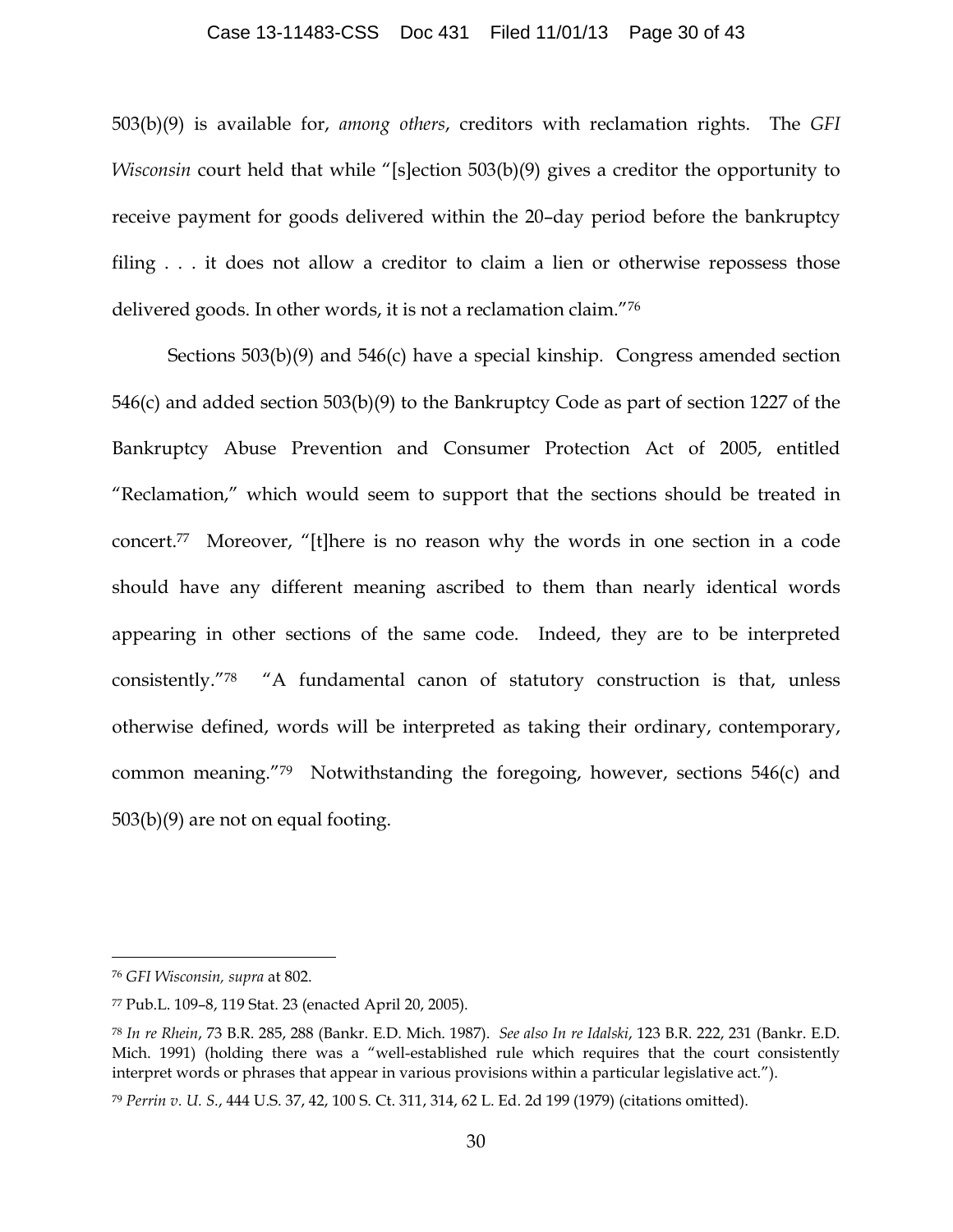#### Case 13-11483-CSS Doc 431 Filed 11/01/13 Page 31 of 43

Section 546(c) serves as a limitation on the trustee's avoiding powers. It provides

that those powers are subject to the right of a seller of goods to reclaim those goods if:

- (a) the seller sold goods to the debtor in the ordinary course of the seller's business;
- (b) the debtor received the goods while insolvent;
- (c) the debtor received the goods within 45 days before the date of the commencement of the bankruptcy case; and
- (d) the seller demands in writing the reclamation of the goods within:
	- (i) 45 days after the date of receipt of such goods by the debtor; or
	- (ii) 20 days after the date of commencement of the bankruptcy case, if the 45-day period expires after the commencement of the case.

The statute further provides that the reclamation right is subject to the "prior rights of a holder of a security interest in such goods or the proceeds thereof." Finally, and perhaps most importantly, the statute provides that if the seller of goods fails to provide notice in the manner described above, the seller still may assert the rights contained in section 503(b)(9).

To argue that section 546(c) defines the limit of what constitutes a good under section 503(b)(9) or the Bankruptcy Code as a whole turns the statute on its head. Section 546(c) provides a seller of goods with a choice. The seller can pursue a narrowly tailored *in rem* remedy by reclaiming the goods it sold to the debtor and, if the seller complies with the statute, the transfer of those goods back to the seller, i.e., reclamation, will not be avoidable by the trustee. But, if the seller fails to meet the criteria in the statute or the reclaimed goods were subject to a security interest, the trustee would be entitled to recover the property. In addition, the reclamation remedy may not be available for a number of reasons, such as the goods to be reclaimed have been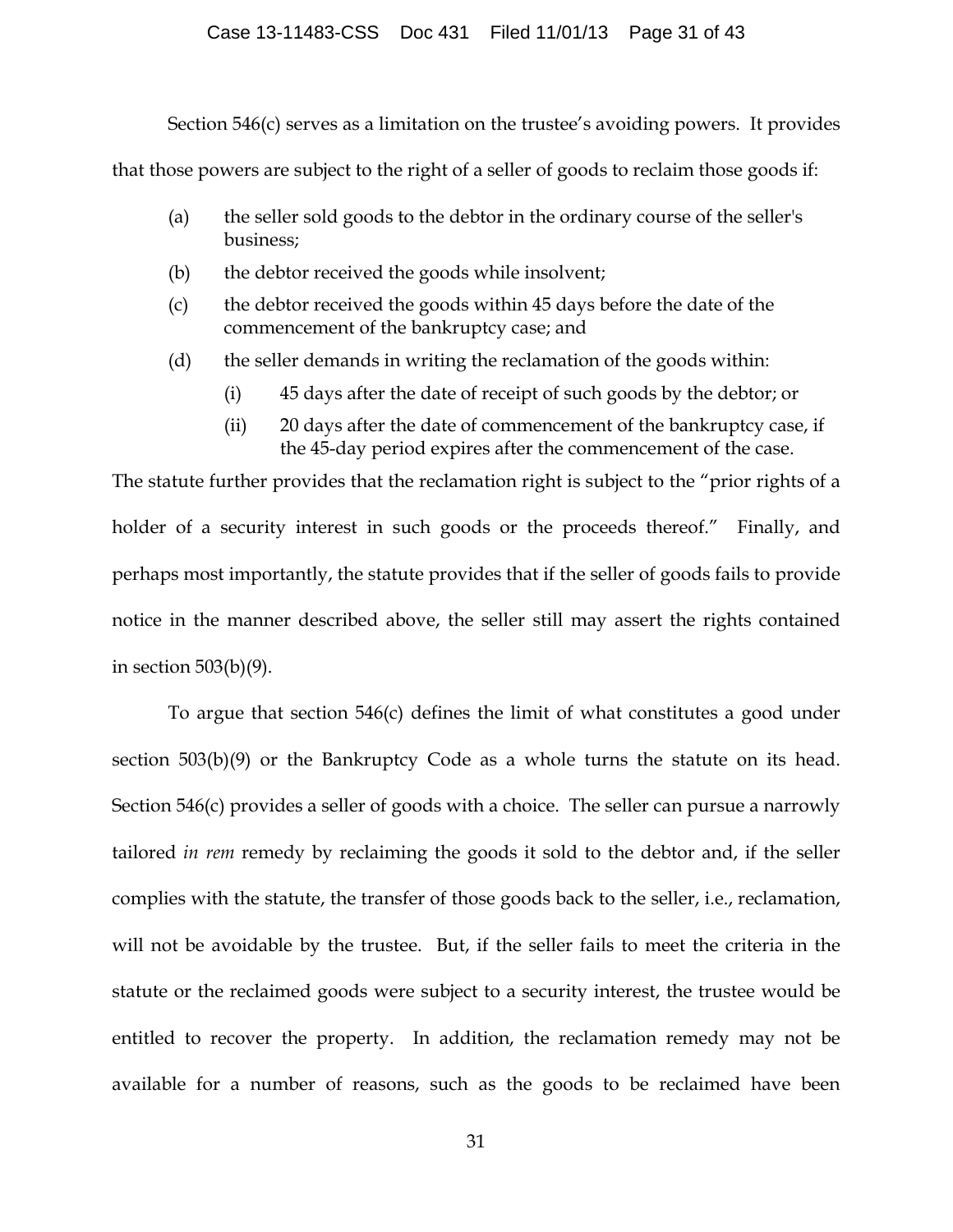#### Case 13-11483-CSS Doc 431 Filed 11/01/13 Page 32 of 43

comingled with other similar goods and cannot be traced, the goods have been sold, the goods were inherently not reclaimable, etc.

In the alternative, the seller can assert an administrative expense claim for the value of the goods transferred to the debtor in the 20 days prior to the bankruptcy case. This alternative eliminates the need to meet all the elements of the reclamation test, avoids the expense of reclamation and gets around any security interest in the goods.<sup>80</sup> This "alternative" approach to seek an administrative expense claim is broadly written – all one has to do to be eligible for an administrative expense claim for otherwise reclaimable goods is not issue a written demand for reclamation. Indeed, this applies to any good that might not ultimately be reclaimable under section 546(c) for whatever reason – section 503(b)(9) is available if you do not provide written notice of a reclamation demand. As such, is a rare seller that would chose to pursue a reclamation remedy.

As the statute is written, section 546(c) establishes a narrowly tailored *in rem* remedy for reclamation of goods sold to the debtor that is subject to a number of contingencies and defenses. The broader, "default" provision is section 503(b)(9) of the Bankruptcy Code. Goods under section 503(b)(9) cannot and are not defined by the exception to the rule. While certain goods are subject to reclamation, other non-

 $80$  While an administrative claim under section 503(b)(9), like all administrative claims, would be junior to any secured claim to the extent of the collateral, the non-reclaiming seller would be sharing that risk with all other administrative expense claimants. Faced with the prospect of an administratively insolvent estate, the secured creditor is more likely to allow part of its collateral to pay administrative claims as a whole then to permit one creditor to reclaim its unique goods.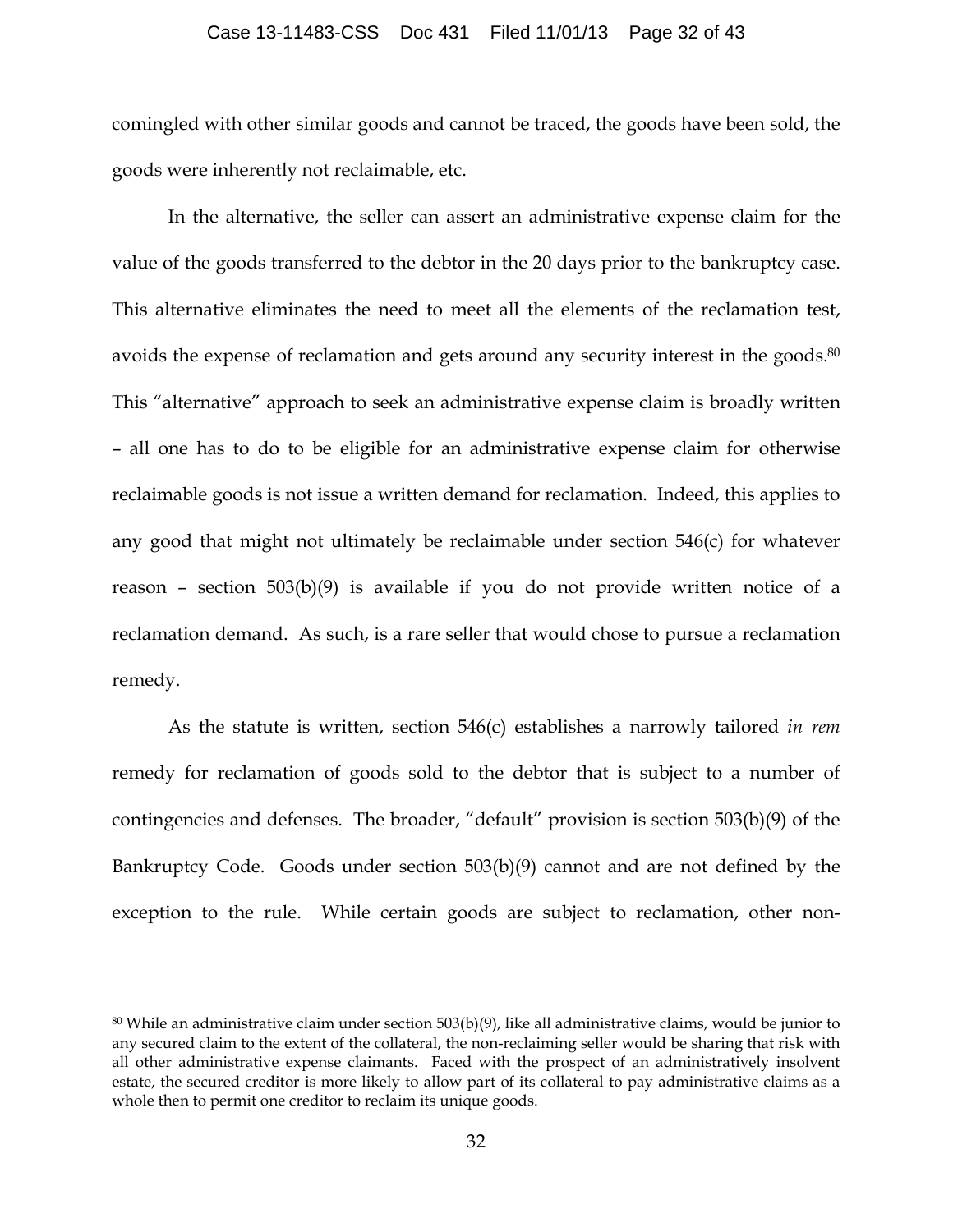reclaimable goods are also entitled to an administrative expense claim. 81 Thus, section 546(c) is irrelevant for purposes of determining whether electricity is a good under section 503(b)(9).

## *d. Does section 366 of the Bankruptcy Code governing "utility services" control whether electricity is a good or a service?*

The other Bankruptcy Code provision that may influence or control the Court's conclusion as to what constitutes a good is section 366 of the Code, entitled "Utility service." The question here is the flip side of the issue as to whether goods under section 503(b)(9) are limited to those that can be reclaimed under section 546(c). In the case of section 366, the question is whether the use of the terms "service" and "utility service" in section 366 means that, by definition, electricity is a service and not a good for purposes of section 503(b)(9).

The *GFI Wisconsin* court answered the question in the negative, finding that section 503(b)(9) addresses the sale of goods pre-petition while section 366 addresses the provision of utility services post-petition. The court stated that the terms are not mutually exclusive. "A utility provider may provide both goods and services within the meaning of each section. In sum, the rights afforded by [section] 503(b)(9) to a seller

 <sup>81</sup> *See In re Plastech Engineered Products, Inc.*, 397 B.R. 828, 838 (Bankr. E.D. Mich. 2008):

there is no basis to import a requirement that the goods be reclaimable, as argued by the Debtor. Congress added [section] 503(b)(9) to the Bankruptcy Code as part of [section] 1227 of BAPCPA, entitled "Reclamation." Most of BAPCPA [section] 1227 is devoted to amending [section] 546 of the Bankruptcy Code, which provides relief to sellers of goods who failed to give an effective notice for reclamation. The Debtor reads this scant legislative history as an indication that  $[section]$  503 $(b)(9)$  is a reclamation concept, and suggests that goods must be reclaimable in order for a seller to have a [section] 503(b)(9) claim. However, there is nothing in [section]  $503(b)(9)$  that requires a claimant to also be entitled to a reclamation right under [section] 546. Section 546 does not limit or control in any way the rights that a claimant has under [section] 503(b)(9).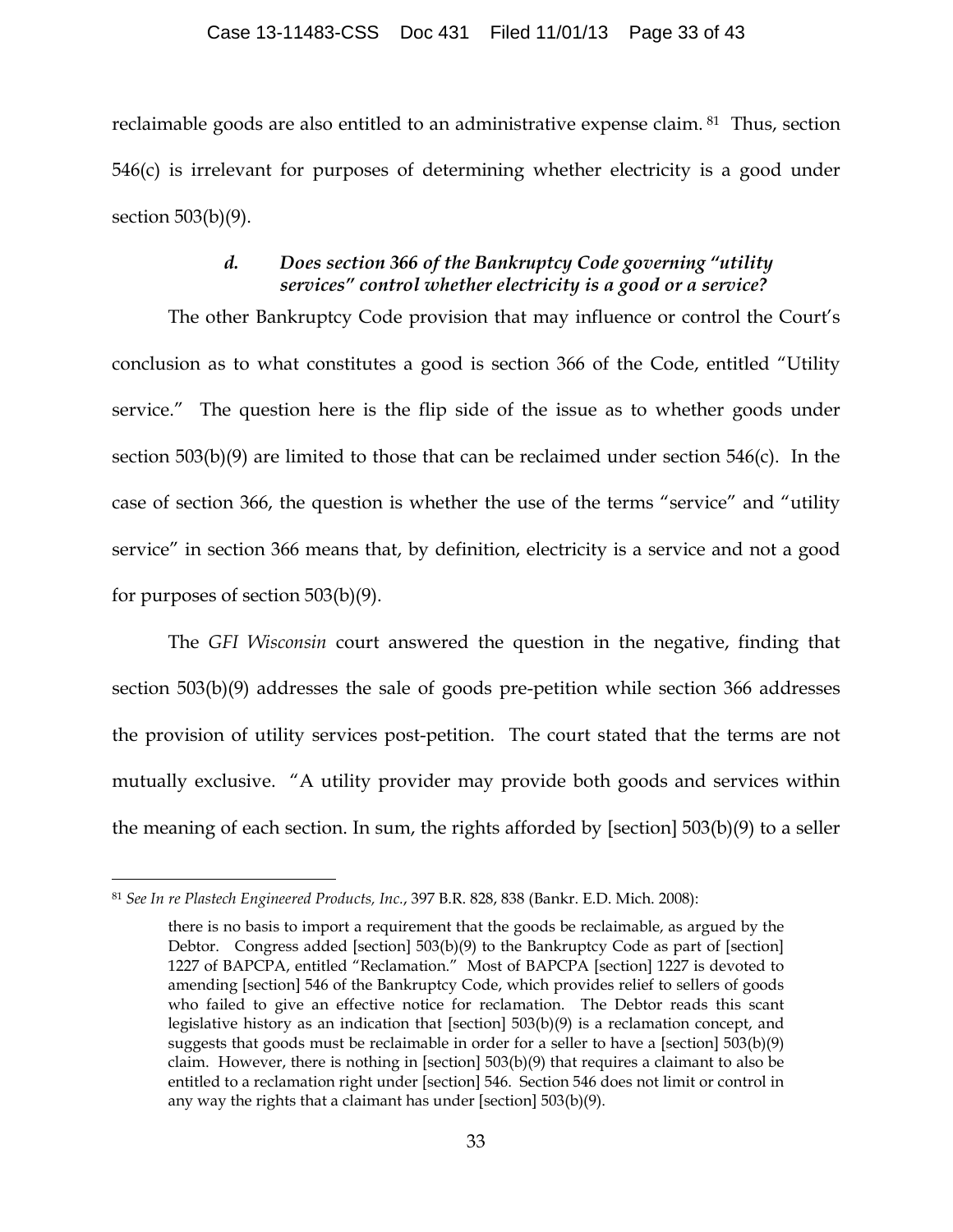#### Case 13-11483-CSS Doc 431 Filed 11/01/13 Page 34 of 43

of goods are not dependent either explicitly or implicitly upon the availability of other remedies under the Code for the seller."82

This Court agrees. Section 366 of the Bankruptcy Code cannot control whether something is a good under the U.C.C. and, by extension, section 503(b)(9). Indeed, there are things such as natural gas that are specifically identified in the U.C.C. as goods but which are services under section 366. The filing of a bankruptcy petition does not change the nature of what the utility is selling. Electricity is electricity. Its qualification for administrative expense treatment under section 503(b)(9) is a completely separate issue from its treatment under section 366 of the Bankruptcy Code. Thus, as with section 546(c), section 366 is irrelevant for purposes of determining whether electricity is a good under section 503(b)(9).

# *e. Should the nature of the parties' relationship, e.g., is the claimant acting as a "public utility," determine whether electricity is a good or a service?*

The *PMC Marketing Corp.* court approached the question whether electricity is a good from a different angle. It held that the relationship between the debtor and Puerto Rico Electric Power Authority (PREPA), which was clearly one between a customer and a utility, was governed as a service by section 366 of the Code. As a service under section 366, the court held that electricity could not be a good under section 503(b)(9). In addition, the *Great Atlantic & Pacific Tea Co.* court held that if the record after remand was insufficient to support a rule applicable in all cases, individualized assessment of

 <sup>82</sup> *GFI Wisconsin, supra* at 801.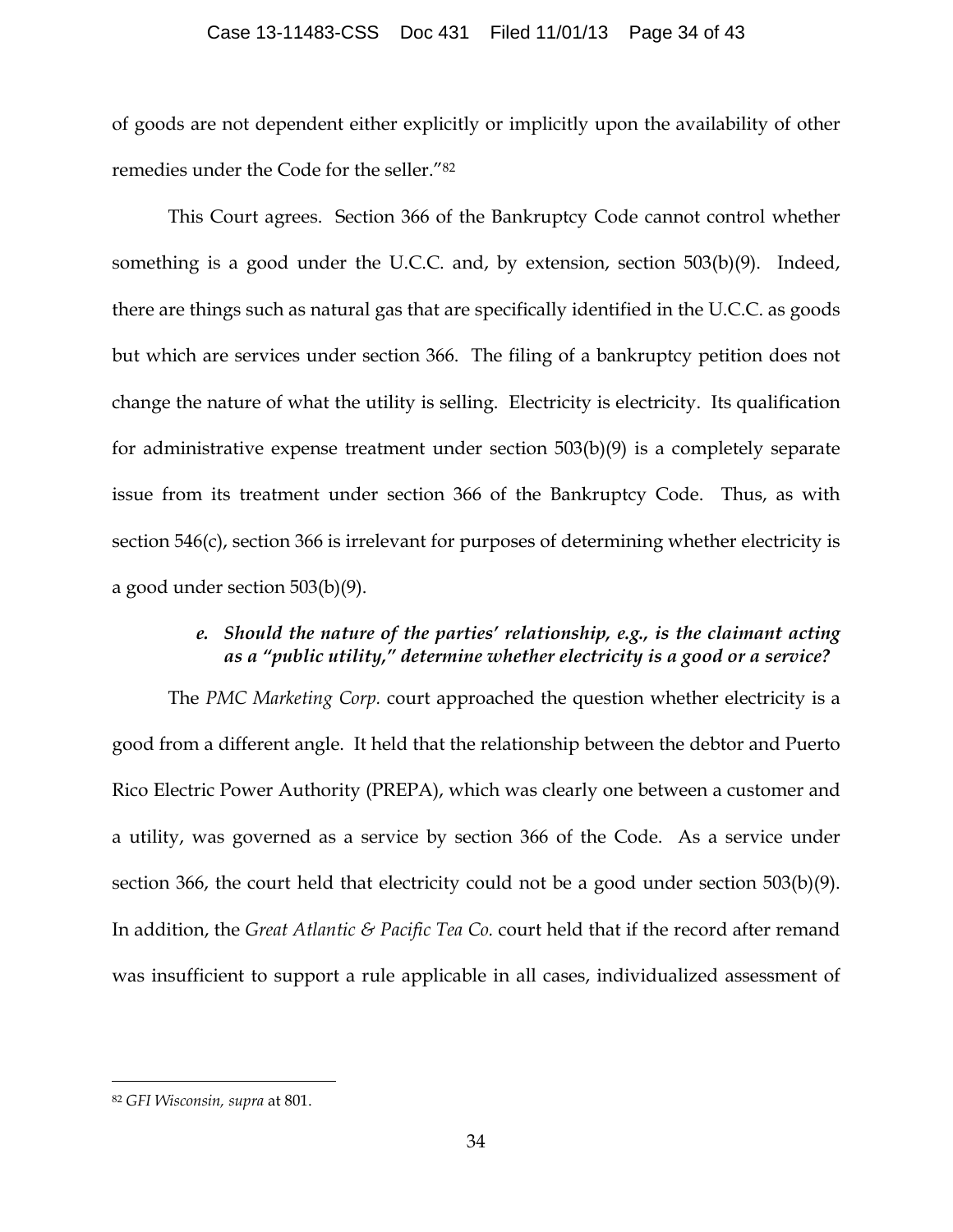#### Case 13-11483-CSS Doc 431 Filed 11/01/13 Page 35 of 43

the parties' business arrangements may be necessary to determine whether the electricity sold in a given case is a good.

But, consider that electricity can be bought and sold at a wholesale level.<sup>83</sup> The buyer is not an end user but, rather, sells the electricity to another wholesaler or a consumer. If one makes the good/service determination based on the parties' relationship, then the electric current could travel from origination to use, starting as a good and ending as a service. Indeed, since section 366 is unique to the Bankruptcy Code, whether the wholesaler providing electricity to the consumer is delivering a good or a service might depend on whether the consumer is in bankruptcy. The problems with this approach are self evident. The proper course is to determine whether electricity, in and of itself, is a good.

# *f. Should section 503(b)(9) be strictly construed because it provides an otherwise unsecured creditor with an administrative claim and, if so, to what extent?*

The *Pilgrim's Pride* court held that finding electricity is a service and not a good under section 503(b)(9) is consistent with public policy under the Bankruptcy Code that "provisions of the Code granting claims priority are to be narrowly construed." In addition, the *Great Atlantic & Pacific Tea Co.* court noted that the lower court had made

 <sup>83</sup> *See Great Atlantic & Pacific Tea Co., supra* at \*7:

Second, while the physics of electricity may be constant, the instant case demonstrates that the economic or business arrangements for its delivery are not. Electricity can be provided by integrated utilities that generate, sell, deliver and service, or by entities like Hudson, which in today's deregulated market makes money simply by buying electricity from generators at a lower price than that at which it sells to customers but is otherwise "hands-off," or by entities that are somewhere in between. Each may have different arrangements with others in the supply chain from generator to consumer. If Hudson's theory that electricity is always identified at the customer's meter does not hold up, individualized assessment of these arrangements may be necessary to determine whether the electricity sold in a given case is a "good."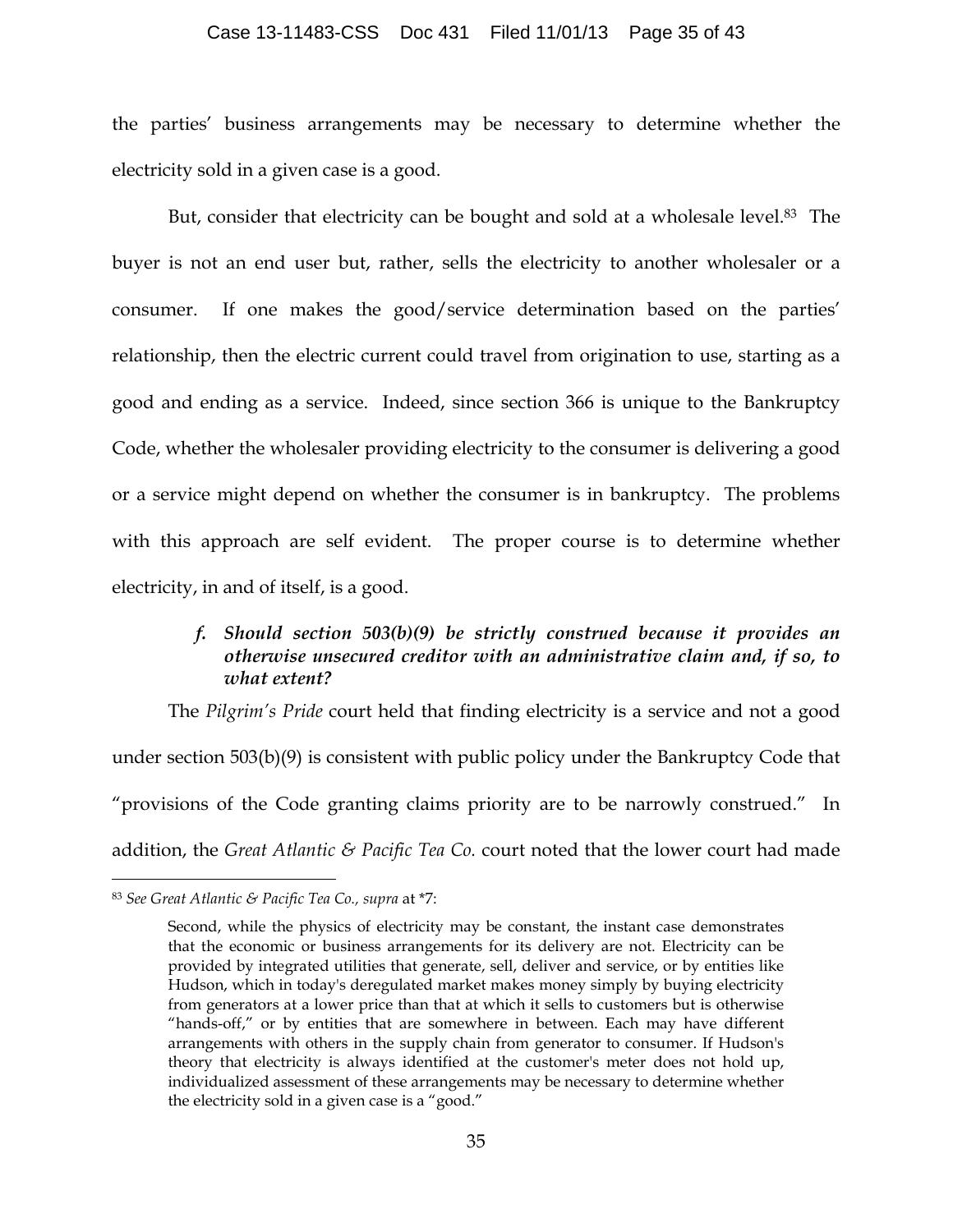#### Case 13-11483-CSS Doc 431 Filed 11/01/13 Page 36 of 43

its determination that electricity is not a good based, in part, on the principle that administrative priorities should be construed narrowly.

The Court disagrees that section 503(b)(9) should be strictly construed. Neither should it be loosely construed. The court should simply apply the law as written and not put a judicially created obstacle in the path of an administrative expense claimant.

### **4. Conclusion**

Electricity is not a good under section 503(b)(9) of the Bankruptcy Code. In order for something to be a good under the U.C.C. and, thus, section 503(b)(9) of Bankruptcy Code, it must be movable at the time of identification to the contract for sale. Electricity is identified as it passes through a meter but it is almost immediately consumed. Indeed, the delay between identification and use is measured in microseconds. In order to do justice to the definition of a good, however, the separation of identification and consumption must be meaningful and, in the case of electricity, that infinitesimal "gap" is too short to establish that electricity is moveable at the time of identification. It is not and, as such, electricity is not a good.

The failure of electricity to meet the definition of a good resolves the matter. No further inquiry is necessary. Nonetheless, a consideration of the factors that have been considered by other courts further support this Court's finding that electricity is not a good. For example, a comparison of electricity with things that are goods under the U.C.C., i.e., natural gas and water, leads to an identical result. In addition, neither section 546(c) nor section 366 of the Bankruptcy Code are relevant to the Court's inquiry. They are, in effect, neutral. Also, the relationship of the parties to a transaction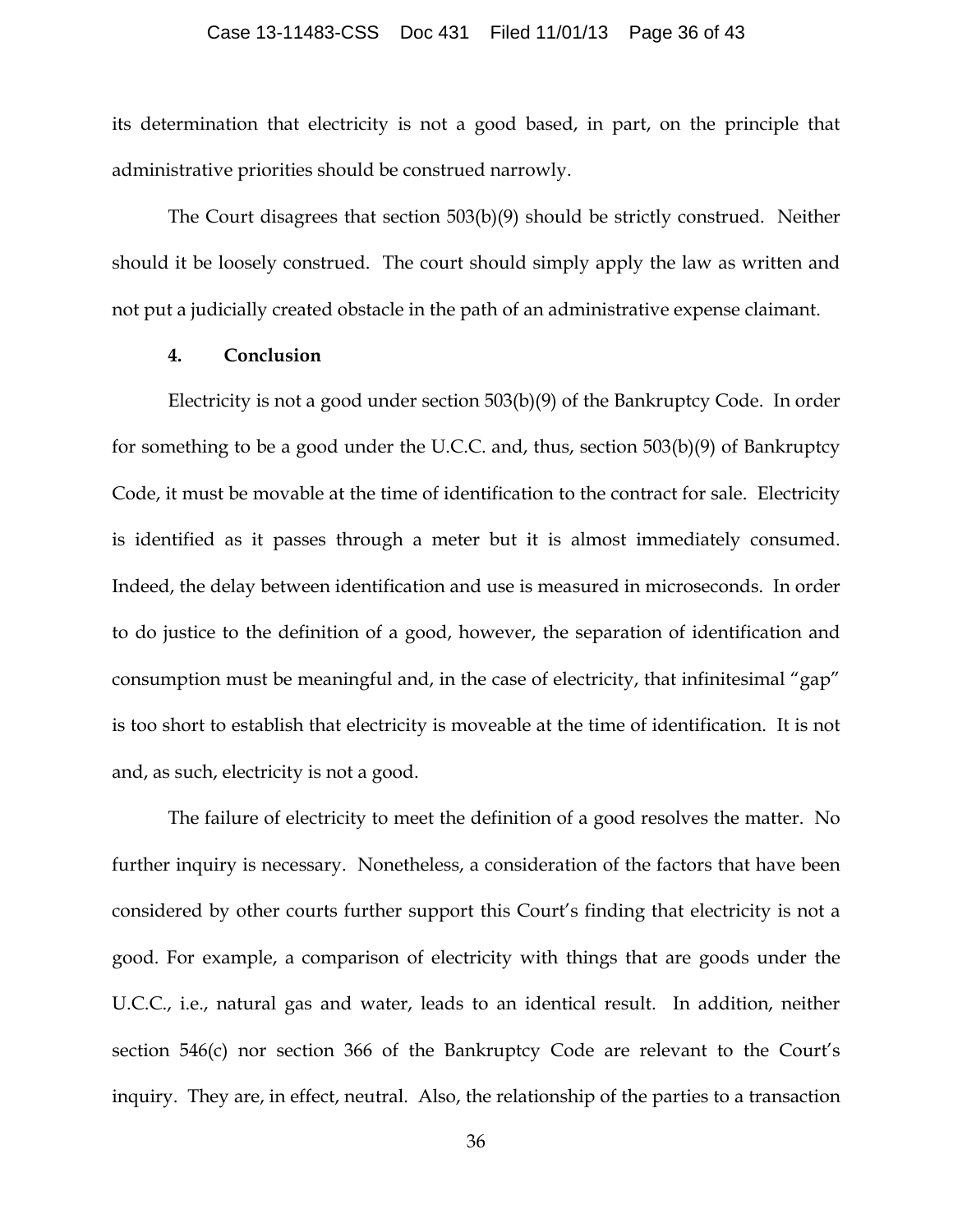### Case 13-11483-CSS Doc 431 Filed 11/01/13 Page 37 of 43

concerning electricity does not determine whether electricity is a good. That rises or falls on the nature of electricity, in and of itself, and not on the relationship of the parties that may be buying or selling it. Finally, the Court did not nor should it strictly construe whether electricity is a good simply because it would give rise to an administrative expense claim.

The electricity provided by Westfield is not a good and, as such, Westfield does not qualify for an administrative expense claim under section 503(b)(9) claim with regard to its electricity claim.

### **C. Natural Gas is a "Good."**

The U.C.C. specifically includes "natural gas" as a "good" in § 2-107(1):

A contract for the sale of minerals or the like (including oil and gas) . . . .is a contract for the sale of goods within this Article if they are to be severed by the seller . . . 84

As such, Westfield has satisfied this prong of section 503(b)(9).<sup>85</sup> However, Westfield must meet the other prongs of section 503(b)(9) to determine the amount of their claim.

## **D. "Predominate Purpose" or "Apportionment"**

As the U.C.C. governs the sale of goods and not the sale of services, courts have been faced with so-called "hybrid" transactions that involve both goods and services. Westfield urges this Court to adopt the "predominate purpose" test to determine if a transaction is for goods or services. Under this approach, if the transaction involves predominately goods, then section 503(b)(9) would be applicable to the whole claim.

 <sup>84</sup> UCC § 2-107(1).

<sup>85</sup> *Pilgrim's Pride Corp.*, 421 B.R. at 241.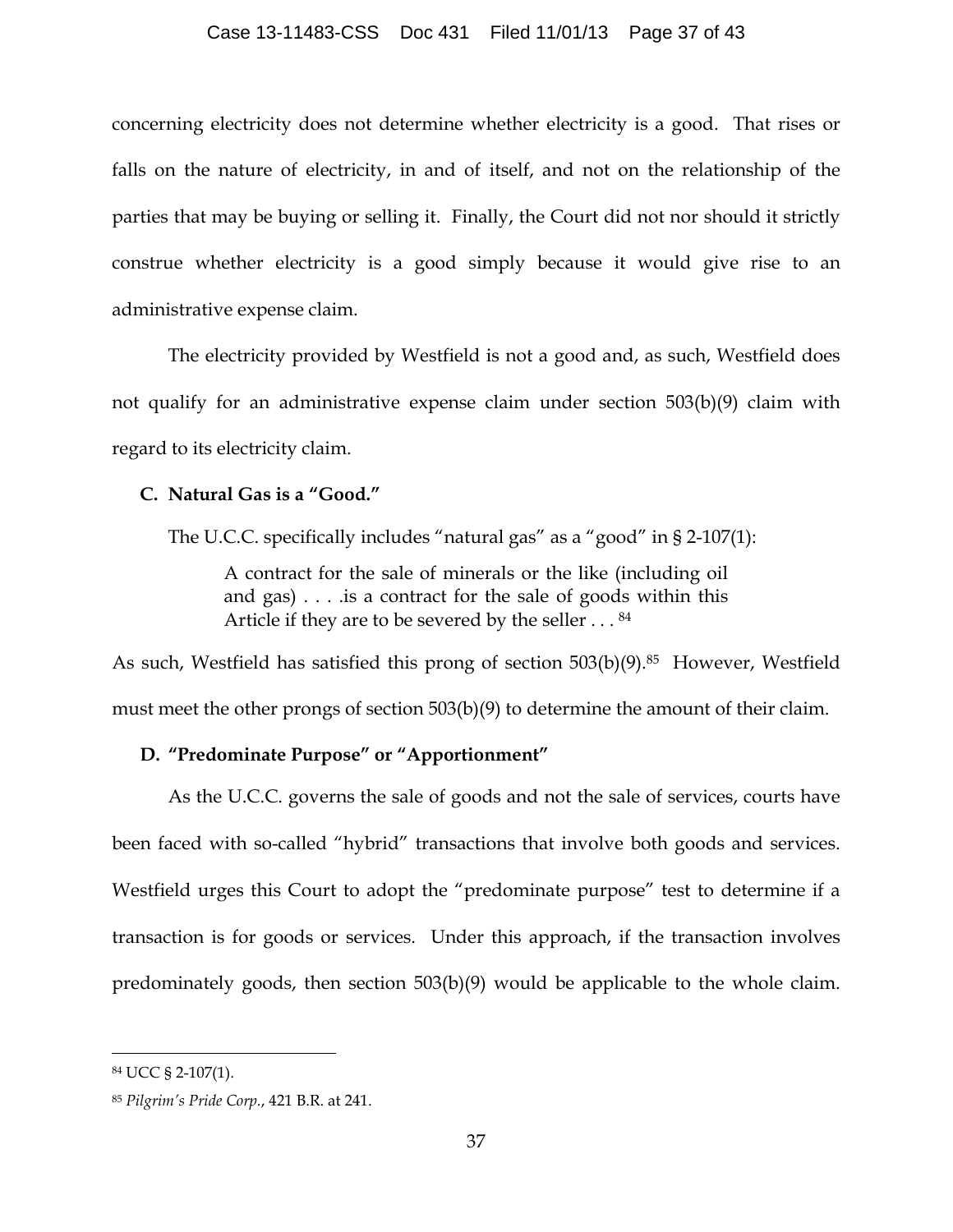On the contrary, if the transaction involves primarily services, section 503(b)(9) would not be applicable. The Debtors, on the other hand, assert that the Court should apply the "apportionment" test where the Court considers each element of the bill item by item and then awards an administrative expense claim for that portion of the transaction relating to the sale of goods.

In applying the U.C.C., most courts follow the "predominate purpose" test. <sup>86</sup>

Under this [predominate purpose] test, the court determines "whether their predominant factor, their thrust, their purpose, reasonably stated, is the rendition of service, with goods incidentally involved (e.g., contract with artist for painting) or is a transaction of sale, with labor incidentally involved (e.g., installation of a water heater in a bathroom).87

In addition, at least one bankruptcy court has adopted the "predominate purpose" test

in the section 503(b)(9) context.88 However, this Court agrees with those courts that

have concluded that the apportionment test is more appropriate under section 503(b)(9)

context. As set forth in the case of *In re Plastech Engineered Products, Inc.*:

there is nothing in § 503(b)(9) that requires . . .[the predominate purpose] approach for the purposes of that section of the Bankruptcy Code. If a particular transaction provides for both a sale of goods and a sale of services, and the value of each of them can be ascertained, why shouldn't the value of the goods be entitled to the § 503(b)(9) administrative expense priority and the value of the services be relegated to an unsecured nonpriority claim? There may well be sound policy reasons for not distinguishing between the sale of goods and the sale of services to a debtor within 20 days before bankruptcy, but that is just what § 503(b)(9)

 <sup>86</sup> *BMC Indus., Inc. v. Barth Indus., Inc.*, 160 F.3d 1322, 1329 (11th Cir. 1998).

<sup>87</sup> *Id.* at 1329-30 (citations and footnotes excluded).

<sup>88</sup> *In re Circuit City Stores, Inc.*, 416 B.R. 531, 532 (Bankr. E.D. Va. 2009) ("The Court . . . concludes that the "predominate purpose test," developed and applied by the majority of courts to determine whether the UCC is applicable to hybrid contracts calling for the delivery of both goods and services, should be used to determine whether a claim involves the selling of goods and is, therefore, entitled to an administrative priority under § 503(b)(9) of the Bankruptcy Code.")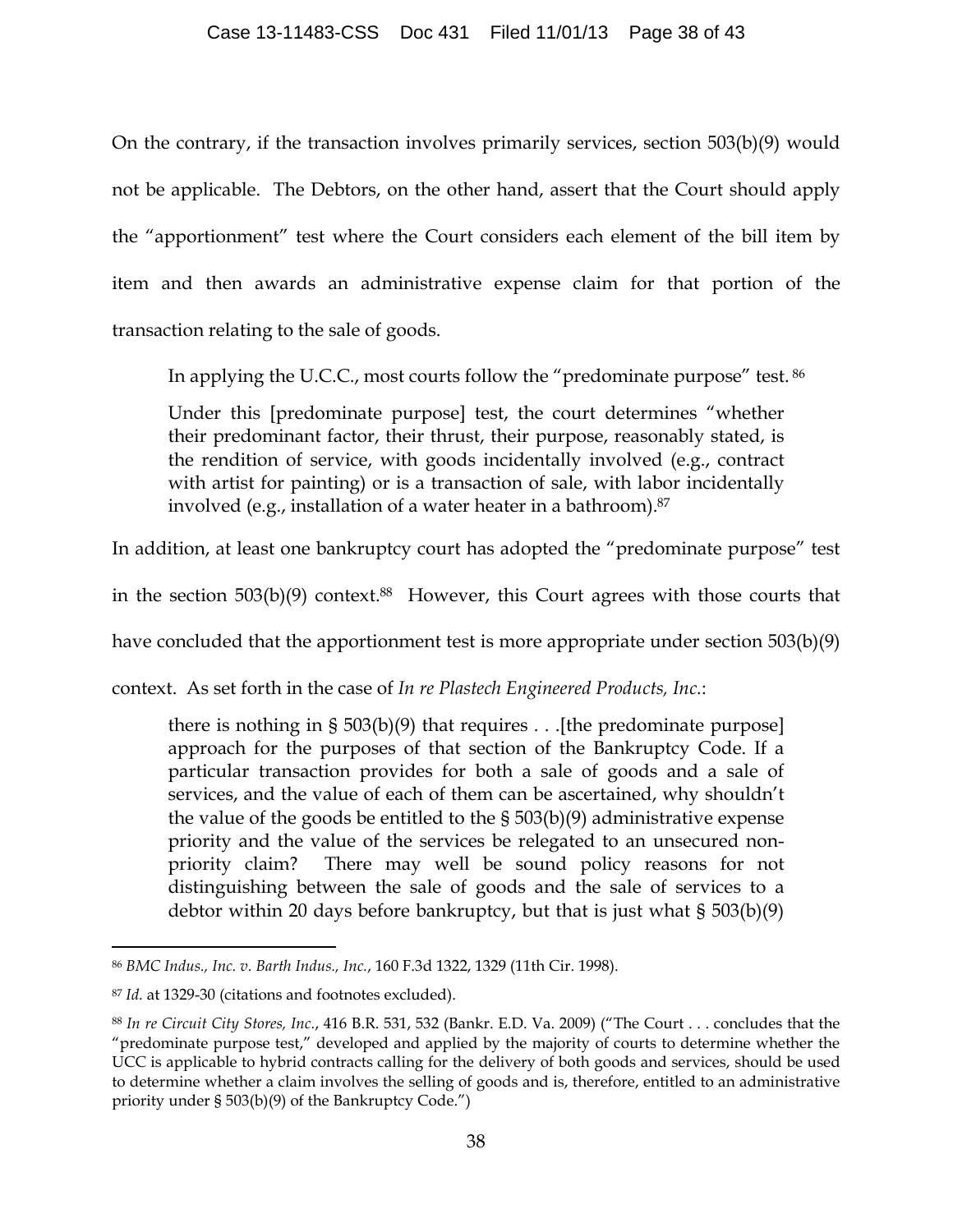does. . . . The only relevant determination under § 503(b)(9) is the value of the "goods" that were delivered, irrespective of whether the contract also called for the delivery and sale of services. The predominant purpose test does not inform the Court as to whether a particular thing that has been sold is or is not "goods." Therefore, the predominant purpose test is unnecessary. There is nothing in § 503(b)(9) that dictates the use of a "winner take all" approach.<sup>89</sup>

Thus, the issue before the Court is to determine which portions of Westfield's bill apply to the good at issue, i.e., natural gas. As set forth above, Westfield's natural gas bills are broken down into several categories: (i) the customer charge, (ii) the transportation charge, (iii) the distribution charge, and (iv) the gas supply charge. Based on Westfield's explanations of each charge,<sup>90</sup> it appears that *only* the "gas supply charge" is for goods and the three other charges are for services. As such, Westfield has not met its burden with respect to the customer charge, transportation charge and distribution charge.

## **E. Adequacy of Bills**

 $\overline{a}$ 

But, that is not the end of the inquiry. Next the Court must determine whether the gas supply charges are sufficiently supported by the record. As noted above, there are two different billing cycles involved:

<sup>89</sup> *Plastech Engineered Products,* 397 B.R. at 837. *See also GFI Wisconsin, Inc.*, *supra* at 803 ("I agree with the bankruptcy courts that have rejected the application of the predominant purpose test to [section] 503(b)(9) priority status, concluding that nothing in § 503(b)(9) requires that approach. (citations omitted)); *Erving Industries, supra* at 372; and *Pilgrim's Pride, supra* at 237 ("Congress, in section 503(b)(9), did not provide any basis for excluding from the section's scope goods delivered pursuant to a contract the primary thrust of which is provision of services. Thus, while the court will look to UCC § 2–105 for the meaning of "goods," it will not limit section 503(b)(9) as do courts considering the term in construing Article 2.") (footnotes excluded).

<sup>90</sup> *See* www.citywestfield.org; www.wgeld.org/index/aspx?nid=126 (bold emphasis supplied; italic emphasis added).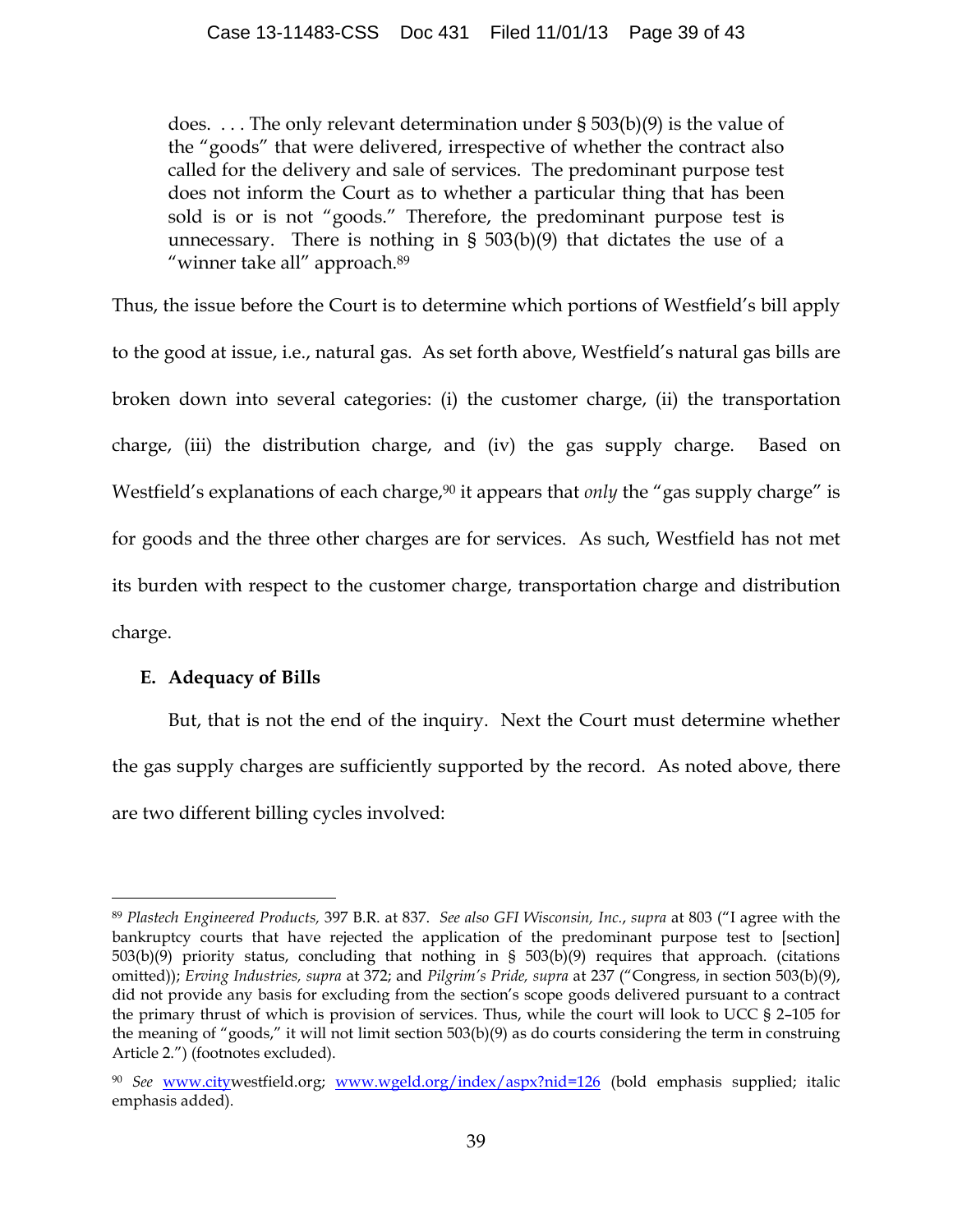| <b>Service Period</b>    | <b>Total Charges</b><br>for Natural<br>Gas | Days within the 20-day<br>Window      | <b>Amount being</b><br>sought for<br>"Supply<br>Charge" |
|--------------------------|--------------------------------------------|---------------------------------------|---------------------------------------------------------|
| April 29 to May 28, 2013 | \$1,154.73                                 | (May 22, 2013 to May 28, 2013)        | \$282.43                                                |
| May 28 to June 10, 2013  | \$78.08                                    | 13<br>(May 29, 2013 to June 10, 2013) | \$78.08                                                 |

Recall that Westfield had to cobble together two bills to support its claim. The first bill was for the period of April 29 to May 28, 2013. The bills provide meter readings for the beginning (April 29) and ending (May 28) days of the entire service period; however, meter readings were not provided for the beginning of the section 503(b)(9) period, i.e., May 22, 2013. Further, there is no information provided concerning how Westfield calculated the May 22 to May 28 gas supply charge. Thus, Westfield has not met its burden in "proving the value of the goods" supplied between May 22, 2013 to May 28, 2013

The bill for the 13-day period from May 29<sup>th</sup> until the petition date of June 10th provides meter readings for the beginning and end of the period. Thus, it contains sufficient detail regarding the value of the natural gas provided to the Debtors. Westfield has met its burden as to the value of the natural gas provided between May 29, 2013 and June 10, 2013, which results in an allowed administrative expense claim, pursuant to section 503(b)(9), in the amount of \$78.08.

## **F. Timing and Matter of Payment**

The last issue presented in Westfield's motion is the timing of the payment. In general, courts have discretion to determine when an administrative expense claim will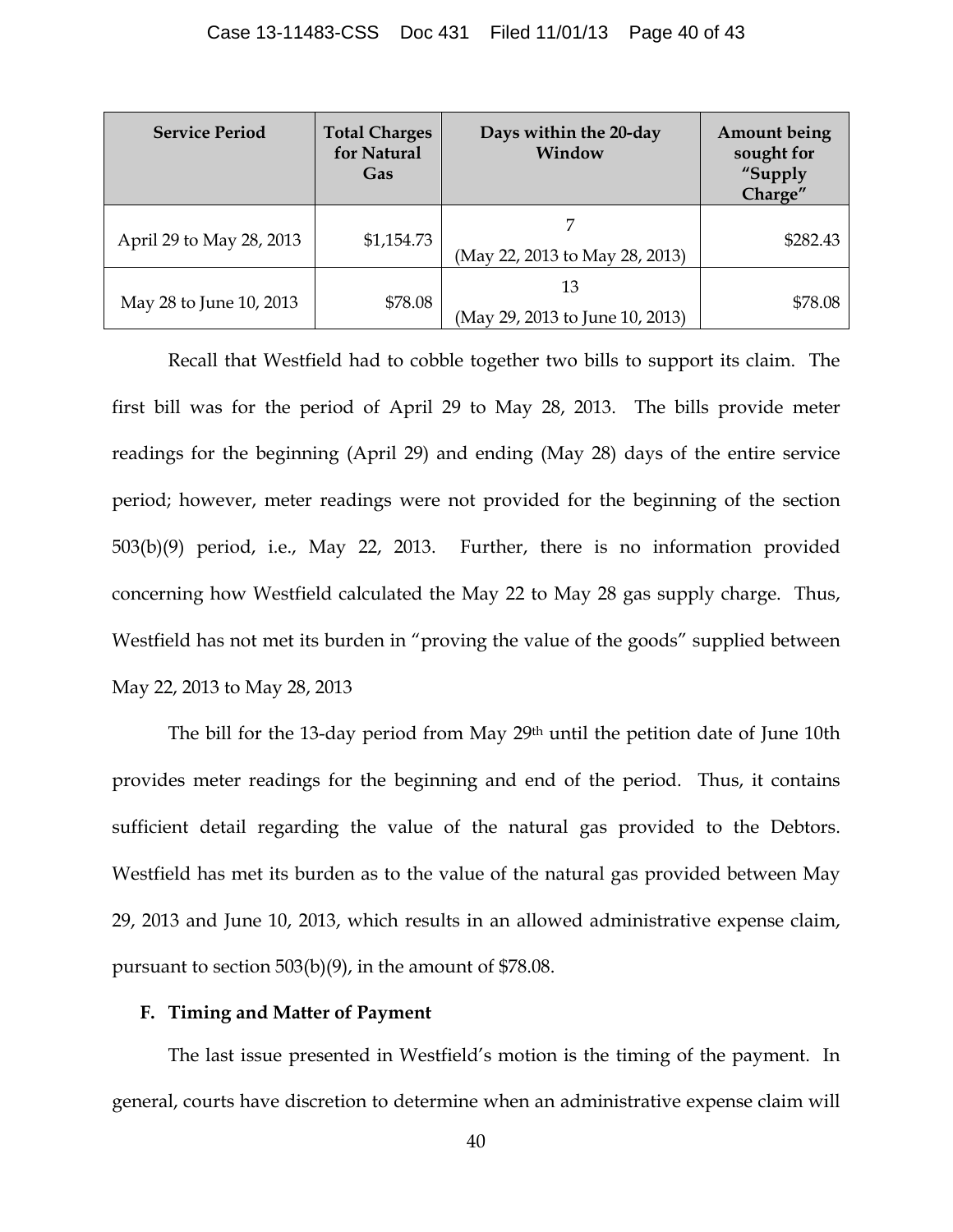be paid.<sup>91</sup> "In determining the time of payment, courts consider prejudice to the debtor,

hardship to the claimant, and potential detriment to other creditors."92

In making this determination, one of the chief factors courts consider is bankruptcy's goal of an orderly and equal distribution among creditors and the need to prevent a race to a debtor's assets. Distributions to administrative claimants are generally disallowed prior to confirmation if there is a showing that the bankruptcy estate may not be able to pay all of the administrative expenses in full. Courts will also consider the particular needs of each administrative claimant and the length and expense of the case's administration. To qualify for exceptional immediate payment, a creditor must show that there is a necessity to pay and not merely that the Debtor has the ability to pay.<sup>93</sup>

Here, the only argument that Westfield makes in support of immediate payment is the *possibility* that the Debtors will not be able to pay the section 503(b)(9) claims in full. Westfield has not presented any other argument or evidence to support the necessity of immediate payment.<sup>94</sup> Moreover, Westfield has not presented any evidence that it will suffer a hardship from the delay in payment. Finally, the record shows that requiring immediate payment will unduly prejudice the Debtors. Thus, the Court will not require immediate payment of the claim.

 <sup>91</sup> *In re Garden Ridge Corp.*, 323 B.R. 136, 143 (Bankr. D. Del. 2005) (citations omitted).

<sup>92</sup> *Id.* (citations omitted).

<sup>93</sup> *In re Global Home Products, LLC*, 06-10340 KG, 2006 WL 3791955, \*3 (Bankr. D. Del. Dec. 21, 2006) (internal quotations marks and citations omitted) (*citing In re HQ Global Holdings, Inc.*, 282 B.R. 169, 172 (Bankr. D. Del. 2002)).

<sup>94</sup> *See In re Bookbinders' Rest., Inc.*, BKY 06-12302ELF, 2006 WL 3858020, \*1 (Bankr. E.D. Pa. Dec. 28, 2006) ("I reject the creditor's argument that it is entitled to immediate payment as a matter of law because the Debtor in this case has been paying other administrative expenses, specifically, the Debtor's postpetition trade debt, which has been paid in the ordinary course pursuant to 11 U.S.C.  $\S 363(c)(1)$ .").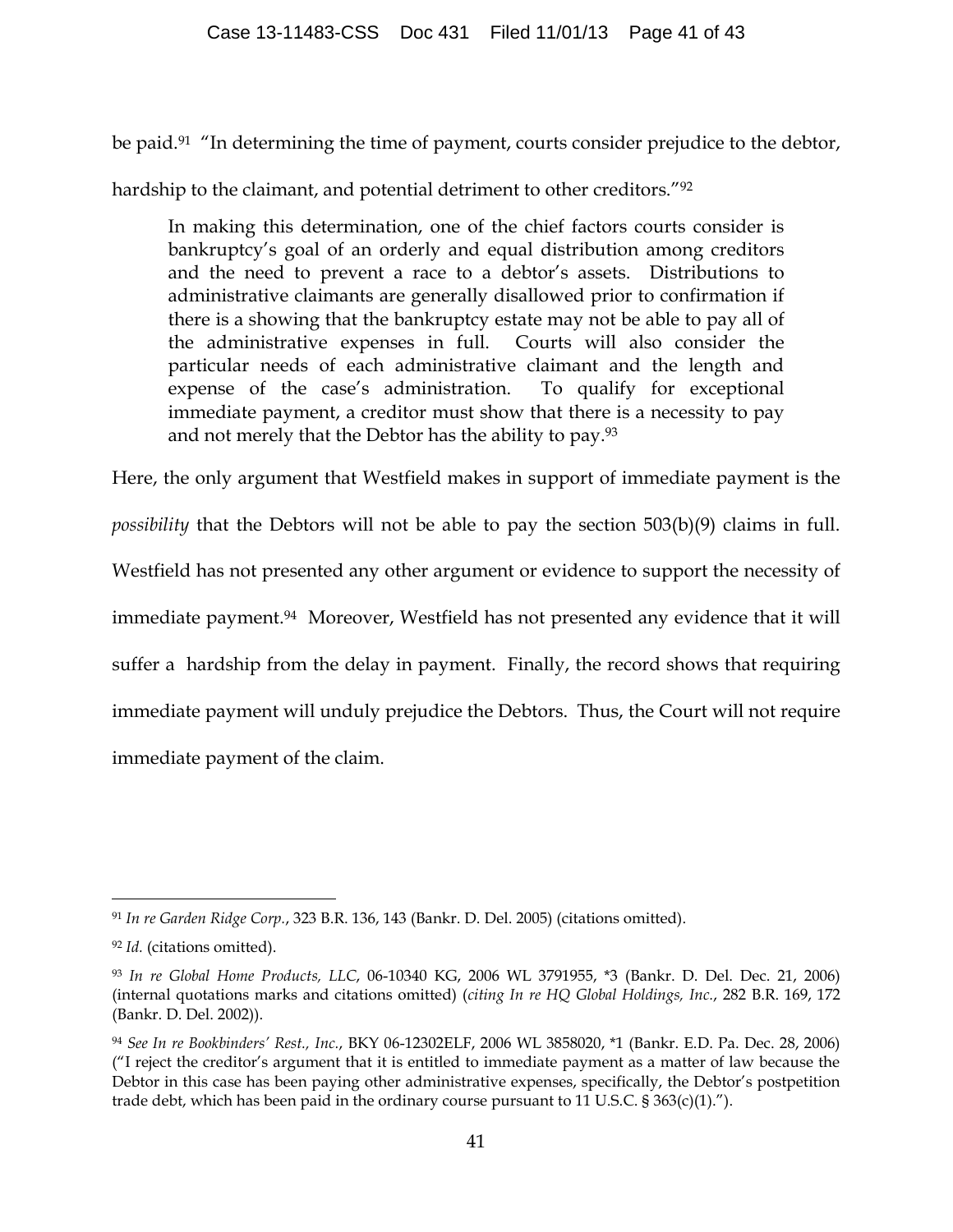#### **CONCLUSION**

Every element of the definition of "good" matters, including that it must be "movable at the time of identification." In order to do justice to the definition of a good, the separation of identification and consumption must be meaningful and, in the case of electricity, that "gap" is too short to meet the definition of the term. While the foregoing is sufficient to decide the issue, a comparison of electricity with things that are goods under the U.C.C. leads to an identical result. In addition, the fact that the debtor is in bankruptcy raises the question of whether Bankruptcy Code section 546(c) (reclamation) and section 366 (utility services) are relevant to the Court's inquiry. Ultimately, they are not relevant and do not control whether electricity is or is not a good. Whether electricity is a good should rise and fall on the nature of electricity, in and of itself, and not the relationship of the parties to a transaction involving electricity. But, even if the parties' relationship is relevant, in this case, Westfield is acting as a public utility and the debtor is the ultimate consumer, which supports a finding that the electricity at issue is not a good. Finally, the Court disagrees that section 503(b)(9) should be strictly construed. The court should simply apply the law as written and not put a judicially created obstacle in the path of an administrative expense claimant.

Applying the plain meaning of section 2-105(i) of the U.C.C. supported by the factors identified above, the Court concludes that electricity is not a good under section 503(b)(9) of the Bankruptcy Code.

42